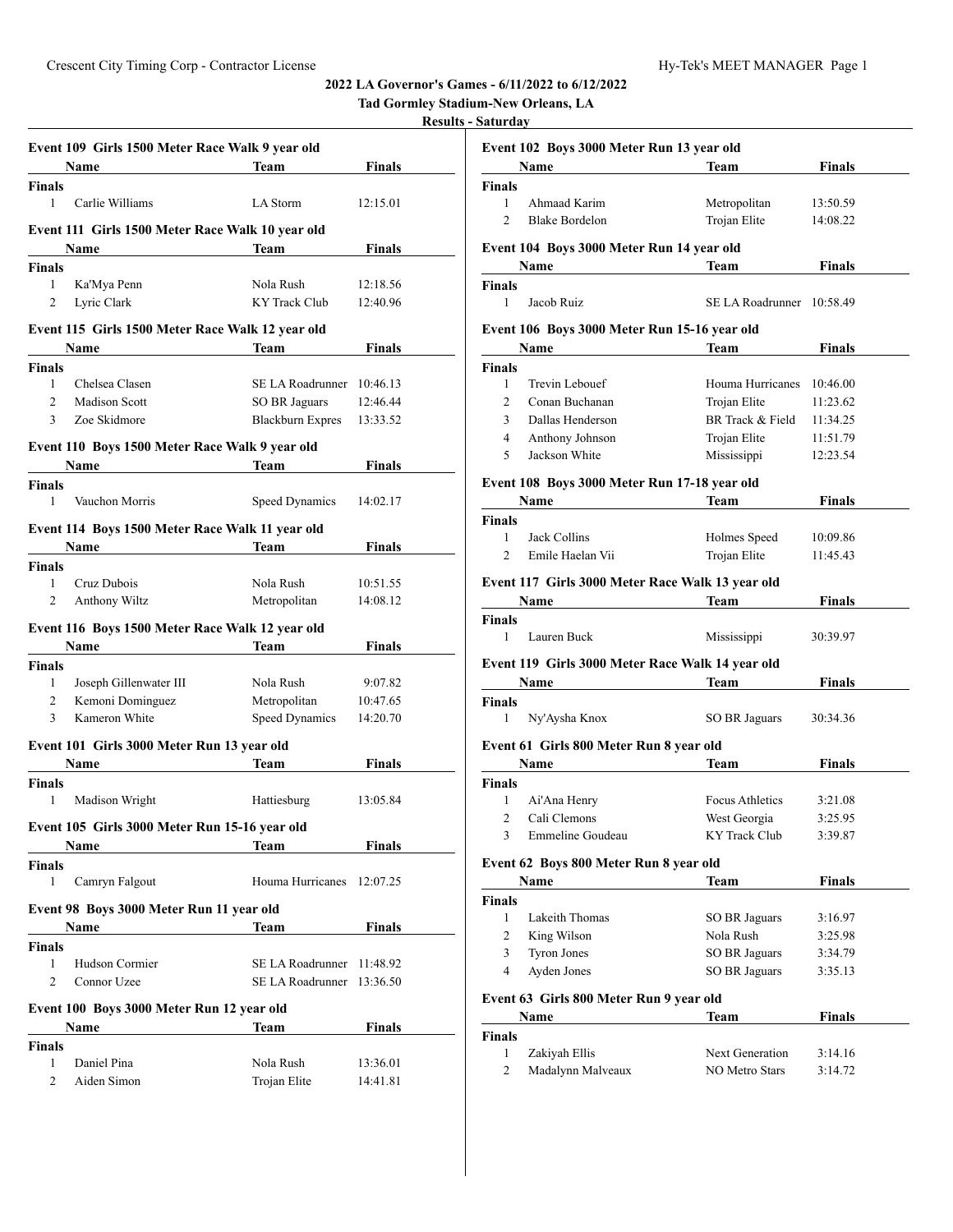**Tad Gormley Stadium-New Orleans, LA**

**Results - Saturday** 

|  | Hy-Tek's MEET MANAGER Page 2 |  |
|--|------------------------------|--|
|  |                              |  |

|                    |                                                   |                         | <b>Result:</b> |
|--------------------|---------------------------------------------------|-------------------------|----------------|
|                    | Finals  (Event 63 Girls 800 Meter Run 9 year old) |                         |                |
|                    | Name                                              | Team                    | Finals         |
| 3                  | Joliyah Darville                                  | KY Track Club           | 3:21.66        |
| 4                  | Makayla Johnson                                   | SO BR Jaguars           | 3:28.31        |
| 5                  | Lakyn Berthelot                                   | <b>SE LA Roadrunner</b> | 3:31.59        |
| 6                  | Golden Brooks                                     | Metropolitan            | 3:53.67        |
|                    | Event 64 Boys 800 Meter Run 9 year old            |                         |                |
|                    | Name                                              | Team                    | Finals         |
| <b>Finals</b>      |                                                   |                         |                |
| 1                  | Sajan Delong                                      | <b>NO Metro Stars</b>   | 2:43.14        |
| 2                  | <b>Everett Jones</b>                              | <b>Speed Dynamics</b>   | 2:49.96        |
| 3                  | Major Johnson                                     | BR Track & Field        | 2:59.43        |
| 4                  | Kairon Hughes                                     | <b>SO BR Jaguars</b>    | 3:00.15        |
| 5                  | Pedrito Brito                                     | Nola Rush               | 3:01.36        |
| 6                  | Kadron Duncan                                     | <b>SO BR Jaguars</b>    | 3:03.57        |
| 7                  | Roman Iacono                                      | <b>NO Metro Stars</b>   | 3:04.24        |
| 8                  | Zion Dedeaux                                      | SO BR Jaguars           | 3:07.17        |
| 9                  | Arlen Thomas                                      | Nola Rush               | 3:12.16        |
| 10                 | Tra'Mon Tolliver                                  | <b>Next Generation</b>  | 3:18.69        |
|                    | Event 65 Girls 800 Meter Run 10 year old          |                         |                |
|                    | Name                                              | Team                    | Finals         |
| <b>Finals</b>      |                                                   |                         |                |
| 1                  | Azaliya Wilson                                    | BR Track & Field        | 2:56.68        |
| 2                  | Diamond Walker                                    | SO BR Jaguars           | 2:59.76        |
| 3                  | Laila-Khoi Hutchinson                             | <b>SO BR Jaguars</b>    | 3:11.25        |
| $\overline{4}$     | Bella Head                                        | Nola Rush               | 3:21.47        |
| 5                  | Lyric Clark                                       | <b>KY Track Club</b>    | 4:15.94        |
|                    |                                                   |                         |                |
|                    | Event 66 Boys 800 Meter Run 10 year old           |                         |                |
|                    | <b>Name</b>                                       | Team                    | Finals         |
| Finals             |                                                   |                         |                |
| 1                  | Tyson Wells                                       | SO BR Jaguars           | 2:42.71        |
| 2                  | Chase Woods                                       | SO BR Jaguars           | 2:42.79        |
| 3                  | Kenyon Conrad                                     | <b>SO BR Jaguars</b>    | 2:54.08        |
| 4                  | Irrell Craven                                     | <b>SO BR Jaguars</b>    | 2:55.51        |
| 5                  | Cole Martin                                       | <b>SE LA Roadrunner</b> | 2:59.04        |
| 6                  | Griffin Goudeau                                   | KY Track Club           | 3:01.94        |
| 7                  | Kevin Jones                                       | Metropolitan            | 3:05.75        |
| 8                  | Kingston Mcknight                                 | KY Track Club           | 3:09.77        |
|                    | Event 67 Girls 800 Meter Run 11 year old          |                         |                |
|                    | Name                                              | Team                    | <b>Finals</b>  |
| <b>Finals</b>      |                                                   |                         |                |
| 1                  | Varenka Zhuk                                      | <b>NO Metro Stars</b>   | 2:35.90        |
| 2                  | Colette Alvarado                                  | <b>NO Metro Stars</b>   | 2:37.00        |
| 3                  | Chloe Carter                                      | Trojan Elite            | 2:46.58        |
| $\overline{4}$     | Laila Williams                                    | <b>SO BR Jaguars</b>    | 2:51.68        |
| 5                  | Jakiya Windham                                    | <b>KY Track Club</b>    | 3:05.52        |
| 6                  | Morgan Johnson                                    | SE LA Roadrunner        | 3:09.62        |
| 7                  | Zoe Coco                                          | <b>NO Metro Stars</b>   | 3:10.04        |
|                    |                                                   |                         |                |
|                    | Event 68 Boys 800 Meter Run 11 year old           |                         |                |
|                    | Name                                              | <b>Team</b>             | <b>Finals</b>  |
| <b>Finals</b><br>1 | David West                                        |                         |                |
|                    |                                                   | SO BR Jaguars           | 2:18.60        |

| tui ua v |                     |                         |         |
|----------|---------------------|-------------------------|---------|
| 2        | Khaleb Batiste      | <b>Blackburn Expres</b> | 2:23.41 |
| 3        | Collin Woods        | SO BR Jaguars           | 2:27.37 |
| 4        | Trenton Collier Jr  | SO BR Jaguars           | 2:41.60 |
| 5        | Kayden Helaire      | Focus Athletics         | 2:41.77 |
| 6        | Hudson Cormier      | SE LA Roadrunner        | 2:45.97 |
| 7        | Dominic Harvey      | Next Generation         | 2:54.54 |
| 8        | Dwayne Lee          | LA Storm                | 2:55.21 |
| 9        | Connor Uzee         | SE LA Roadrunner        | 3:14.33 |
| 10       | Wilie Montgomery Jr | Next Generation         | 3:20.17 |
| 11       | Anthony Wiltz       | Metropolitan            | 4:28.14 |
|          |                     |                         |         |

# **Event 69 Girls 800 Meter Run 12 year old**

| Name          |                  | <b>Team</b>            | Finals  |
|---------------|------------------|------------------------|---------|
| <b>Finals</b> |                  |                        |         |
| 1             | Aaliyah Lane     | Sprint Nola            | 2:16.74 |
| 2             | Destiny Harrison | SO BR Jaguars          | 2:38.11 |
| 3             | Asia Bell        | KY Track Club          | 2:42.32 |
| 4             | Lexi Martin      | SE LA Roadrunner       | 2:43.87 |
| 5             | Judawn Porter    | Hattiesburg            | 2:44.06 |
| 6             | Amara Delong     | NO Metro Stars         | 2:53.41 |
| 7             | Mya Donaldson    | Next Generation        | 2:53.72 |
| 8             | Summer Brown     | SO BR Jaguars          | 2:55.81 |
| 9             | Gracen Brown     | SE LA Roadrunner       | 2:55.94 |
| 10            | Khloe Booker     | Next Generation        | 2:57.10 |
| 11            | Chelsea Clasen   | SE LA Roadrunner       | 3:02.25 |
| 12            | Atorie Dennis    | <b>Focus Athletics</b> | 3:15.51 |
| 13            | Ashlyn Handy     | KY Track Club          | 3:25.36 |

# **Event 70 Boys 800 Meter Run 12 year old**

| Name          |                        | Team                 | Finals  |  |
|---------------|------------------------|----------------------|---------|--|
| <b>Finals</b> |                        |                      |         |  |
|               | Devin Collins          | SO BR Jaguars        | 2:23.22 |  |
| 2             | Chauncey Anthony       | KY Track Club        | 2:25.22 |  |
| 3             | Terrence Hunter Jr     | KY Track Club        | 2:33.24 |  |
| 4             | Kayden Craven          | <b>SO BR Jaguars</b> | 2:33.42 |  |
| 5.            | Keith Kornbacher III   | KY Track Club        | 2:38.30 |  |
| 6             | Andre' Stevens, Jr.    | BR Track & Field     | 2:46.63 |  |
| 7             | Brody Wilson           | Udp Track            | 2:48.79 |  |
| 8             | Derquane Sims          | KY Track Club        | 2:54.13 |  |
| 9             | Gregory Handy          | KY Track Club        | 2:56.84 |  |
| 10            | Joseph Gillenwater III | Nola Rush            | 3:13.26 |  |
| 11            | Daniel Pina            | Nola Rush            | 3:20.64 |  |

# **Event 71 Girls 800 Meter Run 13 year old**

| Name          |                     | Team                   | <b>Finals</b> |
|---------------|---------------------|------------------------|---------------|
| <b>Finals</b> |                     |                        |               |
| 1             | Destinee Wilfred    | Run Fast TC            | 2:23.88       |
| 2             | Ja'Nia Zenon        | <b>Focus Athletics</b> | 2:35.13       |
| 3             | Ashlyn Dillon       | Hattiesburg            | 2:39.03       |
| 4             | Payton Ayo          | SO BR Jaguars          | 2:46.31       |
| 5             | Amiah Holmes Walker | SE LA Roadrunner       | 2:49.89       |
| 6             | Peyton Parkinson    | SE LA Roadrunner       | 2:53.00       |
| 7             | Aumni Dillon        | Hattiesburg            | 2:56.18       |
| 8             | Madison Wright      | Hattiesburg            | 2:59.83       |
| 9             | Dizaya Smith        | KY Track Club          | 3:01.14       |
| 10            | Persia Johnson      | KY Track Club          | 3:09.49       |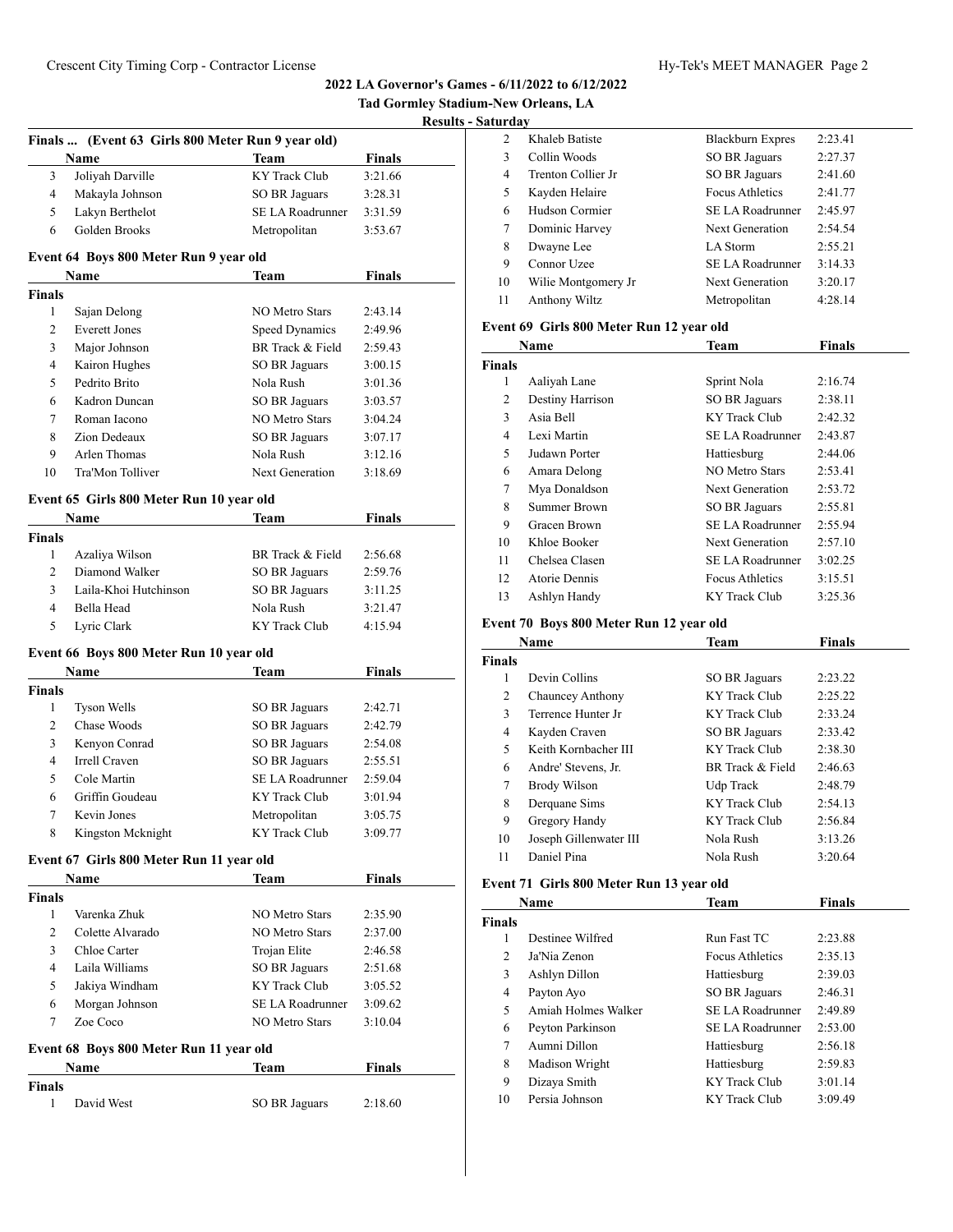#### **Results - Saturday**

|                | Finals  (Event 71 Girls 800 Meter Run 13 year old) |                         |               | <u>kesun</u> |
|----------------|----------------------------------------------------|-------------------------|---------------|--------------|
|                | Name                                               | Team                    | Finals        |              |
| 11             | Rileigh Gay                                        | <b>KY Track Club</b>    | 3:22.88       |              |
|                |                                                    |                         |               |              |
|                | Event 72 Boys 800 Meter Run 13 year old            |                         |               |              |
|                | <b>Name</b>                                        | Team                    | <b>Finals</b> |              |
| <b>Finals</b>  |                                                    |                         |               |              |
| 1              | <b>Jamel Brooks</b>                                | <b>NO Metro Stars</b>   | 2:15.40       |              |
| $\overline{c}$ | Dekai Butler                                       | Niprd Bear 2022         | 2:19.28       |              |
| 3              | Michael Williams                                   | <b>NO Metro Stars</b>   | 2:24.88       |              |
| 4              | <b>Grant Forrest</b>                               | SE LA Roadrunner        | 2:44.71       |              |
| 5              | Matthew-Paul Sawyer                                | <b>SE LA Roadrunner</b> | 2:46.42       |              |
| 6              | Jacob Young                                        | Unattached              | 2:47.42       |              |
| 7              | Otis Granville                                     | BR Track & Field        | 2:49.44       |              |
|                | Event 73 Girls 800 Meter Run 14 year old           |                         |               |              |
|                | Name                                               | Team                    | <b>Finals</b> |              |
| <b>Finals</b>  |                                                    |                         |               |              |
| 1              | <b>Aldany Dupree</b>                               | <b>SO BR Jaguars</b>    | 2:29.22       |              |
| $\overline{c}$ | Ava Mistretta                                      | <b>SE LA Roadrunner</b> | 2:34.90       |              |
| 3              | Unique Warren                                      | Run Fast TC             | 2:40.30       |              |
| 4              | Amelia Mistretta                                   | <b>SE LA Roadrunner</b> | 2:41.79       |              |
| 5              | Meredith Becker                                    | <b>NO Metro Stars</b>   | 2:49.30       |              |
| 6              | Zi'Riel Johnson                                    | SO BR Jaguars           | 2:57.71       |              |
|                | Event 74 Boys 800 Meter Run 14 year old            |                         |               |              |
|                | <b>Name</b>                                        | Team                    | <b>Finals</b> |              |
| <b>Finals</b>  |                                                    |                         |               |              |
| 1              | Kodi Clement                                       | Unattached              | 2:12.55       |              |
| $\overline{c}$ | Denzel Maryland                                    | <b>SE LA Roadrunner</b> | 2:19.51       |              |
| 3              | Braden Kelly                                       | <b>SO BR Jaguars</b>    | 2:20.04       |              |
| 4              | Levi Martin                                        | Houma Hurricanes        | 2:20.11       |              |
| 5              | Jacob Ruiz                                         | <b>SE LA Roadrunner</b> | 2:24.87       |              |
| 6              | <b>Theron Batiste</b>                              | KY Track Club           | 2:26.30       |              |
| 7              | Tonyun Tackno                                      | Run Fast TC             | 2:27.25       |              |
| 8              | Marley Mcknight                                    | <b>NO Metro Stars</b>   | 2:28.47       |              |
| ---            | Amarre Dennis                                      | Focus Athletics         | <b>DNF</b>    |              |
| $---$          | Jaylen Robinson                                    | R.A.D.L. Track          | DQ            |              |
|                |                                                    |                         |               |              |
|                | Event 75 Girls 800 Meter Run 15-16 year old        |                         |               |              |
|                | Name                                               | <b>Team</b>             | <b>Finals</b> |              |

| <b>Finals</b>  |                                            |                  |               |
|----------------|--------------------------------------------|------------------|---------------|
| 1              | Sya Bolden                                 | Focus Athletics  | 2:29.19       |
| $\mathfrak{D}$ | Alexis Pitts                               | SE LA Roadrunner | 2:35.95       |
| 3              | Skylar Ford                                | SE LA Roadrunner | 2:39.35       |
| 4              | Leah Alexander-Monsegue                    | Nola Rush        | 2:41.16       |
| 5              | Lealani Alexander-Monsegue                 | Nola Rush        | 2:47.75       |
| 6              | Olivia Bordes                              | NO Metro Stars   | 2:52.32       |
| 7              | Kenesi Adkins                              | Udp Track        | 2:53.34       |
| 8              | Alexandra Oliveri                          | NO Metro Stars   | 3:05.28       |
| 9              | Micah Allen                                | Speed Dynamics   | 3:25.14       |
| 10             | Alyssa Lawson                              | NO Metro Stars   | 3:31.55       |
|                | Event 76 Boys 800 Meter Run 15-16 year old |                  |               |
|                | Name                                       | Team             | <b>Finals</b> |

1 Corbe Bell Run Fast TC 2:07.13

**Finals**

| ıturdav |                      |                        |         |
|---------|----------------------|------------------------|---------|
| 2       | Dylan Evans          | Run Fast TC            | 2:09.02 |
| 3       | Jaylon Wilson        | Marrero Trojans        | 2:10.04 |
| 4       | Trevin Lebouef       | Houma Hurricanes       | 2:11.05 |
| 5       | Alden Dupree         | Run Fast TC            | 2:14.31 |
| 6       | Eliseo Pina          | <b>SACS</b>            | 2:15.54 |
| 7       | Dallas Henderson     | BR Track & Field       | 2:18.17 |
| 8       | Mekhi Snipes         | Metropolitan           | 2:21.50 |
| 9       | Noah Lange           | Houma Hurricanes       | 2:22.45 |
| 10      | Ronard Williams Jr   | Run Fast TC            | 2:27.66 |
| 11      | Kaegan Leblanc       | <b>Focus Athletics</b> | 2:29.53 |
| 12      | Jackson White        | Mississippi            | 2:30.48 |
| 13      | Zachary Maple        | <b>NO Metro Stars</b>  | 2:32.66 |
| 14      | Zachary Choate       | No Limit Speed         | 2:39.78 |
| 15      | <b>Walter Morrow</b> | LA Storm               | 2:44.69 |

# **Event 77 Girls 800 Meter Run 17-18 year old**

|        | Name           | Team             | Finals  |
|--------|----------------|------------------|---------|
| Finals |                |                  |         |
|        | Kali Magana    | NO Metro Stars   | 2:23.86 |
|        | Rainey Johnson | Cypress Longhorn | 2:31.66 |
|        | Sophia Freeze  | NO Metro Stars   | 2:35.43 |
|        | Madison Reado  | NO Metro Stars   | 2:41.71 |

--- Andrew Jordan Trojan Elite DNF

# **Event 78 Boys 800 Meter Run 17-18 year old**

| Name          |                          | Team                    | <b>Finals</b> |  |
|---------------|--------------------------|-------------------------|---------------|--|
| <b>Finals</b> |                          |                         |               |  |
| 1             | <b>Tristen Pugmire</b>   | NO Metro Stars          | 1:58.76       |  |
| 2             | Darian Chestnut          | NO Metro Stars          | 2:01.33       |  |
| 3             | Corithian Walker         | Run Fast TC             | 2:06.12       |  |
| 4             | <b>Bryce Darensbourg</b> | Speed Dynamics          | 2:06.16       |  |
| 5             | Jordan Winder            | Run Fast TC             | 2:12.37       |  |
| 6             | Ryan Buckner II          | West Georgia            | 2:13.48       |  |
| 7             | Landen Schillage         | SE LA Roadrunner        | 2:14.59       |  |
| 8             | Joshua Hampton           | Mississippi             | 2:17.48       |  |
| 9             | Jack Collins             | Holmes Speed            | 2:19.18       |  |
| 10            | Kmon Washington          | LA Storm                | 2:30.78       |  |
| 11            | Dylan Wills              | NO Metro Stars          | 2:31.26       |  |
| 12            | Jeremiah Wells           | <b>SE LA Roadrunner</b> | 2:33.89       |  |
| 13            | Timothy Reed             | KY Track Club           | 2:46.76       |  |

# **Event 3 Girls 100 Meter Dash 7 & under**

|    | Name                 | Team            | <b>Prelims</b> |  |
|----|----------------------|-----------------|----------------|--|
|    | <b>Preliminaries</b> |                 |                |  |
| 1  | Meilani Hing         | Trojan Elite    | 16.88q         |  |
| 2  | Kylie Williams       | SO BR Jaguars   | 17.06q         |  |
| 3  | Zamaya Shephard      | NO Metro Stars  | 17.55q         |  |
| 4  | Raygen Jarrell       | Next Generation | 17.91q         |  |
| 5  | Camryn Cammon        | St John Legends | 18.08g         |  |
| 6  | Nahla Jeanpierre     | KY Track Club   | 18.39q         |  |
| 7  | Demi Briggs          | Speed Dynamics  | 18.41q         |  |
| 8  | Zen'Daiya Shelby     | Tri City Flyers | 18.62g         |  |
| 9  | Aniyah Lane          | Sprint Nola     | 19.00          |  |
| 10 | Danielle Byrd        | SO BR Jaguars   | 19.43          |  |
| 11 | Karmyn Zenon         | River Parish    | 19.51          |  |
| 12 | Jhai Kagler          | LA Storm        | 19.62          |  |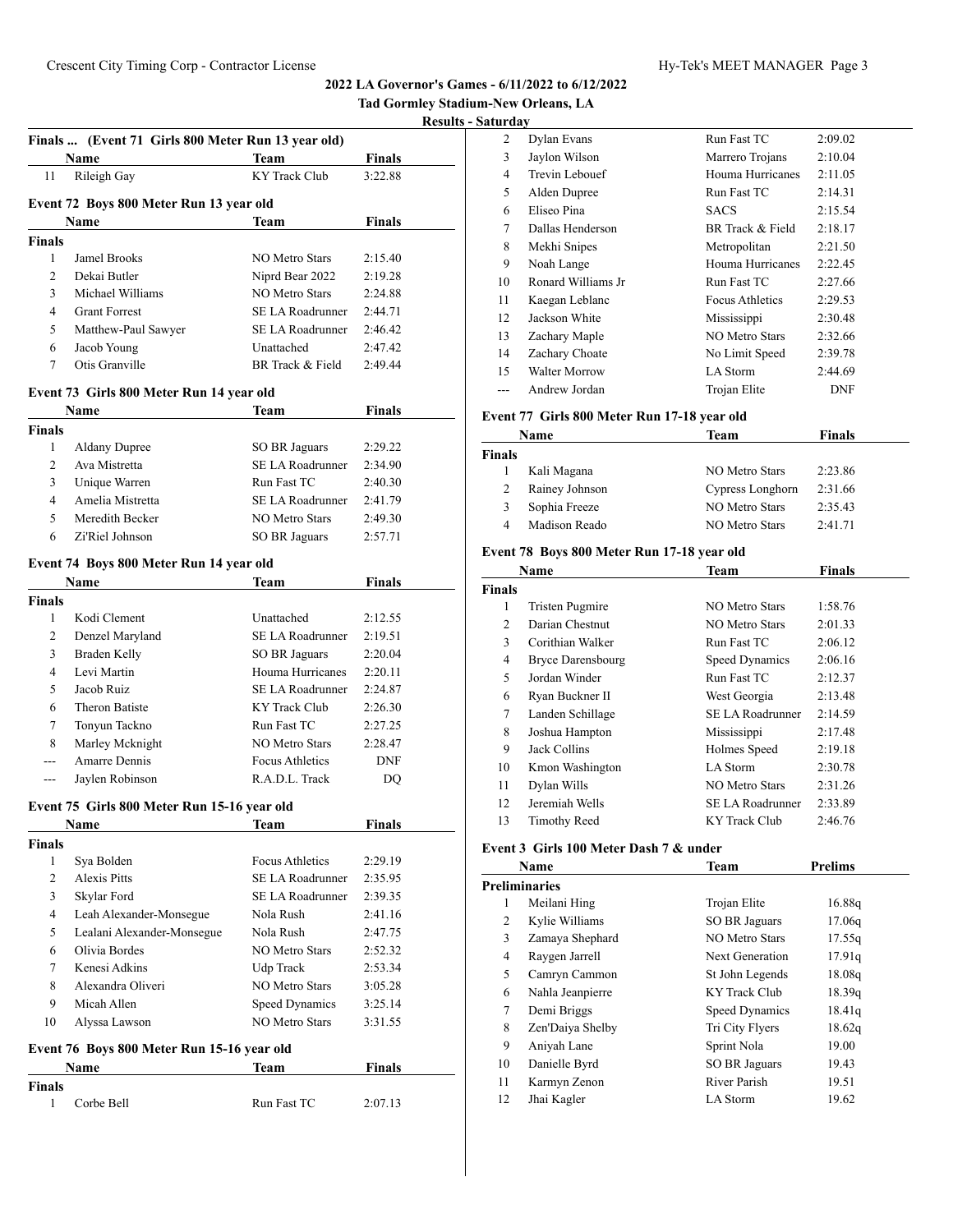**Tad Gormley Stadium-New Orleans, LA**

| Preliminaries  (Event 3 Girls 100 Meter Dash 7 & under) |                      |                       |                |  |
|---------------------------------------------------------|----------------------|-----------------------|----------------|--|
|                                                         | Name                 | Team                  | <b>Prelims</b> |  |
| 13                                                      | Trista Manning       | <b>KY</b> Track Club  | 19.74          |  |
| 14                                                      | Kenyah Mack          | Nola Rush             | 19.95          |  |
| 15                                                      | Londyn Collier       | SO BR Jaguars         | 20.22          |  |
| 16                                                      | Jacee Parker         | BR Track & Field      | 20.51          |  |
| 17                                                      | Khalia Davis         | Nola Rush             | 21.51          |  |
| 18                                                      | <b>Belle Lambert</b> | <b>NO Metro Stars</b> | 21.68          |  |
| 19                                                      | Aminah Thomas        | KY Track Club         | 21.94          |  |
| 20                                                      | Kent'Li Grant        | Nola Rush             | 23.18          |  |
| 21                                                      | Ali Danos            | SE LA Roadrunner      | 28.92          |  |
| 22                                                      | Kyrielle Bennett     | SO BR Jaguars         | 37.01          |  |
| 23                                                      | Gabrial Rogers       | SO BR Jaguars         | 37.33          |  |
| 24                                                      | Madelyn Walker       | <b>SO BR Jaguars</b>  | 37.60          |  |
| 25                                                      | Masiah Lee           | LA Storm              | 39.08          |  |
| 26                                                      | Brynlee Richardson   | Trojan Elite          | 40.14          |  |
| 27                                                      | Delilah Martin       | Udp Track             | 41.51          |  |
| 28                                                      | Layla Terre          | SE LA Roadrunner      | 41.52          |  |
| 29                                                      | Aniyah Russell       | <b>KY</b> Track Club  | 43.06          |  |
|                                                         |                      |                       |                |  |

# **Event 4 Boys 100 Meter Dash 7 & under**

|                | Name                   | Team                    | <b>Prelims</b> |
|----------------|------------------------|-------------------------|----------------|
|                | <b>Preliminaries</b>   |                         |                |
| 1              | James Hills Jr         | <b>SACS</b>             | 14.62q         |
| $\overline{c}$ | Franklin Wilson, Jr.   | BR Track & Field        | 16.45q         |
| 3              | Kameron Banks          | River Parish            | 16.47q         |
| 4              | Abe Zanders            | Trojan Elite            | 16.54q         |
| 5              | Anthony Clark III      | M&M Track & Fiel        | 17.02q         |
| 6              | Deshawn Lewis          | Northshore TC           | 17.07q         |
| 7              | Kyrie Mcguffery        | River Parish            | 17.19q         |
| 8              | Anthony Boudreaux      | <b>KY</b> Track Club    | 17.28q         |
| 9              | Legend Hadrick         | <b>Speed Dynamics</b>   | 17.32          |
| 10             | Braydon Couch          | Trojan Elite            | 17.51          |
| 11             | Israel Richardson      | <b>NO Metro Stars</b>   | 17.57          |
| 12             | Savian Morris          | Next Generation         | 17.58          |
| 13             | Langston Love          | <b>NO Metro Stars</b>   | 17.62          |
| 14             | Ryan Parker            | NO Metro Stars          | 17.75          |
| 15             | Kye Neal               | <b>SO BR Jaguars</b>    | 17.80          |
| 16             | Jordan Louis           | M&M Track & Fiel        | 17.81          |
| 17             | Marcus Stevens, Jr.    | BR Track & Field        | 17.94          |
| 18             | Kaide Washington       | <b>SO BR Jaguars</b>    | 18.00          |
| 19             | Isaiah Smith           | <b>KY</b> Track Club    | 18.08          |
| 20             | Darious Olalekan III   | <b>KY</b> Track Club    | 18.11          |
| 21             | Waylon Martin          | Northshore TC           | 18.14          |
| 22             | Paxton Willis          | Nola Rush               | 18.22          |
| 23             | Parkey Causey          | River Parish            | 18.43          |
| 24             | Rahaud Emery           | Unattached              | 18.45          |
| 25             | Dru Richardson         | <b>SE LA Roadrunner</b> | 18.50          |
| 26             | <b>Terrance Davis</b>  | M&M Track & Fiel        | 18.57          |
| 26             | Tirian Ward            | <b>Udp Track</b>        | 18.57          |
| 28             | <b>Braylon Johnese</b> | BR Track & Field        | 18.67          |
| 29             | Kamerion Green         | BR Track & Field        | 18.88          |
| 30             | Kayson Turner          | River Parish            | 19.03          |
| 31             | Ethan Johnson          | <b>KY Track Club</b>    | 19.04          |
| 32             | Kensleigh Crosby       | Hattiesburg             | 19.34          |
| 33             | <b>Torian Conner</b>   | St John Legends         | 19.36          |

| 34 | Vince Compeaux     | Udp Track             | 19.73 |
|----|--------------------|-----------------------|-------|
| 35 | Dominique Jones Jr | R.A.D.L. Track        | 19.87 |
| 36 | Caiden Phillips    | All Cenla Elite       | 20.10 |
| 37 | Admire Lee         | No Limit Speed        | 20.11 |
| 38 | Johnel Thompson    | River Parish          | 20.24 |
| 39 | Ethan Anderson     | <b>SACS</b>           | 20.45 |
| 40 | <b>Troy Draten</b> | St John Legends       | 20.77 |
| 41 | Nicholas Lewis     | <b>NO Metro Stars</b> | 21.31 |
| 42 | Preston Clark      | M&M Track & Fiel      | 21.37 |
| 43 | Kyrie Lane         | Next Generation       | 21.62 |
| 44 | Joziah Rivers      | Holmes Speed          | 22.91 |
| 45 | Mikal Stepter      | LA Storm              | 23.09 |
| 46 | Derron Liggans     | Northshore TC         | 23.34 |
| 47 | Kingston Kelly     | SO BR Jaguars         | 23.56 |
| 48 | Mario Bell         | LA Storm              | 23.96 |
| 49 | Bennie Sideboard   | Nola Rush             | 24.13 |
| 50 | Malachi Selders    | SO BR Jaguars         | 24.26 |
| 51 | Forrest Rea        | Nola Rush             | 26.64 |

# **Event 5 Girls 100 Meter Dash 8 year old**

|    | Name                 | Team                   | <b>Prelims</b> |  |
|----|----------------------|------------------------|----------------|--|
|    | <b>Preliminaries</b> |                        |                |  |
| 1  | Natari Mc Gee        | SO BR Jaguars          | 15.79q         |  |
| 2  | Kaiden Rainey        | Speed Dynamics         | 16.53q         |  |
| 3  | Jimerson Smith       | Sprint Nola            | 16.75q         |  |
| 4  | Cali Clemons         | West Georgia           | 16.95q         |  |
| 5  | Sydney Hall          | Speed Dynamics         | 17.25q         |  |
| 6  | Brooklynn Jones      | <b>Focus Athletics</b> | 17.37q         |  |
| 7  | Rachel Scruggs       | BR Track & Field       | 17.38q         |  |
| 8  | Marleigh Bell        | LA Storm               | 17.39q         |  |
| 9  | Jurnee Murdock       | <b>NO Metro Stars</b>  | 17.48          |  |
| 10 | Emyni Dollis         | Metropolitan           | 17.65          |  |
| 11 | Jaiden Frilouv       | LA Storm               | 17.73          |  |
| 12 | Ma'Kaiya Harris      | <b>SACS</b>            | 17.86          |  |
| 13 | Ai'Ana Henry         | <b>Focus Athletics</b> | 18.13          |  |
| 14 | Aliyah Graves        | Unattached             | 18.53          |  |
| 15 | Khloe Banks          | Niprd Bear 2022        | 18.78          |  |
| 16 | Nevaya Wright        | Northshore TC          | 18.81          |  |
| 17 | Cori Cammon          | St John Legends        | 19.09          |  |
| 18 | Jolene Thomas        | Metropolitan           | 19.73          |  |

# **Event 6 Boys 100 Meter Dash 8 year old**

|    | Name                 | <b>Team</b>          | <b>Prelims</b> |  |
|----|----------------------|----------------------|----------------|--|
|    | <b>Preliminaries</b> |                      |                |  |
| 1  | Ty Walker            | <b>SO BR Jaguars</b> | 14.52q         |  |
| 2  | Bradley Sylve Jr     | <b>SACS</b>          | 14.70q         |  |
| 3  | Jace Hubbert         | KY Track Club        | 15.16q         |  |
| 4  | Floyd Blue           | Unattached           | 15.18q         |  |
| 5  | Terrell Harris Jr    | <b>SACS</b>          | 15.48q         |  |
| 6  | Daylen Harvey        | Next Generation      | 15.60q         |  |
| 7  | Reginald Talbert Jr  | M&M Track & Fiel     | 16.31q         |  |
| 8  | Brandon Darden       | M&M Track & Fiel     | 16.31q         |  |
| 9  | Aiden Shelton        | Run Fast TC          | 16.44          |  |
| 10 | Marquise Kaigler Jr  | M&M Track & Fiel     | 16.59          |  |
| 11 | Jaiceon Graham       | M&M Track & Fiel     | 16.62          |  |
| 12 | Maison Bowser        | Unattached           | 16.63          |  |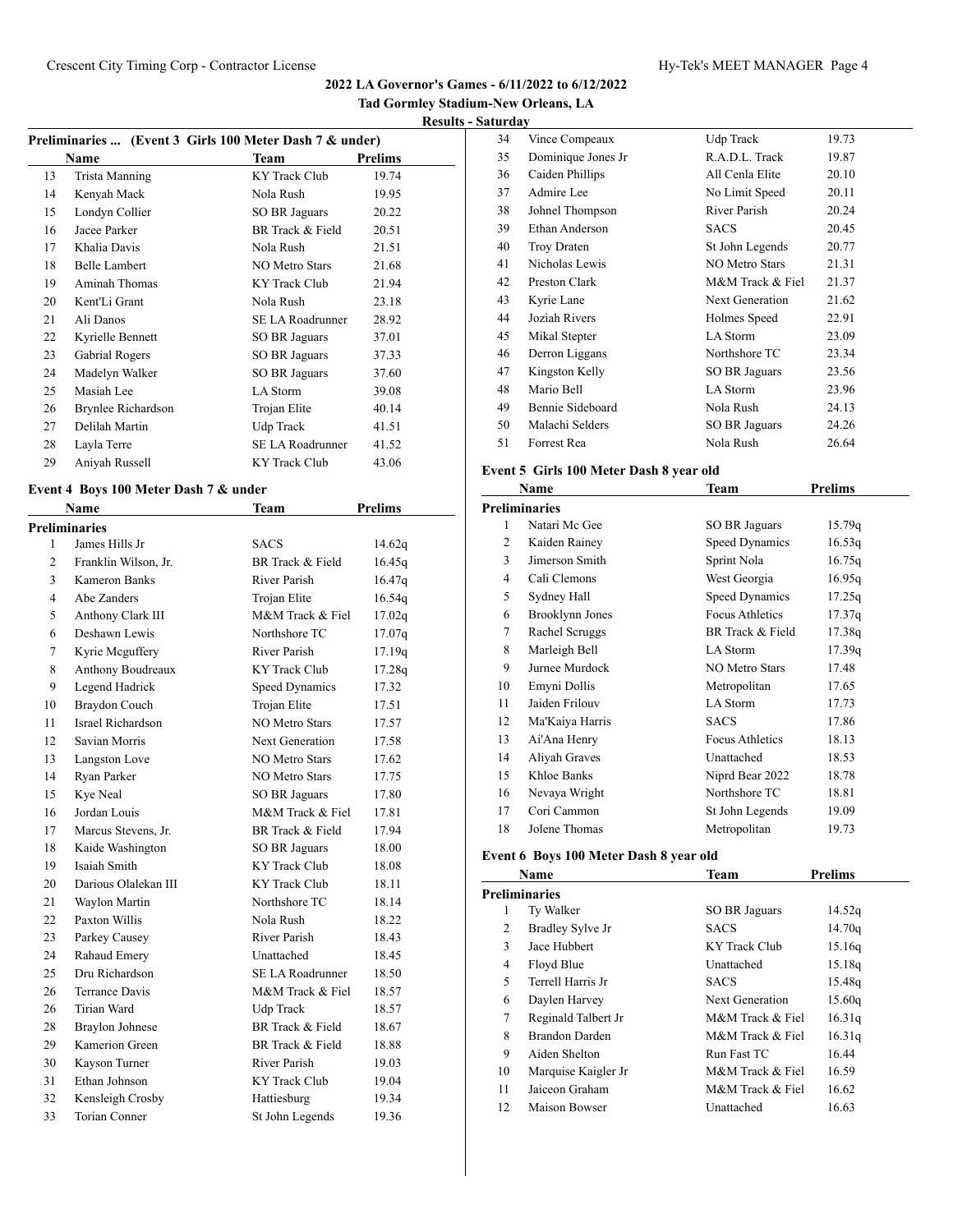| Tad Gormley Stadium-New Orleans, LA |  |
|-------------------------------------|--|
| <b>Results - Saturday</b>           |  |

|  | $\mu_0$ $\mu_1$ $\mu_2$ $\mu_3$ $\mu_4$ $\mu_5$ $\mu_6$ $\mu_7$ $\mu_8$ $\mu_7$ $\mu_8$ $\mu_9$ $\mu_9$ $\mu_9$ $\mu_9$ $\mu_9$ $\mu_1$ |  |
|--|-----------------------------------------------------------------------------------------------------------------------------------------|--|

|    | Preliminaries  (Event 6 Boys 100 Meter Dash 8 year old) |                       |         |  |  |
|----|---------------------------------------------------------|-----------------------|---------|--|--|
|    | Name                                                    | Team                  | Prelims |  |  |
| 13 | Aldaray Head Jr.                                        | Trojan Elite          | 16.65   |  |  |
| 14 | Deuce Robertson                                         | Unattached            | 16.85   |  |  |
| 15 | Thailen Walker                                          | Run Fast TC           | 16.90   |  |  |
| 16 | Cohen Betts                                             | SO BR Jaguars         | 16.94   |  |  |
| 17 | Christopher Tate Ii                                     | Run Fast TC           | 16.96   |  |  |
| 18 | Karsen Simmons                                          | <b>SACS</b>           | 17.05   |  |  |
| 19 | Kyelan Lee                                              | Niprd Bear 2022       | 18.15   |  |  |
| 20 | Darrin Bevley                                           | Nola Rush             | 18.25   |  |  |
| 21 | Sawyer Lear                                             | River Parish          | 18.28   |  |  |
| 22 | <b>Bryceton Evans</b>                                   | Mississippi           | 18.29   |  |  |
| 23 | Lance Armstrong                                         | <b>NO Metro Stars</b> | 19.64   |  |  |
| 24 | Jackson Berry                                           | Udp Track             | 20.15   |  |  |
| 25 | D'Angelo Thigpen                                        | Hattiesburg           | 24.04   |  |  |

# **Event 7 Girls 100 Meter Dash 9 year old**

|    | Name                              | Team                  | Prelims |
|----|-----------------------------------|-----------------------|---------|
|    | <b>Preliminaries</b>              |                       |         |
| 1  | Tyler Parker                      | SO BR Jaguars         | 14.36q  |
| 2  | Marley Joseph                     | <b>NO Metro Stars</b> | 14.74q  |
| 3  | Cali Smith                        | <b>NO Metro Stars</b> | 14.82q  |
| 4  | Paige Robinson                    | Speed Dynamics        | 14.94q  |
| 5  | Pyper Anderson                    | Nola Rush             | 15.06q  |
| 6  | Jade Kaywood                      | Nola Rush             | 15.15q  |
| 7  | Maur'Ziyah Bass                   | R.A.D.L. Track        | 15.22q  |
| 8  | Adaiah Johnson                    | SO BR Jaguars         | 15.82q  |
| 9  | Destineeâ€ <sup>™</sup> Robertson | Unattached            | 15.90   |
| 10 | Taylor Lee                        | West Georgia          | 15.95   |
| 11 | Rylee Powell                      | LA Storm              | 16.36   |
| 12 | Madisyn McGee                     | <b>NO Metro Stars</b> | 16.57   |
| 13 | Daniyah Townes                    | KY Track Club         | 16.82   |
| 14 | Zirelle Raynesha                  | Trojan Elite          | 16.98   |
| 15 | Jordynn Ellerson                  | BR Track & Field      | 17.39   |
| 16 | Stella Norman                     | Udp Track             | 19.09   |
| 17 | Niana Bigham                      | St John Legends       | 21.78   |

# **Event 8 Boys 100 Meter Dash 9 year old**

|    | Name             | Team                   | Prelims |  |
|----|------------------|------------------------|---------|--|
|    | Preliminaries    |                        |         |  |
| 1  | Kyron Bussey     | <b>SACS</b>            | 13.77q  |  |
| 2  | Daniel Taylor    | Focus Athletics        | 14.08q  |  |
| 3  | Jamie Rudesill   | St Charles Strid       | 14.40q  |  |
| 4  | Tevin Griffin Jr | <b>Focus Athletics</b> | 14.80q  |  |
| 5  | Kashton Thompson | Metropolitan           | 14.84g  |  |
| 6  | Micah Gibson     | Run Fast TC            | 15.08q  |  |
| 7  | Kanen Mott       | Sprint Nola            | 15.15q  |  |
| 8  | Kaden Silas      | LA Storm               | 15.32q  |  |
| 9  | Raylon Angelle   | <b>Focus Athletics</b> | 15.54   |  |
| 10 | Tristan Lane     | Next Generation        | 15.57   |  |
| 11 | Austin Hall      | Speed Dynamics         | 15.60   |  |
| 12 | Elijah Mckinley  | River Parish           | 15.91   |  |
| 13 | Lathan Bolden    | Udp Track              | 15.93   |  |
| 14 | Alpha Wilcox     | SO BR Jaguars          | 16.20   |  |
| 15 | Jose Andrade     | Holmes Speed           | 16.43   |  |
| 16 | Jodi Pierce      | Northshore TC          | 16.63   |  |

| 17 | Ja'Brean Stewart | Mlkihad         | 16.64 |
|----|------------------|-----------------|-------|
| 18 | Julzz Holmes     | NO Metro Stars  | 16.66 |
| 19 | Kaleb Clement    | Unattached      | 16.92 |
| 20 | Kayden Dunbar    | Next Generation | 16.95 |
| 21 | Cameron Jones    | LA Storm        | 18.16 |
| 22 | Isaiah Hawkins   | SO BR Jaguars   | 18.83 |

# **Event 9 Girls 100 Meter Dash 10 year old**

| Name |                      | Team                   | <b>Prelims</b> |
|------|----------------------|------------------------|----------------|
|      | <b>Preliminaries</b> |                        |                |
| 1    | Ka'Brion Thomas      | KY Track Club          | 14.88q         |
| 2    | Kyndahl Baggies      | Hattiesburg            | 15.44g         |
| 3    | Ni'Ree Thomas        | KY Track Club          | 15.51q         |
| 4    | Keyara Gallien       | <b>Focus Athletics</b> | 15.75q         |
| 5    | Jayda Seymour        | LA Storm               | 15.87q         |
| 6    | Amia Williams        | Metropolitan           | 15.97q         |
| 7    | J'Leriah Johnson     | R.A.D.L. Track         | 16.37q         |
| 8    | Anylah Bernard       | Mississippi            | 16.70q         |
| 9    | Elise Weber          | NO Metro Stars         | 17.15          |
| 10   | Illisciana Sideboard | Nola Rush              | 17.18          |
| 11   | Lailia Richardson    | Trojan Elite           | 17.28          |
| 12   | Karly Kennedy        | Hattiesburg            | 17.32          |
| 13   | Kennedi Smith        | KY Track Club          | 17.48          |
| 14   | Tamera Diggs         | Udp Track              | 17.76          |
| 15   | Josaline Dobbins     | Mississippi            | 17.84          |

# **Event 10 Boys 100 Meter Dash 10 year old**

|                | Name                 | Team                    | <b>Prelims</b> |
|----------------|----------------------|-------------------------|----------------|
|                | <b>Preliminaries</b> |                         |                |
| 1              | Gerrett Anthony      | KY Track Club           | 13.98q         |
| $\overline{c}$ | Durwin Skidmore      | <b>Blackburn Expres</b> | 14.01q         |
| 3              | Dave Clark, II       | <b>SO BR Jaguars</b>    | 14.07q         |
| $\overline{4}$ | Kylan Diamond        | <b>KY</b> Track Club    | 14.17q         |
| 5              | Gavin Rogers         | <b>SO BR Jaguars</b>    | 14.40q         |
| 6              | Jahlin Livous        | M&M Track & Fiel        | 14.54g         |
| 7              | Ahsan Muhammad       | Sprint Nola             | 14.89q         |
| 8              | Jakyrien Benjamin    | Unattached              | 14.94q         |
| 9              | <b>Trey Luster</b>   | Trojan Elite            | 15.08          |
| 10             | Carlos Emery Jr      | Next Generation         | 15.08          |
| 11             | Kobe Angelle         | <b>Focus Athletics</b>  | 15.18          |
| 12             | Dwayne Henry Jr      | <b>Focus Athletics</b>  | 15.31          |
| 13             | Drake Joseph         | River Parish            | 15.35          |
| 14             | Hazen Taylor         | Vermilion TC            | 15.87          |
| 15             | Gage Farve           | <b>SO BR Jaguars</b>    | 15.88          |
| 16             | Demarcus Thomas      | <b>KY</b> Track Club    | 15.92          |
| 17             | Deandre Carter       | <b>SO BR Jaguars</b>    | 16.03          |
| 18             | Lucas Taylor Jr      | Focus Athletics         | 16.05          |
| 19             | Chase Alexander      | KY Track Club           | 16.22          |
| 20             | Aiden Thomas         | <b>Focus Athletics</b>  | 16.24          |
| 21             | David Graves         | Unattached              | 16.32          |
| 22             | Cory Malveaux Jr     | <b>SACS</b>             | 16.35          |
| 23             | Logahn Johnson       | R.A.D.L. Track          | 16.36          |
| 24             | Juelez Blakely       | St John Legends         | 16.70          |
| 25             | Jax Pierce           | Northshore TC           | 16.95          |
| 26             | Kendall Scott        | LA Storm                | 17.50          |
| 27             | Zavier Collins II    | <b>KY</b> Track Club    | 17.56          |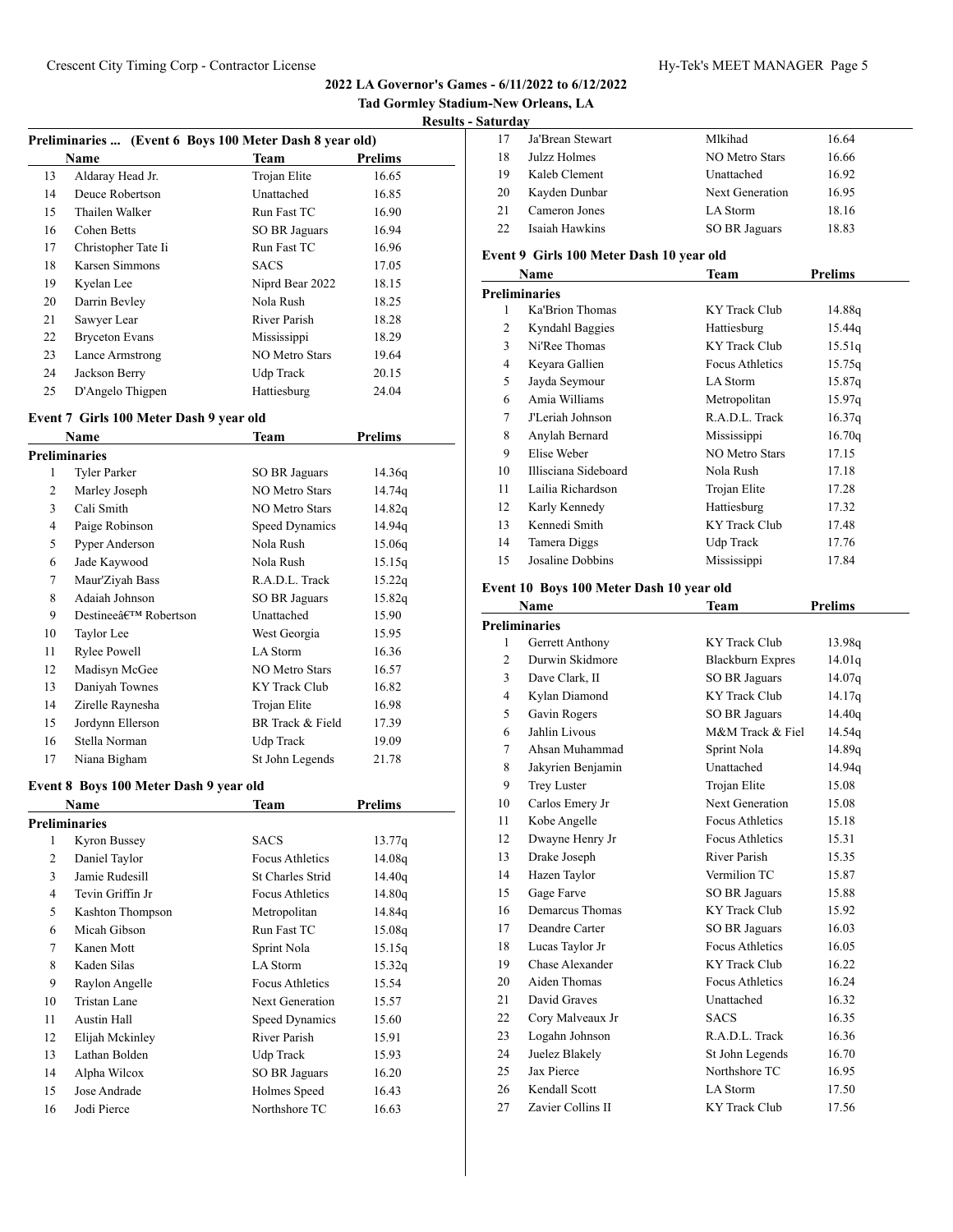**Tad Gormley Stadium-New Orleans, LA**

| Hy-Tek's MEET MANAGER Pag |
|---------------------------|
|---------------------------|

| Preliminaries  (Event 10 Boys 100 Meter Dash 10 year old) |                                           |                       |                |  |
|-----------------------------------------------------------|-------------------------------------------|-----------------------|----------------|--|
|                                                           | <b>Name</b>                               | <b>Team</b>           | <b>Prelims</b> |  |
| 28                                                        | <b>Andrew Bennett</b>                     | Sprint Nola           | 18.51          |  |
| 29                                                        | Clyde Marchand                            | Nola Rush             | 19.94          |  |
|                                                           | Event 11 Girls 100 Meter Dash 11 year old |                       |                |  |
|                                                           | Name                                      | Team                  | Prelims        |  |
|                                                           | <b>Preliminaries</b>                      |                       |                |  |
| 1                                                         | Autumn Brown                              | SO BR Jaguars         | 13.64q         |  |
| 2                                                         | Ya'Myri Brown                             | <b>Speed Dynamics</b> | 13.78q         |  |
| 3                                                         | Ja'Niyah Lewis                            | SO BR Jaguars         | 13.97q         |  |
| $\overline{4}$                                            | Rayna Parker                              | River Parish          | 14.20q         |  |
| 5                                                         | Jailah Alexander                          | Marrero Trojans       | 14.29q         |  |
| 6                                                         | Shirelle Raynesha                         | Trojan Elite          | 14.83q         |  |
| 7                                                         | Lauren Hadrick                            | <b>Speed Dynamics</b> | 14.88q         |  |
| 8                                                         | Akierney Williams                         | R.A.D.L. Track        | 15.03q         |  |
| 9                                                         | Skyy Hadrick                              | Speed Dynamics        | 15.18          |  |
| 10                                                        | Kenadii Cryer                             | Trojan Elite          | 15.44          |  |
| 11                                                        | Kaelyn Anthony                            | <b>KY</b> Track Club  | 15.55          |  |
| 12                                                        | Elena Rivera                              | Nola Rush             | 16.21          |  |
| 13                                                        | <b>Taylor Rogers</b>                      | Trojan Elite          | 16.21          |  |
| 14                                                        | Kiyari Ivey                               | <b>NO Metro Stars</b> | 16.46          |  |
| 15                                                        | Brooklyn Shelvy                           | Mississippi           | 16.63          |  |
| 16                                                        | Jaelyn Jackson                            | <b>NO Metro Stars</b> | 16.67          |  |
| 17                                                        | Samaya Etienne                            | Tri City Flyers       | 17.80          |  |
| 18                                                        | Bella Washington                          | <b>NO Metro Stars</b> | 19.06          |  |
| 19                                                        | Angelica Anderson                         | <b>NO Metro Stars</b> | 23.84          |  |
| 20                                                        | Skyla Singleton                           | <b>KY</b> Track Club  | 24.53          |  |

# **Event 12 Boys 100 Meter Dash 11 year old**

|    | Name                  | Team                    | Prelims |
|----|-----------------------|-------------------------|---------|
|    | <b>Preliminaries</b>  |                         |         |
| 1  | Byron Coleman         | LA Storm                | 13.69q  |
| 2  | Rokyron Wright        | SO BR Jaguars           | 13.71q  |
| 3  | Derwyn Arline         | Speed Dynamics          | 13.83q  |
| 4  | Za'Ben Bolds          | Nola Rush               | 13.83q  |
| 5  | London Johnson        | Unattached              | 14.04q  |
| 6  | Te'Jay Tillman        | Speed Dynamics          | 14.34q  |
| 7  | Kassius Bell          | LA Storm                | 14.59q  |
| 8  | Jamuson Broussard     | Focus Athletics         | 14.85q  |
| 9  | Ryan Harvey           | Tri City Flyers         | 15.13   |
| 10 | <b>Edgard Hill</b>    | Metropolitan            | 15.14   |
| 11 | Jhai Simmions         | Mlkihad                 | 15.46   |
| 12 | Skylar Johnson        | <b>St Charles Strid</b> | 15.49   |
| 13 | Jamal Brooks Jr       | Metropolitan            | 15.72   |
| 14 | Kaleb Perkins         | Hattiesburg             | 15.96   |
| 15 | James Wever Edmondson | NO Metro Stars          | 17.13   |
| 16 | <b>Travion Smith</b>  | Udp Track               | 17.99   |

# **Event 13 Girls 100 Meter Dash 12 year old**

| <b>Name</b>          |                   | Team          | Prelims |  |  |
|----------------------|-------------------|---------------|---------|--|--|
| <b>Preliminaries</b> |                   |               |         |  |  |
|                      | Floydasha Dillion | Trojan Elite  | 13.68q  |  |  |
|                      | Kenli Addison     | SO BR Jaguars | 13.76q  |  |  |
| κ                    | Khloe Smith       | Mississippi   | 13.79q  |  |  |
|                      | Kendyl Black      | Mississippi   | 13.94g  |  |  |

| 5  | Monae Tillman    | Nola Rush            | 14.09q |
|----|------------------|----------------------|--------|
| 6  | Alaiyah Griffin  | Trojan Elite         | 14.20q |
| 7  | Nia Zanders      | Speed Dynamics       | 14.27q |
| 8  | Queen Lewis      | LA Storm             | 14.32q |
| 9  | Keia'Ly Thompson | Trojan Elite         | 14.70  |
| 10 | Rachel Oladele   | Northshore TC        | 14.75  |
| 11 | Laila Brandon    | NO Metro Stars       | 14.81  |
| 12 | Kaylee Augillard | KY Track Club        | 15.26  |
| 13 | Ja'Nyla Drennan  | Trojan Elite         | 15.73  |
| 14 | Jase Armstrong   | BR Track & Field     | 16.26  |
| 15 | Arianna Bynum    | KY Track Club        | 16.26  |
| 16 | Lynnae Draughn   | Holmes Speed         | 16.90  |
| 17 | Madison Scott    | <b>SO BR Jaguars</b> | 16.98  |
| 18 | Hannah Graves    | Unattached           | 17.21  |
| 19 | Arielle Bynum    | KY Track Club        | 17.84  |

# **Event 14 Boys 100 Meter Dash 12 year old**

| Name |                      | Team                  | <b>Prelims</b> |  |
|------|----------------------|-----------------------|----------------|--|
|      | <b>Preliminaries</b> |                       |                |  |
| 1    | Cayden Lucien        | Run Fast TC           | 12.90g         |  |
| 2    | Derrick Bilbo        | Sprint Nola           | 12.99q         |  |
| 3    | Jayden Hatch         | SO BR Jaguars         | 13.06q         |  |
| 4    | Hovan Jasmine        | <b>NO Metro Stars</b> | 13.40q         |  |
| 5    | Mason Boyd           | SO BR Jaguars         | 13.41g         |  |
| 6    | Bryant Franklin      | SO BR Jaguars         | 13.46q         |  |
| 7    | Jaikari Harris       | West Georgia          | 13.55q         |  |
| 8    | Jeremy Kenny         | LA Storm              | 14.01q         |  |
| 9    | Terence Connor       | St John Legends       | 14.12          |  |
| 10   | Vincent Ippolito     | Trojan Elite          | 14.77          |  |
| 11   | James Lee Jr.        | LA Storm              | 14.97          |  |
| 12   | Evan Anderson        | <b>SACS</b>           | 15.25          |  |
| 13   | Jayden Jones         | Next Generation       | 15.38          |  |
| 14   | Keidren Perkins      | KY Track Club         | 17.19          |  |
| 15   | Alijah Bridges       | <b>NO Metro Stars</b> | 19.75          |  |
|      |                      |                       |                |  |

# **Event 15 Girls 100 Meter Dash 13 year old**

|    | Name                    | Team                  | <b>Prelims</b> |  |
|----|-------------------------|-----------------------|----------------|--|
|    | Preliminaries           |                       |                |  |
| 1  | Kynnedi Morris          | Speed Dynamics        | 13.23q         |  |
| 2  | Dominique Cyprian       | <b>LA</b> Storm       | 13.38q         |  |
| 3  | <b>Brooklyn Perkins</b> | Speed Dynamics        | 13.60q         |  |
| 4  | Kenly Lewis             | NO Metro Stars        | 13.61q         |  |
| 5  | Rasia Williams          | Speed Dynamics        | 13.98q         |  |
| 6  | Heaven Compton          | <b>Speed Dynamics</b> | 13.99q         |  |
| 7  | <b>Biore Giles</b>      | Nola Rush             | 14.00q         |  |
| 8  | Laiyla Vaughn           | Nola Rush             | 14.03q         |  |
| 9  | <b>Brea Evans</b>       | Nola Rush             | 14.22          |  |
| 10 | Nyla Pierre             | Run Fast TC           | 14.36          |  |
| 11 | Grace Padian            | <b>NO Metro Stars</b> | 14.81          |  |
| 12 | Ty'Ke Jones             | Speed Dynamics        | 14.87          |  |
| 13 | Nia Darensbourg         | Speed Dynamics        | 15.01          |  |
| 14 | Demi Simon              | Metropolitan          | 15.03          |  |
| 15 | Azaria Jarrell          | KY Track Club         | 15.16          |  |
| 16 | Za'Haighla Miller       | Niprd Bear 2022       | 15.31          |  |
| 17 | Mi'Kia Lewis            | LA Storm              | 15.33          |  |
| 18 | <b>Briley Charles</b>   | Udp Track             | 15.79          |  |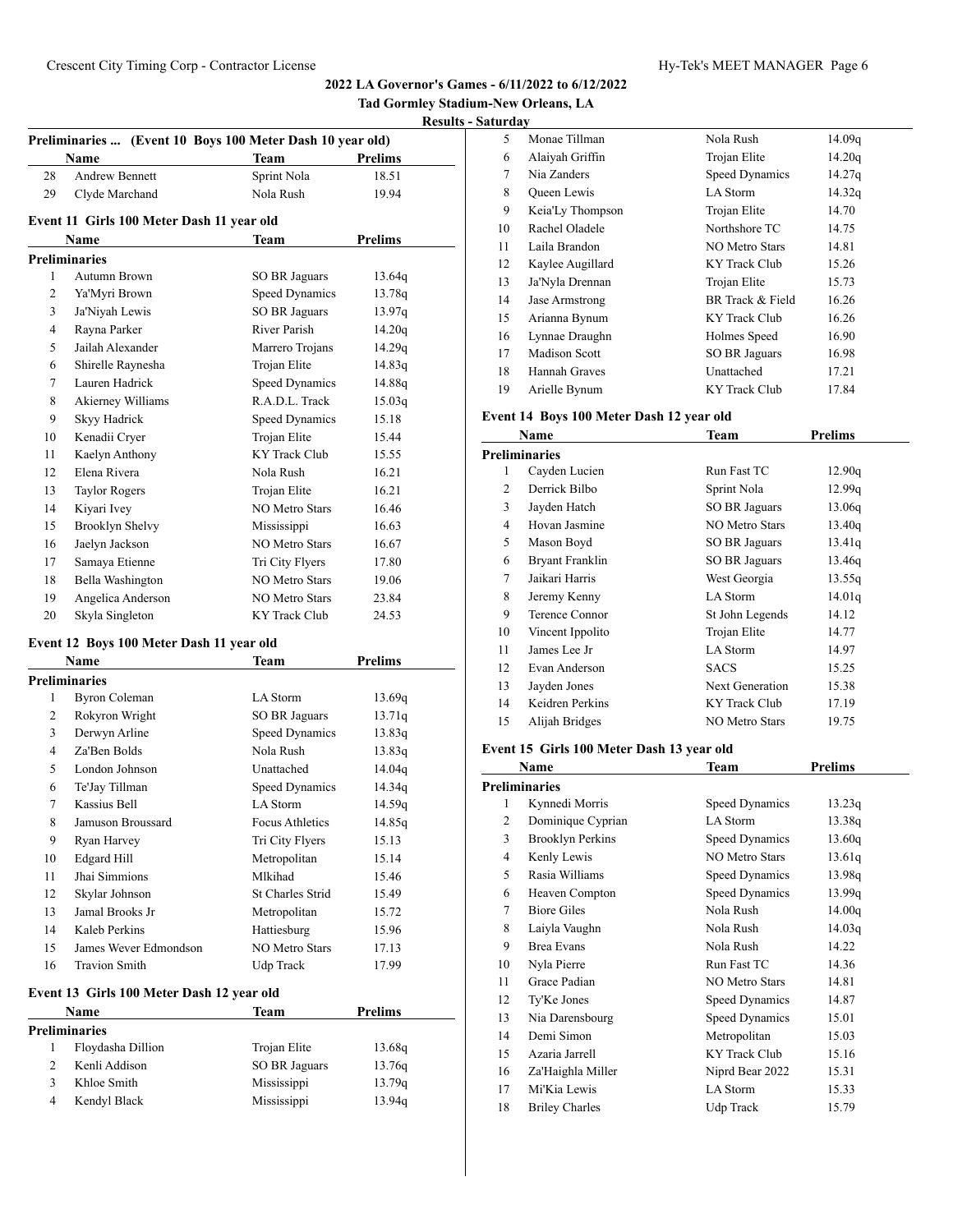|                |                                                            |                       |                | Tad Gormley Stadium-New Orleans, LA |                               |
|----------------|------------------------------------------------------------|-----------------------|----------------|-------------------------------------|-------------------------------|
|                |                                                            |                       |                | <b>Results - Saturday</b>           |                               |
|                | Preliminaries  (Event 15 Girls 100 Meter Dash 13 year old) |                       |                |                                     | Rayquan Will<br>2             |
|                | Name                                                       | <b>Team</b>           | <b>Prelims</b> |                                     | 3<br>Jaivyn Washii            |
| 19             | Mallory Kessler                                            | SE LA Roadrunner      | 15.89          |                                     | 4<br>Galen Conrad             |
| 20             | Maribel Andrade                                            | Holmes Speed          | 16.21          |                                     | 5<br>Trezman Rich             |
| 21             | Lauren Buck                                                | Mississippi           | 17.48          |                                     | Major Baker<br>6              |
| 22             | Lauren Breaux                                              | Speed Dynamics        | 21.06          |                                     | 7<br>Jamahad Rob:             |
|                |                                                            |                       |                |                                     | 8<br>Landyn House             |
|                | Event 16 Boys 100 Meter Dash 13 year old                   |                       |                |                                     | 9<br>Kevin Martin             |
|                | Name                                                       | <b>Team</b>           | <b>Prelims</b> | 10                                  | Derrick Pierce                |
|                | Preliminaries                                              |                       |                | 11                                  | Jordan Brook:                 |
| 1              | <b>Braedon Gautier</b>                                     | <b>NO Metro Stars</b> | 12.47q         | 12                                  | Jaden Deruisa                 |
| 2              | Thomas Brown                                               | LA Storm              | 12.92q         | 13                                  | <b>Timothy Harr</b>           |
| 3              | Jacob Scott                                                | <b>SO BR Jaguars</b>  | 13.11q         | 14                                  | Ja'Quel Drenr                 |
| $\overline{4}$ | Drayden Martin-Young                                       | Mississippi           | 13.25q         | 15                                  | Louis Mckinl                  |
| 5              | <b>Braylon Handy</b>                                       | Metropolitan          | 13.54q         | 16                                  | Raheem Gray                   |
| 6              | Carter Hall                                                | Speed Dynamics        | 13.64q         |                                     |                               |
| 7              | Matthew Taylor                                             | Mississippi           | 13.67q         |                                     | Event 19 Girls 100            |
| 8              | Ky'Ron Clark                                               | SO BR Jaguars         | 13.83q         |                                     | Name                          |
| 9              | genaro Torres                                              | Holmes Speed          | 14.94          |                                     | <b>Preliminaries</b>          |
| 10             | Riley Holman                                               | Mississippi           | 14.96          |                                     | Darryiale Bar<br>$\mathbf{1}$ |
| 11             | Drew Whitmore                                              | LA Storm              | 15.07          |                                     | $\overline{2}$<br>Sade Gray   |
| 12             | Keshaun Harrien                                            | Mississippi           | 16.77          |                                     | 3<br>Makeriah Har             |
|                |                                                            |                       |                |                                     | Je'Lizabeth Sa<br>4           |
|                | Event 17 Girls 100 Meter Dash 14 year old                  |                       |                |                                     | 5<br>Jaya Lucas               |
|                | Name                                                       | Team                  | <b>Prelims</b> |                                     | Lazariah Garr<br>6            |
|                | Preliminaries                                              |                       |                |                                     | 7<br>Zahara Walke             |
| 1              | <b>Aldany Dupree</b>                                       | SO BR Jaguars         | 13.17q         |                                     | 8<br>Lyric Walker             |
| 2              | Charve Gibson                                              | R.A.D.L. Track        | 13.25q         |                                     | 9<br>Joelle Adegbo            |
| 3              | Jordyn Moody                                               | Hattiesburg           | 13.48q         | 10                                  | Myilaili Crocl                |
| $\overline{4}$ | Jaleyia Woods                                              | KY Track Club         | 13.52q         | 11                                  | Re'Yan Gordc                  |
| 5              | Ah'Niya Cargo                                              | Marrero Trojans       | 13.55q         | 12                                  | Olivia Bordes                 |
| 6              | Mi'Leah Harris                                             | <b>SACS</b>           | 13.58q         | 13                                  | Ka'Nyria Cott                 |
| 7              | Alana Jones                                                | Mississippi           | 13.85q         | 14                                  | <b>Tenosh Landr</b>           |
| 8              | Nyjae Barnes                                               | Nola Rush             | 13.95q         | 15                                  | Alanah Fitch                  |
| 9              | Madison Rogers                                             | Sprint Nola           | 14.07          | 16                                  | Savannah Tho                  |
| 10             | Jayoni Hayes                                               | Northshore TC         | 14.16          | 17                                  | Alexandra Ol:                 |
| 11             | Journey Bowens                                             | Mississippi           | 14.31          | 18                                  | Izzy Wilson                   |
| 12             | Nashya Dorsey                                              | LA Storm              | 14.47          | 19                                  | Kamil Celesti                 |
| 13             | Elizabeth Harrell                                          | SE LA Roadrunner      | 14.49          | 20                                  | Zoie Farve                    |
| 14             | Lakeria Thomas                                             | Mississippi           | 14.70          | 21                                  | Aniyah Maide                  |
| 15             | Cailynn Williams                                           | Mississippi           | 14.82          | 22                                  | Maya Mitchel                  |
| 16             | Destiny Carter                                             | LA Storm              | 14.97          | 23                                  | Asia Zanders                  |
| 17             | Marcayla Stevenson                                         | <b>SACS</b>           | 15.00          | 24                                  | Kristyn Willia                |
| 18             | Ryhanna Powell                                             | LA Storm              | 15.26          | 25                                  | Madysen Gro                   |
| 19             | Tiana Spencer                                              | Udp Track             | 15.34          | 26                                  | A'Niyah Shell                 |
| 20             | Kalae Duhe                                                 | St John Legends       | 16.01          | 27                                  | Zakiya Dorse                  |
| 21             | Niyko Square                                               | Speed Dynamics        | 16.38          | 28                                  | Destiny Boter                 |
| 22             | Ally Collins                                               | Holmes Speed          | 16.91          | 29                                  |                               |
| 23             | Kayla Graves                                               | Unattached            | 17.03          | 30                                  | Kaitlyn Poole                 |
| 24             | Ny'Aysha Knox                                              | SO BR Jaguars         | 17.74          |                                     | Kimberly Har                  |
| 25             | Brooklyn Babineaux                                         | No Limit Speed        | 20.59          | 31                                  | Daphenie Del                  |
|                |                                                            |                       |                | 32                                  | Chantel Hall                  |
|                | Event 18 Boys 100 Meter Dash 14 year old                   |                       |                | 33                                  | Tyliyah Frank                 |

# **Event 18 Boys 100 Meter Dash 14 year old**

| Name |                      | Team        | <b>Prelims</b> |  |
|------|----------------------|-------------|----------------|--|
|      | <b>Preliminaries</b> |             |                |  |
|      | Micah Green          | <b>SACS</b> | 11.92q         |  |

| <b>Saturday</b> |                       |                      |        |  |
|-----------------|-----------------------|----------------------|--------|--|
| 2               | Rayquan Williams      | LA Storm             | 12.14q |  |
| 3               | Jaivyn Washington     | SO BR Jaguars        | 12.22q |  |
| 4               | Galen Conrad          | <b>SO BR Jaguars</b> | 12.33q |  |
| 5               | Trezman Richardson    | Trojan Elite         | 12.35q |  |
| 6               | Major Baker           | Trojan Elite         | 12.38q |  |
| 7               | Jamahad Robinson      | R.A.D.L. Track       | 12.46q |  |
| 8               | Landyn House          | Mississippi          | 12.47q |  |
| 9               | Kevin Martin          | LA Storm             | 12.83  |  |
| 10              | Derrick Pierce        | Run Fast TC          | 12.84  |  |
| 11              | Jordan Brooks         | Nola Rush            | 13.09  |  |
| 12              | Jaden Deruisa         | Marrero Trojans      | 13.20  |  |
| 13              | <b>Timothy Harris</b> | Niprd Bear 2022      | 13.36  |  |
| 14              | Ja'Ouel Drennan       | Trojan Elite         | 14.19  |  |
| 15              | Louis Mckinley        | River Parish         | 14.97  |  |
| 16              | Raheem Gray           | <b>SO BR Jaguars</b> | 17.33  |  |

# **Event 19 Girls 100 Meter Dash 15-16 year old**

|                      | Name                   | <b>Team</b>             | <b>Prelims</b> |  |  |
|----------------------|------------------------|-------------------------|----------------|--|--|
| <b>Preliminaries</b> |                        |                         |                |  |  |
| 1                    | Darryiale Bardell      | Northshore TC           | 12.30q         |  |  |
| 2                    | Sade Gray              | <b>SO BR Jaguars</b>    | 12.39q         |  |  |
| 3                    | Makeriah Harris        | Run Fast TC             | 12.40q         |  |  |
| 4                    | Je'Lizabeth Samuels    | Nola Rush               | 12.94q         |  |  |
| 5                    | Jaya Lucas             | Udp Track               | 13.04q         |  |  |
| 6                    | Lazariah Garner        | Run Fast TC             | 13.06q         |  |  |
| $\tau$               | Zahara Walker          | West Georgia            | 13.17q         |  |  |
| 8                    | Lyric Walker           | Run Fast TC             | 13.18q         |  |  |
| 9                    | Joelle Adegboye        | <b>SE LA Roadrunner</b> | 13.29          |  |  |
| 10                   | Myilaili Crockem       | Udp Track               | 13.33          |  |  |
| 11                   | Re'Yan Gordon          | LA Storm                | 13.35          |  |  |
| 12                   | Olivia Bordes          | <b>NO Metro Stars</b>   | 13.41          |  |  |
| 13                   | Ka'Nyria Cotton        | Run Fast TC             | 13.50          |  |  |
| 14                   | Tenosh Landry          | Nola Rush               | 13.53          |  |  |
| 15                   | Alanah Fitch           | Houma Hurricanes        | 13.65          |  |  |
| 16                   | Savannah Thompson      | <b>SACS</b>             | 13.74          |  |  |
| 17                   | Alexandra Oliveri      | <b>NO Metro Stars</b>   | 13.92          |  |  |
| 18                   | Izzy Wilson            | Mississippi             | 13.99          |  |  |
| 19                   | Kamil Celestin         | Nola Rush               | 14.07          |  |  |
| 20                   | Zoie Farve             | <b>SO BR Jaguars</b>    | 14.08          |  |  |
| 21                   | Aniyah Maiden          | SO BR Jaguars           | 14.13          |  |  |
| 22                   | Maya Mitchell          | St John Legends         | 14.14          |  |  |
| 23                   | Asia Zanders           | Trojan Elite            | 14.20          |  |  |
| 24                   | Kristyn Williams       | R.A.D.L. Track          | 14.35          |  |  |
| 25                   | Madysen Grover         | R.A.D.L. Track          | 14.40          |  |  |
| 26                   | A'Niyah Shelby         | LA Storm                | 14.52          |  |  |
| 27                   | Zakiya Dorsey          | St John Legends         | 14.60          |  |  |
| 28                   | <b>Destiny Botemps</b> | LA Storm                | 14.64          |  |  |
| 29                   | Kaitlyn Poole          | Mississippi             | 14.69          |  |  |
| 30                   | Kimberly Haralson      | St John Legends         | 14.92          |  |  |
| 31                   | Daphenie Delva         | LA Storm                | 15.18          |  |  |
| 32                   | Chantel Hall           | BR Track & Field        | 15.21          |  |  |
| 33                   | Tyliyah Franklin       | Niprd Bear 2022         | 15.23          |  |  |
| 34                   | Alyssa Lawson          | <b>NO Metro Stars</b>   | 15.48          |  |  |
| 35                   | Myracle Harris         | Niprd Bear 2022         | 15.55          |  |  |
| 36                   | Zelline Belizaire      | LA Storm                | 15.76          |  |  |
| 37                   | Gia Barletta           | SE LA Roadrunner        | 15.77          |  |  |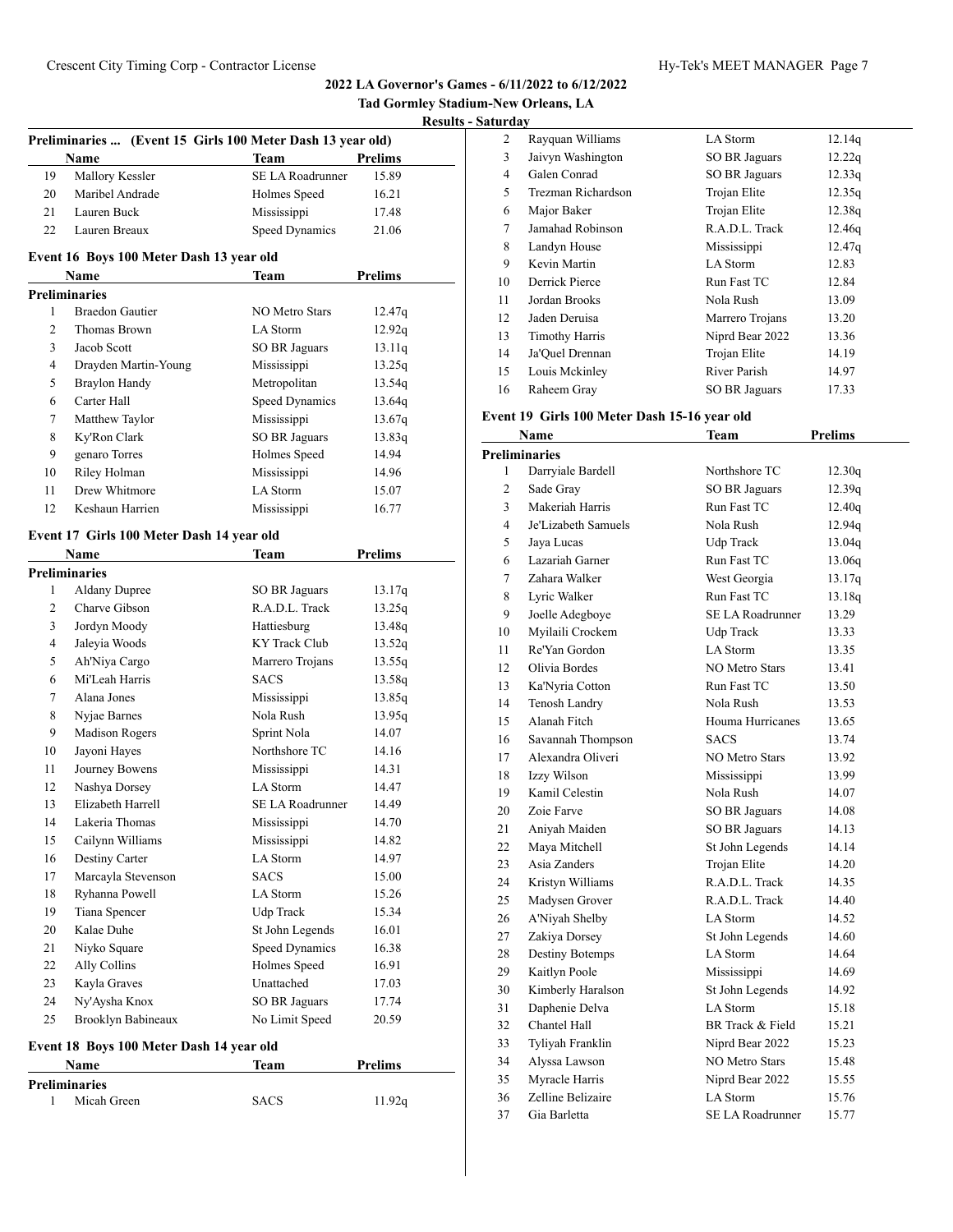**Tad Gormley Stadium-New Orleans, LA**

 $\overline{a}$ 

| Hv-Tek's MEET M |
|-----------------|
|                 |

|                         |                                                               |                         |                | <u>Kesult</u> |
|-------------------------|---------------------------------------------------------------|-------------------------|----------------|---------------|
|                         | Preliminaries  (Event 19 Girls 100 Meter Dash 15-16 year old) |                         |                |               |
|                         | Name                                                          | <b>Team</b>             | <b>Prelims</b> |               |
| 38                      | Tenaya Jones                                                  | Niprd Bear 2022         | 15.83          |               |
| 39                      | Addison Whittenburg                                           | Holmes Speed            | 16.19          |               |
| 40                      | De'Jah Shelby                                                 | LA Storm                | 16.61          |               |
|                         | Event 20 Boys 100 Meter Dash 15-16 year old                   |                         |                |               |
|                         | Name                                                          | Team                    | <b>Prelims</b> |               |
|                         | <b>Preliminaries</b>                                          |                         |                |               |
| 1                       | Jermaine Brown                                                | Trojan Elite            | 11.06q         |               |
| $\overline{c}$          | Rahji Dennis                                                  | Trojan Elite            | 11.11q         |               |
| 3                       | Xayden Hunt                                                   | West Georgia            | 11.70q         |               |
| $\overline{\mathbf{4}}$ | Jermal Callio                                                 | Trojan Elite            | 11.70q         |               |
| 5                       | <b>Tanner Spears</b>                                          | <b>SE LA Roadrunner</b> | 11.73q         |               |
| 6                       | Alvin Celestine                                               | <b>Udp Track</b>        | 11.86q         |               |
| 7                       | Mekhi Snipes                                                  | Metropolitan            | 11.90q         |               |
| 8                       | Santana Jolla                                                 | Marrero Trojans         | 12.06q         |               |
| 9                       | Jody Barber                                                   | Marrero Trojans         | 12.08          |               |
| 10                      | Jamaaj Nellon                                                 | <b>Speed Dynamics</b>   | 12.14          |               |
| 11                      | Dernell Arline                                                | <b>Speed Dynamics</b>   | 12.22          |               |
| 12                      | Robert Vaughn Jr                                              | <b>NO Metro Stars</b>   | 12.26          |               |
| 13                      | Christopher Green                                             | Mississippi             | 12.30          |               |
| 14                      | <b>Landon Bolds</b>                                           | Nola Rush               | 12.46          |               |
| 15                      | Remaj Nixon                                                   | <b>SO BR Jaguars</b>    | 12.54          |               |
| 16                      | Leroy Gaddis                                                  | Nola Rush               | 12.57          |               |
| 17                      | Jabaree Monday                                                | Northshore TC           | 12.57          |               |
| 18                      | Owen Hankins                                                  | Holmes Speed            | 12.58          |               |
| 19                      | Jamyron Fazande                                               | Marrero Trojans         | 12.64          |               |
| 20                      | Tristen Alexander                                             | Mississippi             | 12.72          |               |
| 21                      | Garry Lee                                                     | Mississippi             | 12.73          |               |
| 22                      | Jayden Sullivan                                               | Port City Rain          | 12.87          |               |
| 23                      | Javarion Landry                                               | Vermilion TC            | 12.87          |               |
| 24                      | Jerome Harris Jr.                                             | KY Track Club           | 12.93          |               |
| 25                      | Juan Andrade                                                  | Holmes Speed            | 13.05          |               |
| 26                      | Taron Curry                                                   | Marrero Trojans         | 13.12          |               |
| 27                      | Matthew Castelluccio                                          | Unattached              | 13.24          |               |
| 28                      | Dominic Cryer                                                 | Trojan Elite            | 13.28          |               |
| 29                      | Eric Anderson Jr                                              | <b>SACS</b>             | 13.41          |               |
| 30                      | Chadwick Weatherspoon Jr                                      | KY Track Club           | 13.43          |               |
| 31                      | Kristopher Coleman                                            | Marrero Trojans         | 13.45          |               |
| 32                      | Nicholas Johnson                                              | BR Track & Field        | 13.64          |               |
| 33                      | James Trotter III                                             | <b>KY Track Club</b>    | 14.68          |               |
| 34                      | Joshua Bigham                                                 | St John Legends         | 14.84          |               |
| 35                      | Jackson Riche                                                 | Tri City Flyers         | 15.04          |               |

# **Event 21 Girls 100 Meter Dash 17-18 year old**

|                | Name                | Team             | Prelims |  |
|----------------|---------------------|------------------|---------|--|
|                | Preliminaries       |                  |         |  |
| 1              | Hailey Ayers        | Cypress Longhorn | 12.44g  |  |
| $\mathfrak{D}$ | Jessica Pitcher     | Run Fast TC      | 12.52q  |  |
| 3              | Rondisia Williams   | <b>SACS</b>      | 12.59q  |  |
| 4              | Simone Castelluccio | Unattached       | 12.61q  |  |
| 5              | Reese Johnson       | SE LA Roadrunner | 12.67q  |  |
| 6              | Lauryn Cador        | Run Fast TC      | 12.70q  |  |
| 7              | Jada Carter         | Trojan Elite     | 12.88q  |  |
| 8              | Amairi Ashford      | <b>SACS</b>      | 13.02g  |  |

| 9  | Madyson Kent          | <b>SO BR Jaguars</b>  | 13.07 |
|----|-----------------------|-----------------------|-------|
| 10 | Isabella Bickham      | Cypress Longhorn      | 13.11 |
| 11 | Kennedi Nichols       | <b>SACS</b>           | 13.14 |
| 12 | Renee Meynard         | SE LA Roadrunner      | 13.17 |
| 13 | Ayanah Goode-Williams | St John Legends       | 13.36 |
| 14 | Myia' Thomas          | Nola Rush             | 13.65 |
| 15 | Nyah Mitchell         | Vermilion TC          | 13.77 |
| 16 | Deandrea Johnson      | SO BR Jaguars         | 13.90 |
| 17 | Alecya Berry          | Mississippi           | 14.06 |
| 18 | Michaela Spears       | Run Fast TC           | 14.11 |
| 19 | Kandace Conner        | St John Legends       | 14.15 |
| 20 | Tamaya Mcmillian      | Speed Dynamics        | 14.16 |
| 21 | Ja'Kaliah Nellon      | <b>Speed Dynamics</b> | 14.23 |
| 22 | Jaylah Holmes         | <b>NO Metro Stars</b> | 14.45 |
| 23 | Jarissa Johnson       | Tri City Flyers       | 14.70 |
| 24 | Divine Celestin       | Nola Rush             | 19.16 |

# **Event 22 Boys 100 Meter Dash 17-18 year old**

| <b>Name</b>    |                             | Team                    | <b>Prelims</b> |
|----------------|-----------------------------|-------------------------|----------------|
|                | <b>Preliminaries</b>        |                         |                |
| 1              | Amiri Franklin              | <b>SACS</b>             | 10.96q         |
| $\overline{c}$ | <b>J'Marcus Sewell</b>      | SO BR Jaguars           | 11.15q         |
| 3              | Kaden Lewis                 | <b>SACS</b>             | 11.17q         |
| 4              | Justin Horne                | Trojan Elite            | 11.18q         |
| 5              | Koen Beavers                | Unattached              | 11.21q         |
| 6              | Darryl George               | Run Fast TC             | 11.29q         |
| 7              | Lonnie Tankersley           | <b>SE LA Roadrunner</b> | 11.37q         |
| 8              | Gabriel Clement II          | Unattached              | 11.38q         |
| 9              | Kalen Beavers               | Unattached              | 11.42          |
| 10             | Derek Cunningham Jr.        | West Georgia            | 11.45          |
| 11             | <b>Bryson Osborne</b>       | <b>Speed Dynamics</b>   | 11.46          |
| 12             | <b>Everett Alberty</b>      | <b>SO BR Jaguars</b>    | 11.63          |
| 13             | Larry Singleton             | BR Track & Field        | 11.65          |
| 14             | <b>Tyler Hayes</b>          | Trojan Elite            | 11.75          |
| 15             | Jer'Myiah Stuckey           | Mississippi             | 11.77          |
| 16             | Tyren Brown                 | <b>Speed Dynamics</b>   | 11.81          |
| 17             | Samuel Jenkins              | West Georgia            | 11.86          |
| 18             | Crandell Turner             | Trojan Elite            | 12.01          |
| 19             | Maxwell Warren              | <b>SO BR Jaguars</b>    | 12.20          |
| 20             | Dale Albert Jr              | Run Fast TC             | 12.26          |
| 21             | Nick Franklin               | LA Storm                | 12.31          |
| 22             | Jamie Brown                 | Trojan Elite            | 12.32          |
| 23             | Colby Porche                | Udp Track               | 12.41          |
| 24             | Dominic Hornsby             | Run Fast TC             | 12.68          |
| 25             | Jeremiah Wells              | <b>SE LA Roadrunner</b> | 12.87          |
| 26             | Jayden Garner               | West Georgia            | 13.06          |
| 27             | <b>Ouinnton Marshall Jr</b> | <b>NO Metro Stars</b>   | 13.42          |

#### **Event 1 Girls 50 Meter Dash 7 & under**

|   | Name                 | Team                  | <b>Prelims</b> |  |
|---|----------------------|-----------------------|----------------|--|
|   | <b>Preliminaries</b> |                       |                |  |
|   | Kylie Williams       | SO BR Jaguars         | 8.78q          |  |
| 2 | Meilani Hing         | Trojan Elite          | 8.84q          |  |
| 3 | Ta'Riyah Dart        | Mississippi           | 9.09q          |  |
| 4 | Raygen Jarrell       | Next Generation       | 9.11q          |  |
| 5 | Zamaya Shephard      | <b>NO Metro Stars</b> | 9.25q          |  |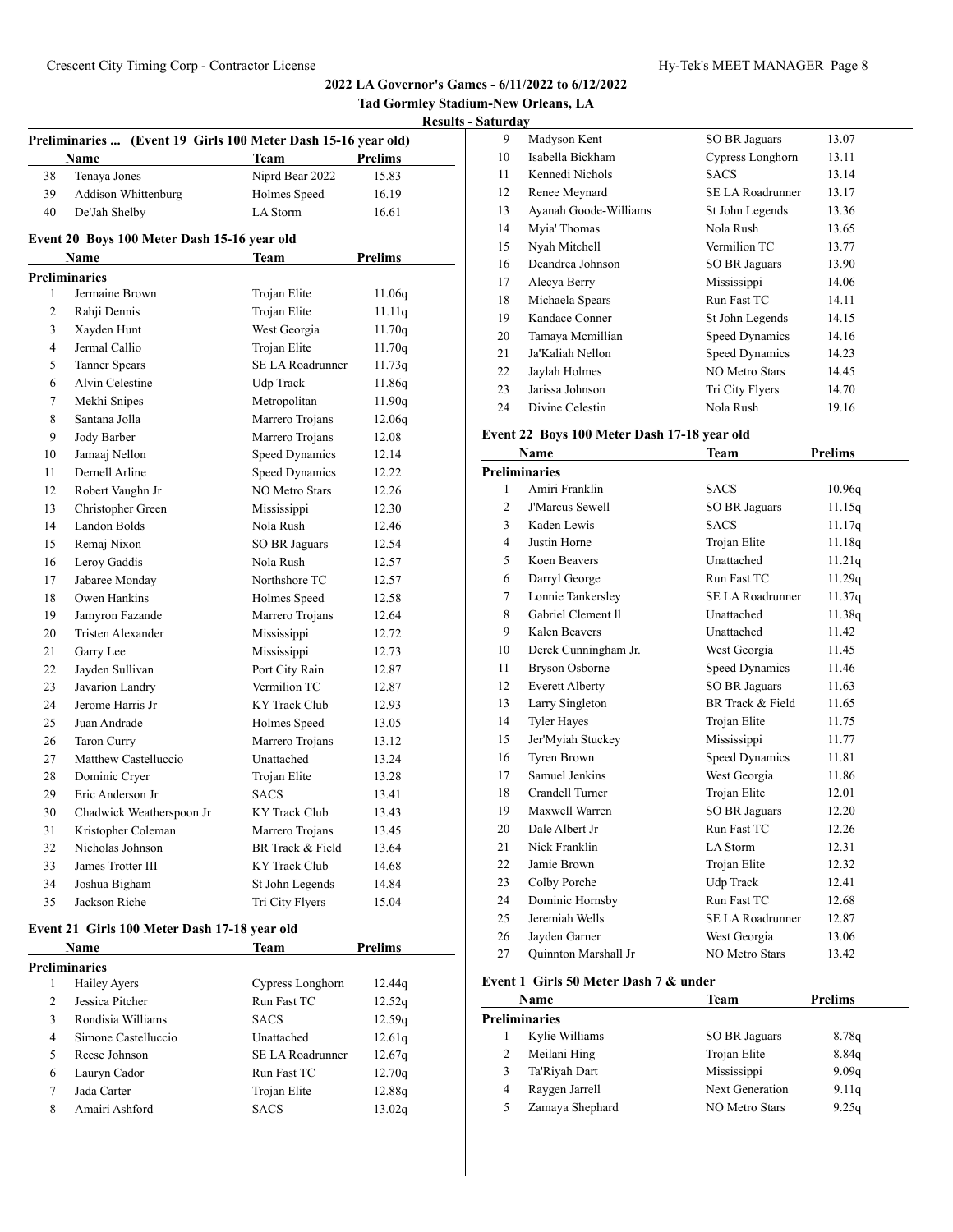**Tad Gormley Stadium-New Orleans, LA**

**Results - Saturday**

| Preliminaries  (Event 1 Girls 50 Meter Dash 7 & under) |                                      |                         |                |  |
|--------------------------------------------------------|--------------------------------------|-------------------------|----------------|--|
|                                                        | <b>Name</b>                          | <b>Team</b>             | <b>Prelims</b> |  |
| 6                                                      | Camryn Cammon                        | St John Legends         | 9.29q          |  |
| 7                                                      | Demi Briggs                          | <b>Speed Dynamics</b>   | 9.38q          |  |
| 8                                                      | Kyrielle Bennett                     | <b>SO BR Jaguars</b>    | 9.49q          |  |
| 9                                                      | Zen'Daiya Shelby                     | Tri City Flyers         | 9.56           |  |
| 10                                                     | <b>Gabrial Rogers</b>                | <b>SO BR Jaguars</b>    | 9.77           |  |
| 11                                                     | <b>Brynlee Richardson</b>            | Trojan Elite            | 9.94           |  |
| 12                                                     | Jhai Kagler                          | <b>LA</b> Storm         | 10.05          |  |
| 13                                                     | Londyn Collier                       | <b>SO BR Jaguars</b>    | 10.06          |  |
| 14                                                     | Kenyah Mack                          | Nola Rush               | 10.10          |  |
| 15                                                     | Karmyn Zenon                         | River Parish            | 10.12          |  |
| 16                                                     | Aniyah Lane                          | Sprint Nola             | 10.13          |  |
| 17                                                     | Madelyn Walker                       | <b>SO BR Jaguars</b>    | 10.13          |  |
| 18                                                     | Danielle Byrd                        | <b>SO BR Jaguars</b>    | 10.21          |  |
| 19                                                     | Masiah Lee                           | LA Storm                | 10.27          |  |
| 20                                                     | Jacee Parker                         | BR Track & Field        | 10.29          |  |
| 21                                                     | Kirsten White                        | Mississippi             | 10.29          |  |
| 22                                                     | Kent'Li Grant                        | Nola Rush               | 10.50          |  |
| 23                                                     | <b>Belle Lambert</b>                 | <b>NO Metro Stars</b>   | 11.01          |  |
| 24                                                     | Aminah Thomas                        | <b>KY</b> Track Club    | 11.24          |  |
| 25                                                     | Delilah Martin                       | Udp Track               | 11.45          |  |
| 26                                                     | Layla Terre                          | <b>SE LA Roadrunner</b> | 11.95          |  |
| 27                                                     | Aniyah Russell                       | <b>KY</b> Track Club    | 12.04          |  |
| 28                                                     | Ali Danos                            | <b>SE LA Roadrunner</b> | 13.80          |  |
|                                                        | Event 2 Boys 50 Meter Dash 7 & under |                         |                |  |
|                                                        | Name                                 | <b>Team</b>             | <b>Prelims</b> |  |
|                                                        | <b>Preliminaries</b>                 |                         |                |  |
| 1                                                      | James Hills Jr                       | <b>SACS</b>             | 7.47q          |  |
| 2                                                      | Franklin Wilson, Jr.                 | BR Track & Field        | 8.55q          |  |
| 3                                                      | Abe Zanders                          | Trojan Elite            | 8.68q          |  |
| 4                                                      | Legend Hadrick                       | <b>Speed Dynamics</b>   | 8.75q          |  |
| 5                                                      | Anthony Clark III                    | M&M Track & Fiel        | 8.76q          |  |
| 6                                                      | <b>Kameron Banks</b>                 | River Parish            | 8.80q          |  |
| 7                                                      | Kyrie Mcguffery                      | River Parish            | 8.88q          |  |
| 8                                                      | Deshawn Lewis                        | Northshore TC           | 8.94q          |  |

9 Isaiah Smith KY Track Club 9.03 10 Kye Neal SO BR Jaguars 9.10 11 Marcus Stevens, Jr. BR Track & Field 9.20 12 Mario Bell LA Storm 9.20 13 Parkey Causey River Parish 9.21 14 Braydon Couch Trojan Elite 9.25 15 Kamerion Green BR Track & Field 9.27 16 Paxton Willis Nola Rush 9.33 17 Rahaud Emery Unattached 9.33 18 Braylon Johnese BR Track & Field 9.35 19 Waylon Martin Northshore TC 9.36 20 Terrance Davis M&M Track & Fiel 9.37 21 Jordan Louis M&M Track & Fiel 9.38 22 Savian Morris Next Generation 9.41 23 Dru Richardson SE LA Roadrunner 9.44 24 Kensleigh Crosby Hattiesburg 9.46 25 Ethan Johnson KY Track Club 9.64 26 Kaide Washington SO BR Jaguars 9.69 27 Jett Simmions Mlkihad 9.71

| 28 | Tirian Ward        | Udp Track             | 9.72  |
|----|--------------------|-----------------------|-------|
| 29 | Dominique Jones Jr | R.A.D.L. Track        | 9.88  |
| 30 | Vince Compeaux     | Udp Track             | 9.89  |
| 31 | Torian Conner      | St John Legends       | 10.10 |
| 32 | Kayson Turner      | River Parish          | 10.12 |
| 33 | Ethan Anderson     | <b>SACS</b>           | 10.31 |
| 34 | <b>Troy Draten</b> | St John Legends       | 10.32 |
| 35 | Johnel Thompson    | River Parish          | 10.36 |
| 36 | Admire Lee         | No Limit Speed        | 10.40 |
| 37 | Elijah Matthews    | Udp Track             | 10.41 |
| 38 | Kyrie Lane         | Next Generation       | 10.58 |
| 39 | Preston Clark      | M&M Track & Fiel      | 10.76 |
| 40 | Nicholas Lewis     | <b>NO Metro Stars</b> | 10.98 |
| 41 | Joziah Rivers      | Holmes Speed          | 11.19 |
| 42 | Derron Liggans     | Northshore TC         | 11.46 |
| 43 | Malachi Selders    | SO BR Jaguars         | 11.83 |
| 44 | Bennie Sideboard   | Nola Rush             | 11.99 |
| 45 | Avery Trosclair    | <b>High Vaultage</b>  | 12.05 |
| 46 | Mikal Stepter      | LA Storm              | 12.06 |
| 47 | Kingston Kelly     | SO BR Jaguars         | 12.11 |
| 48 | Forrest Rea        | Nola Rush             | 13.92 |
|    |                    |                       |       |

#### **Event 271 Girls 4x200 Meter Relay 14 year old**

| Team                      | Relav              | Finals                |  |
|---------------------------|--------------------|-----------------------|--|
| Finals                    |                    |                       |  |
| Run Fast TC               | А                  | 1:49.95               |  |
| 1) Destinee Wilfred       | 2) Dynasty Wilfred |                       |  |
| 3) Marli Hayes            | 4) Nyla Pierre     |                       |  |
| LA Storm<br>$\mathcal{L}$ | А                  | 1:55.16               |  |
| 1) Bria James             |                    | 2) Dominique Cyprian  |  |
| 3) Ryhanna Powell         | 4) Destiny Carter  |                       |  |
| 3<br><b>Sacs</b>          | А                  | 1:55.73               |  |
| 1) Devyn Hubbard          |                    | 2) Marcayla Stevenson |  |
| 3) Mi'Leah Harris         | 4) Sophia Parnell  |                       |  |
|                           |                    |                       |  |

#### **Event 273 Girls 4x200 Meter Relay 15-16 year old**

|                | <b>Team</b>          | Relay | <b>Finals</b>      |
|----------------|----------------------|-------|--------------------|
| Finals         |                      |       |                    |
| 1              | Run Fast TC          | А     | 1:43.11            |
|                | 1) Alyssa Major      |       | 2) Jalya Mason     |
|                | 3) Laila Johnson     |       | 4) London Parker   |
| $\mathfrak{D}$ | Run Fast TC          | B     | 1:47.73            |
|                | 1) Jaleah Netter     |       | 2) Ka'Nyria Cotton |
|                | 3) Karlise Davison   |       | 4) Lyric Walker    |
| 3              | Run Fast TC          | C     | 1:49.62            |
|                | 1) Ashanti Buckles   |       | 2) C'Ira Hulbert   |
|                | 3) Da'Jroin Mccovins |       | 4) Dezyer Wilfred  |
| 4              | St John Legends      | А     | 1:54.37            |
|                | 1) Lauryn Lewis      |       | 2) Maya Mitchell   |
|                | 3) Nevaeh Bates      |       | 4) Zakiya Dorsey   |
| 5              | <b>LA</b> Storm      | А     | 2:01.01            |
|                | 1) A'Niyah Shelby    |       | 2) Brea Dickerson  |
|                | 3) Daphenie Delva    |       | 4) Destiny Botemps |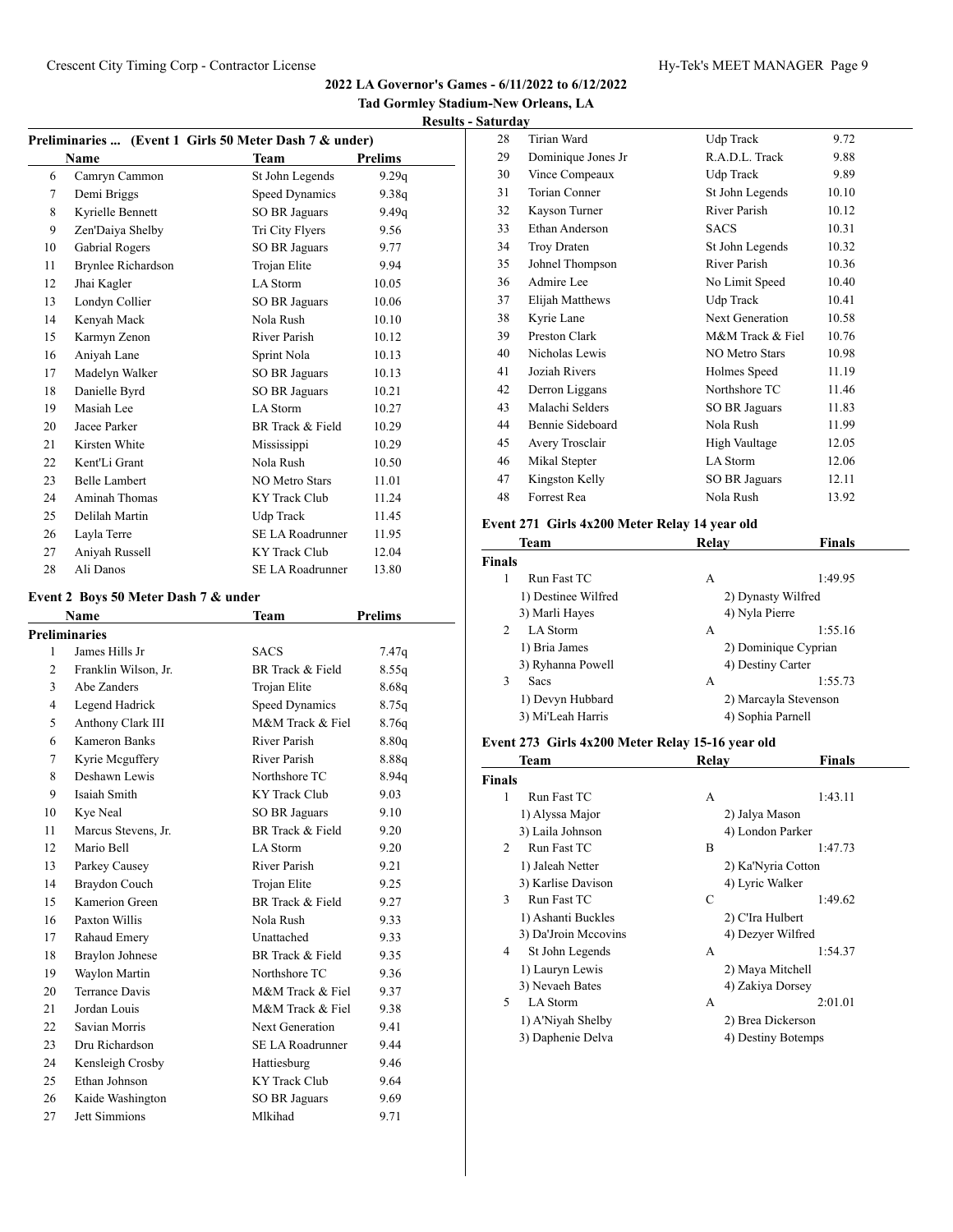# **Tad Gormley Stadium-New Orleans, LA**

#### **Results - Saturday**

|                | Event 270 Boys 4x200 Meter Relay 12 year old |                   |               |  |  |
|----------------|----------------------------------------------|-------------------|---------------|--|--|
|                | Team                                         | Relav             | <b>Finals</b> |  |  |
| <b>Finals</b>  |                                              |                   |               |  |  |
| 1              | SO BR Jaguars                                | А                 | 1:50.93       |  |  |
|                | 1) Devin Collins                             | 2) Jayden Hatch   |               |  |  |
|                | 3) Urijah Robillard                          | 4) Rokyron Wright |               |  |  |
| $\mathfrak{D}$ | LA Storm                                     | А                 | 1:59.95       |  |  |
|                | 1) Byron Coleman                             | 2) Dwayne Lee     |               |  |  |
|                | 3) Kassius Bell                              | 4) Troy Brooks    |               |  |  |
| 3              | SO BR Jaguars                                | В                 | 2:08.48       |  |  |
|                | 1) Braylon Grayer                            | 2) Emeric Johnson |               |  |  |
|                | 3) Geremiah Carter                           | 4) Karsen Leieune |               |  |  |

# **Event 272 Boys 4x200 Meter Relay 14 year old**

| Team                      | Relay               | <b>Finals</b>          |
|---------------------------|---------------------|------------------------|
| Finals                    |                     |                        |
| LA Storm                  | А                   | 1:38.01                |
| 1) Amonte Reed            | 2) Dillan Carter    |                        |
| 3) Rayquan Williams       |                     | 4) Wendell Riggins III |
| $\mathcal{D}$<br>LA Storm | В                   | 2:48.32                |
| 1) Cobey Jones            | 2) Lionel Jordan Jr |                        |
| 3) Logan Love             | 4) Thomas Brown     |                        |

#### **Event 274 Boys 4x200 Meter Relay 15-16 year old**

|                             | Team                    | Relav             | <b>Finals</b>         |
|-----------------------------|-------------------------|-------------------|-----------------------|
| Finals                      |                         |                   |                       |
| 1                           | Run Fast TC             | A                 | 1:37.73               |
|                             | 1) Christopher Williams |                   | 2) D'Adario Conway    |
|                             | 3) Kwali Bickham        | 4) Roy Vance      |                       |
| $\mathcal{D}_{\mathcal{L}}$ | LA Storm                | A                 | 1:38.51               |
|                             | 1) Jaheim johnson       | 2) Karim Elliot   |                       |
|                             | 3) Kendrick Wilkerson   |                   | 4) Sam Richardson III |
| 3                           | Run Fast TC             | B                 | 1:39.65               |
|                             | 1) Alden Dupree         | 2) Corbe Bell     |                       |
|                             | 3) Dylan Evans          |                   | 4) Ronard Williams Jr |
| 4                           | Marrero Trojans         | B                 | 1:40.58               |
|                             | 1) Jaylon Wilson        | 2) Jody Barber    |                       |
|                             | 3) Josha Hamilton       | 4) Joshua Johnson |                       |
| 5                           | Marrero Trojans         | A                 | 1:44.97               |
|                             | 1) Jaden Richardson     |                   | 2) Jamyron Fazande    |
|                             | 3) Kristopher Coleman   |                   | 4) Nathaniel Dunbar   |
| 6                           | <b>LA</b> Storm         | B                 | 1:50.12               |
|                             | 1) Jaiden Hunter        | 2) Kylan White    |                       |
|                             | 3) Micheal Allen        | 4) Walter Morrow  |                       |

# **Event 275 Girls 4x200 Meter Relay 17-18 year old**

|               | Team                 | Relav              | <b>Finals</b> |
|---------------|----------------------|--------------------|---------------|
| <b>Finals</b> |                      |                    |               |
|               | Run Fast TC          | А                  | 1:41.21       |
|               | 1) Jessica Pitcher   | 2) Quincy Simon    |               |
|               | 3) Whitney Harris    | 4) Lauryn Cador    |               |
| 2             | <b>Sacs</b>          | А                  | 1:45.50       |
|               | 1) Amairi Ashford    | 2) Kennedi Nichols |               |
|               | 3) Rondisia Williams | 4) Valliery Staton |               |

| LA Storm           | А |                | 1:48.08 |
|--------------------|---|----------------|---------|
| 1) De'Shall Carr   |   | 2) Earya Young |         |
| 3) Mahasin Shakir  |   |                |         |
| BR Track & Field   | А |                | 1:56.72 |
| 1) Alana Pryor     |   | 2) Jordan Tate |         |
| 3) Paige Henderson |   | 4) Peyton Dunn |         |

#### **Event 276 Boys 4x200 Meter Relay 17-18 year old**

| <b>Team</b>         | Relay            | <b>Finals</b>    |
|---------------------|------------------|------------------|
| <b>Finals</b>       |                  |                  |
| Run Fast TC         | А                | 1:33.91          |
| 1) Corithian Walker | 2) Darryl George |                  |
| 3) Jordan Winder    |                  | 4) Tywane Ransom |
| LA Storm            | А                | 1:38.67          |
| 1) Akeeve Bryant    | 2) Earyn Young   |                  |
| 3) Kmon Washington  | 4) Nick Franklin |                  |

#### **Event 142 Boys 400 Meter Hurdles 15-16 year old**

|               | Name              | Team                    | <b>Finals</b> |  |
|---------------|-------------------|-------------------------|---------------|--|
| <b>Finals</b> |                   |                         |               |  |
|               | Matthew Perkins   | KY Track Club           | 56.90         |  |
| $\mathcal{L}$ | Jermal Callio     | Trojan Elite            | 1:01.72       |  |
| 3             | Dylan Evans       | Run Fast TC             | 1:03.55       |  |
| 4             | Gregory Jackson   | <b>SE LA Roadrunner</b> | 1:03.99       |  |
| 5             | Jayden Hiles      | Unattached              | 1:04.47       |  |
| 6             | Lance Williams    | Sprint Nola             | 1:06.41       |  |
| 7             | Alden Dupree      | Run Fast TC             | 1:07.47       |  |
| 8             | Tristen Alexander | Mississippi             | 1:09.69       |  |

# **Event 144 Boys 400 Meter Hurdles 17-18 year old**

|               | Name             | Team           | <b>Finals</b> |  |
|---------------|------------------|----------------|---------------|--|
| <b>Finals</b> |                  |                |               |  |
| 1             | Justin Horne     | Trojan Elite   | 54.89         |  |
| 2             | Markel Myles     | Sprint Nola    | 54.94         |  |
| 3             | Dakyren Sullivan | Port City Rain | 59.05         |  |
| 4             | Javarius Molden  | Hattiesburg    | 1:00.15       |  |
| 5             | Ayden Brown      | Mississippi    | 1:02.55       |  |
| 6             | Jaiden Hill      | Hattiesburg    | 1:04.62       |  |
| 7             | Marquis Trainer  | Port City Rain | 1:05.34       |  |
| 8             | John Dekle       | Port City Rain | 1:07.43       |  |
| 9             | Earyn Young      | LA Storm       | 1:14.42       |  |

#### **Event 141 Girls 400 Meter Hurdles 15-16 year old**

| Name          |               | Team             | <b>Finals</b> |  |
|---------------|---------------|------------------|---------------|--|
| <b>Finals</b> |               |                  |               |  |
|               | Laila Johnson | Run Fast TC      | 1:12.50       |  |
| $\mathcal{D}$ | Remi Cousin   | NO Metro Stars   | 1:15.28       |  |
| 3             | Jen Booker    | Cypress Longhorn | 1:15.58       |  |
|               | Ciera Cammon  | St John Legends  | 1:16.55       |  |

#### **Event 143 Girls 400 Meter Hurdles 17-18 year old**

|        | <b>Name</b>         | Team             | <b>Finals</b> |  |
|--------|---------------------|------------------|---------------|--|
| Finals |                     |                  |               |  |
|        | Asyia Blount        | Sprint Nola      | 1:06.84       |  |
|        | An'Janae Latchinson | Mississippi      | 1:11.78       |  |
| 3      | Brooke Hogan        | SE LA Roadrunner | 1:16.03       |  |
| 4      | Jakayla Sanders     | Cypress Longhorn | 1:19.31       |  |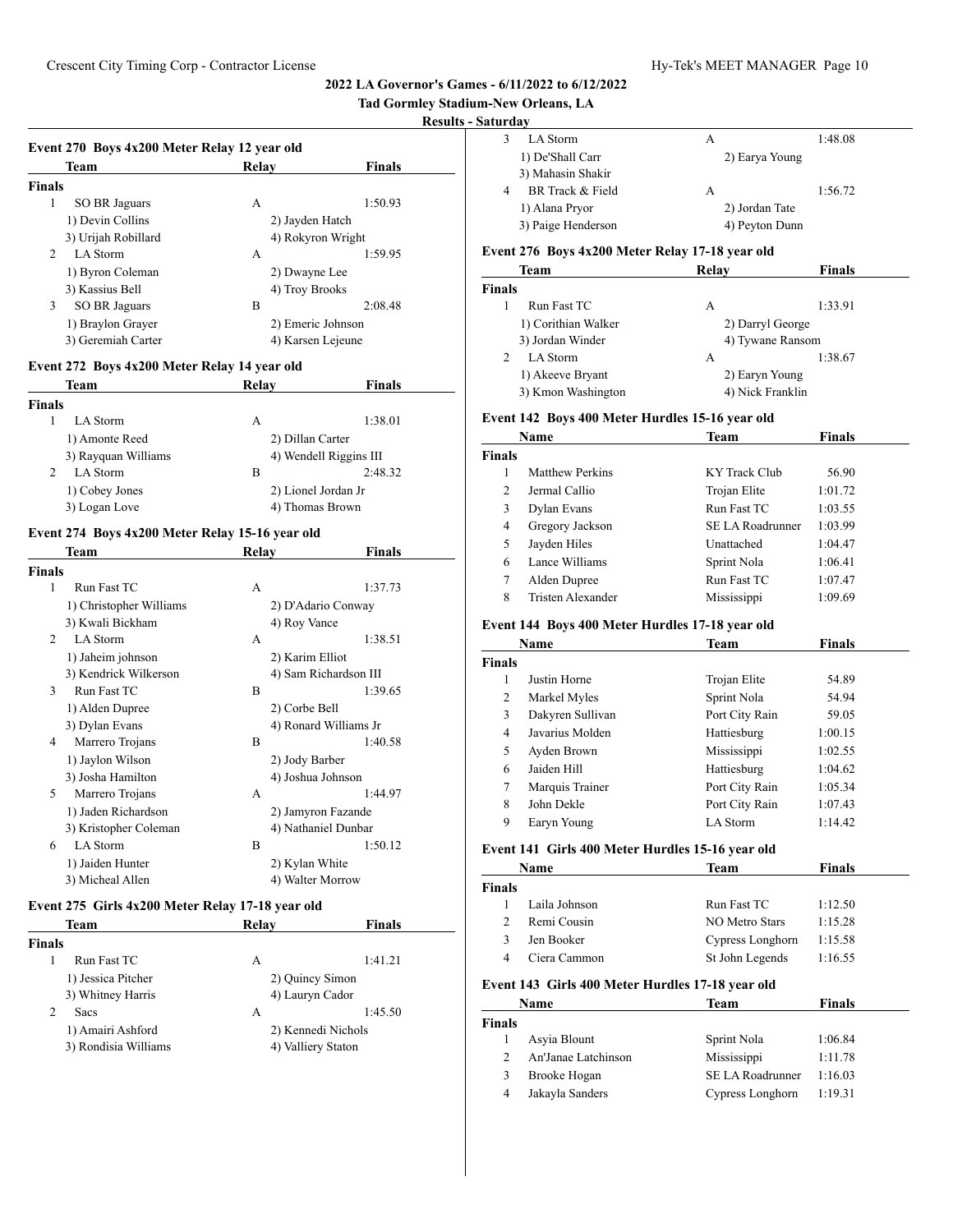|                    |                                                            |                       |                | Tad Gormley Stadium-New Orleans, LA<br><b>Results - Saturday</b> |                                  |
|--------------------|------------------------------------------------------------|-----------------------|----------------|------------------------------------------------------------------|----------------------------------|
|                    | Finals  (Event 143 Girls 400 Meter Hurdles 17-18 year old) |                       |                | 8                                                                | Nahla Jeanpie                    |
|                    | <b>Name</b>                                                | <b>Team</b>           | <b>Finals</b>  | 9                                                                | Jacee Parker                     |
| 5                  | Sophie Stein                                               | NO Metro Stars        | 1:20.08        | 10                                                               | Taelynn Allen                    |
| 6                  | Michaela Spears                                            | Run Fast TC           | 1:21.51        | 11                                                               | Karmyn Zeno                      |
|                    |                                                            |                       |                | 12                                                               | Trista Mannin                    |
|                    | Event 137 Girls 200 Meter Hurdles 13 year old              |                       |                | 13                                                               | Londyn Collie                    |
|                    | Name                                                       | Team                  | <b>Finals</b>  | 14                                                               | Melyni Harris                    |
| <b>Finals</b>      |                                                            |                       |                | 15                                                               | Kyrielle Benn                    |
| $\mathbf{1}$       | Kynnedi Morris                                             | Speed Dynamics        | 32.20          | 16                                                               | Kenyah Mack                      |
| 2                  | Kaitlyn Byrd                                               | Sprint Nola           | 32.30          | 17                                                               | Danielle Byrd                    |
| 3                  | Devyn Hubbard                                              | <b>SACS</b>           | 34.02          | 18                                                               | Gabrial Roger                    |
| $\overline{4}$     | Chani Cammon                                               | St John Legends       | 34.15          | 19                                                               | Madelyn Wall                     |
| 5                  | Amiah Holmes Walker                                        | SE LA Roadrunner      | 35.17          | 20                                                               | <b>Brynlee Richa</b>             |
| 6                  | Aspen Dillon                                               | Hattiesburg           | 35.45          | 21                                                               | Kirsten White                    |
| 7                  | Kate Duvernay                                              | SE LA Roadrunner      | 36.70          | 22                                                               | Khalia Davis                     |
| 8                  | Demi Simon                                                 | Metropolitan          | 36.81          | 23                                                               | Kent'Li Grant                    |
| 9                  | Za'Haighla Miller                                          | Niprd Bear 2022       | 37.29          | 24                                                               | Delilah Marti                    |
| 10                 | Portlynn Simon                                             | Metropolitan          | 38.10          | 25                                                               | Aniyah Russe                     |
| 11                 | Kole 2 Johnson                                             | Holmes Speed          | 40.13          | 26                                                               | Aminah Thon                      |
|                    | Event 139 Girls 200 Meter Hurdles 14 year old              |                       |                |                                                                  |                                  |
|                    | <b>Name</b>                                                | Team                  | Finals         |                                                                  | <b>Event 24 Boys 200</b><br>Name |
| <b>Finals</b>      |                                                            |                       |                |                                                                  | <b>Preliminaries</b>             |
| $\mathbf{1}$       | Dynasty Wilfred                                            | Run Fast TC           | 28.55          | 1                                                                | Franklin Wils                    |
| $\overline{c}$     | Nyjae Barnes                                               | Nola Rush             | 31.93          | $\overline{c}$                                                   | Deshawn Lew                      |
| 3                  | Marley Duplessis                                           | <b>NO Metro Stars</b> | 32.03          | 3                                                                | Legend Hadri                     |
| $\overline{4}$     | Rylie Lawrence                                             | Sprint Nola           | 32.53          | $\overline{4}$                                                   | Kyrie Mcguff                     |
| 5                  | Sophia Parnell                                             | <b>SACS</b>           | 32.79          | 5                                                                | Abe Zanders                      |
|                    | Event 138 Boys 200 Meter Hurdles 13 year old               |                       |                | 6                                                                | Langston Lov                     |
|                    | Name                                                       | Team                  | <b>Finals</b>  | $\tau$                                                           | Kye Neal                         |
|                    |                                                            |                       |                | 8                                                                | Israel Richard                   |
| <b>Finals</b><br>1 | Dekai Butler                                               | Niprd Bear 2022       | 28.20          | 9                                                                | Anthony Bou                      |
| $\overline{2}$     | <b>Braylon Christmas</b>                                   | Niprd Bear 2022       | 31.93          | 10                                                               | Ryan Parker                      |
| $\overline{3}$     | Nate Sweeney                                               | SE LA Roadrunner      |                | 11                                                               | Isaiah Smith                     |
| $\overline{4}$     | Cash Plaisance                                             | SE LA Roadrunner      | 32.35          | 12                                                               | Darious Olale                    |
|                    |                                                            |                       | 34.04          | 13                                                               | Savian Morris                    |
|                    | Event 140 Boys 200 Meter Hurdles 14 year old               |                       |                | 14                                                               | Marcus Steve                     |
|                    | <u>Name</u>                                                | Team                  | Finals         | 15                                                               | Paxton Willis                    |
| <b>Finals</b>      |                                                            |                       |                | 16                                                               | Braydon Cou                      |
| 1                  | Jaivyn Washington                                          | SO BR Jaguars         | 26.75          | 17                                                               | Terrance Davi                    |
| $\overline{c}$     | Ayden Gonzales                                             | Holmes Speed          | 29.63          | 18                                                               | Ethan Johnsor                    |
| 3                  | Ja'Quel Drennan                                            | Trojan Elite          | 30.26          | 19                                                               | Kaide Washin                     |
| $\overline{4}$     | Lionel Jordan Jr                                           | LA Storm              | 30.45          | 20                                                               | Torian Conne                     |
| 5                  | <b>Timothy Harris</b>                                      | Niprd Bear 2022       | 30.65          | 21                                                               | Waylon Marti                     |
| 6                  | Landyn House                                               | Mississippi           | 30.68          | 22                                                               | <b>Braylon John</b>              |
|                    | Event 23 Girls 200 Meter Dash 7 & under                    |                       |                | 23                                                               | Kamerion Gre                     |
|                    | <b>Name</b>                                                | Team                  | <b>Prelims</b> | 24                                                               | Dominique Jo                     |
|                    | <b>Preliminaries</b>                                       |                       |                | 25                                                               | Jett Simmions                    |
| 1                  | Meilani Hing                                               | Trojan Elite          |                | 26                                                               | Elijah Matthe                    |
| $\overline{c}$     | Zamaya Shephard                                            | NO Metro Stars        | 36.79q         | 27                                                               | Johnel Thomp                     |
| 3                  |                                                            |                       | 37.55q         | 28                                                               | Ethan Anders                     |
|                    | Kylie Williams                                             | SO BR Jaguars         | 37.71q         | 29                                                               | Tirian Ward                      |
| 4                  | Raygen Jarrell                                             | Next Generation       | 38.62q         | 30                                                               | Kyrie Lane                       |
| 5                  | Camryn Cammon                                              | St John Legends       | 39.10q         | 31                                                               | Admire Lee                       |
| 6                  | Ta'Riyah Dart                                              | Mississippi           | 39.29q         | 32                                                               | Kensleigh Cro                    |
| 7                  | Demi Briggs                                                | Speed Dynamics        | 39.49q         | 33                                                               | Troy Draten                      |
|                    |                                                            |                       |                |                                                                  |                                  |

| aturdav |                    |                  |        |  |
|---------|--------------------|------------------|--------|--|
| 8       | Nahla Jeanpierre   | KY Track Club    | 40.36q |  |
| 9       | Jacee Parker       | BR Track & Field | 40.77  |  |
| 10      | Taelynn Allen      | NO Metro Stars   | 41.76  |  |
| 11      | Karmyn Zenon       | River Parish     | 41.95  |  |
| 12      | Trista Manning     | KY Track Club    | 42.59  |  |
| 13      | Londyn Collier     | SO BR Jaguars    | 44.23  |  |
| 14      | Melyni Harris      | KY Track Club    | 44.57  |  |
| 15      | Kyrielle Bennett   | SO BR Jaguars    | 44.64  |  |
| 16      | Kenyah Mack        | Nola Rush        | 45.19  |  |
| 17      | Danielle Byrd      | SO BR Jaguars    | 45.32  |  |
| 18      | Gabrial Rogers     | SO BR Jaguars    | 45.47  |  |
| 19      | Madelyn Walker     | SO BR Jaguars    | 46.04  |  |
| 20      | Brynlee Richardson | Trojan Elite     | 46.16  |  |
| 21      | Kirsten White      | Mississippi      | 46.42  |  |
| 22      | Khalia Davis       | Nola Rush        | 48.14  |  |
| 23      | Kent'Li Grant      | Nola Rush        | 48.66  |  |
| 24      | Delilah Martin     | Udp Track        | 51.74  |  |
| 25      | Aniyah Russell     | KY Track Club    | 52.14  |  |
| 26      | Aminah Thomas      | KY Track Club    | 52.37  |  |
|         |                    |                  |        |  |

# **Event 24 Boys 200 Meter Dash 7 & under**

|                | <b>Name</b>            | Team                  | <b>Prelims</b> |
|----------------|------------------------|-----------------------|----------------|
|                | Preliminaries          |                       |                |
| 1              | Franklin Wilson, Jr.   | BR Track & Field      | 34.48q         |
| $\overline{c}$ | Deshawn Lewis          | Northshore TC         | 34.78q         |
| 3              | Legend Hadrick         | <b>Speed Dynamics</b> | 36.48q         |
| 4              | Kyrie Mcguffery        | River Parish          | 36.64q         |
| 5              | Abe Zanders            | Trojan Elite          | 36.77q         |
| 6              | Langston Love          | <b>NO Metro Stars</b> | 36.83q         |
| 7              | Kye Neal               | SO BR Jaguars         | 37.07q         |
| 8              | Israel Richardson      | NO Metro Stars        | 37.07q         |
| 9              | Anthony Boudreaux      | KY Track Club         | 37.68          |
| 10             | Ryan Parker            | <b>NO Metro Stars</b> | 37.84          |
| 11             | Isaiah Smith           | KY Track Club         | 38.11          |
| 12             | Darious Olalekan III   | KY Track Club         | 38.25          |
| 13             | Savian Morris          | Next Generation       | 38.36          |
| 14             | Marcus Stevens, Jr.    | BR Track & Field      | 38.60          |
| 15             | Paxton Willis          | Nola Rush             | 39.13          |
| 16             | Braydon Couch          | Trojan Elite          | 39.15          |
| 17             | <b>Terrance Davis</b>  | M&M Track & Fiel      | 39.35          |
| 18             | Ethan Johnson          | KY Track Club         | 39.46          |
| 19             | Kaide Washington       | <b>SO BR Jaguars</b>  | 40.39          |
| 20             | Torian Conner          | St John Legends       | 40.58          |
| 21             | Waylon Martin          | Northshore TC         | 41.15          |
| 22             | <b>Braylon Johnese</b> | BR Track & Field      | 41.23          |
| 23             | Kamerion Green         | BR Track & Field      | 41.24          |
| 24             | Dominique Jones Jr     | R.A.D.L. Track        | 41.27          |
| 25             | Jett Simmions          | Mlkihad               | 42.84          |
| 26             | Elijah Matthews        | Udp Track             | 43.78          |
| 27             | Johnel Thompson        | River Parish          | 43.82          |
| 28             | Ethan Anderson         | <b>SACS</b>           | 45.56          |
| 29             | Tirian Ward            | Udp Track             | 45.76          |
| 30             | Kyrie Lane             | Next Generation       | 45.82          |
| 31             | Admire Lee             | No Limit Speed        | 46.04          |
| 32             | Kensleigh Crosby       | Hattiesburg           | 46.58          |
| 33             | <b>Troy Draten</b>     | St John Legends       | 48.96          |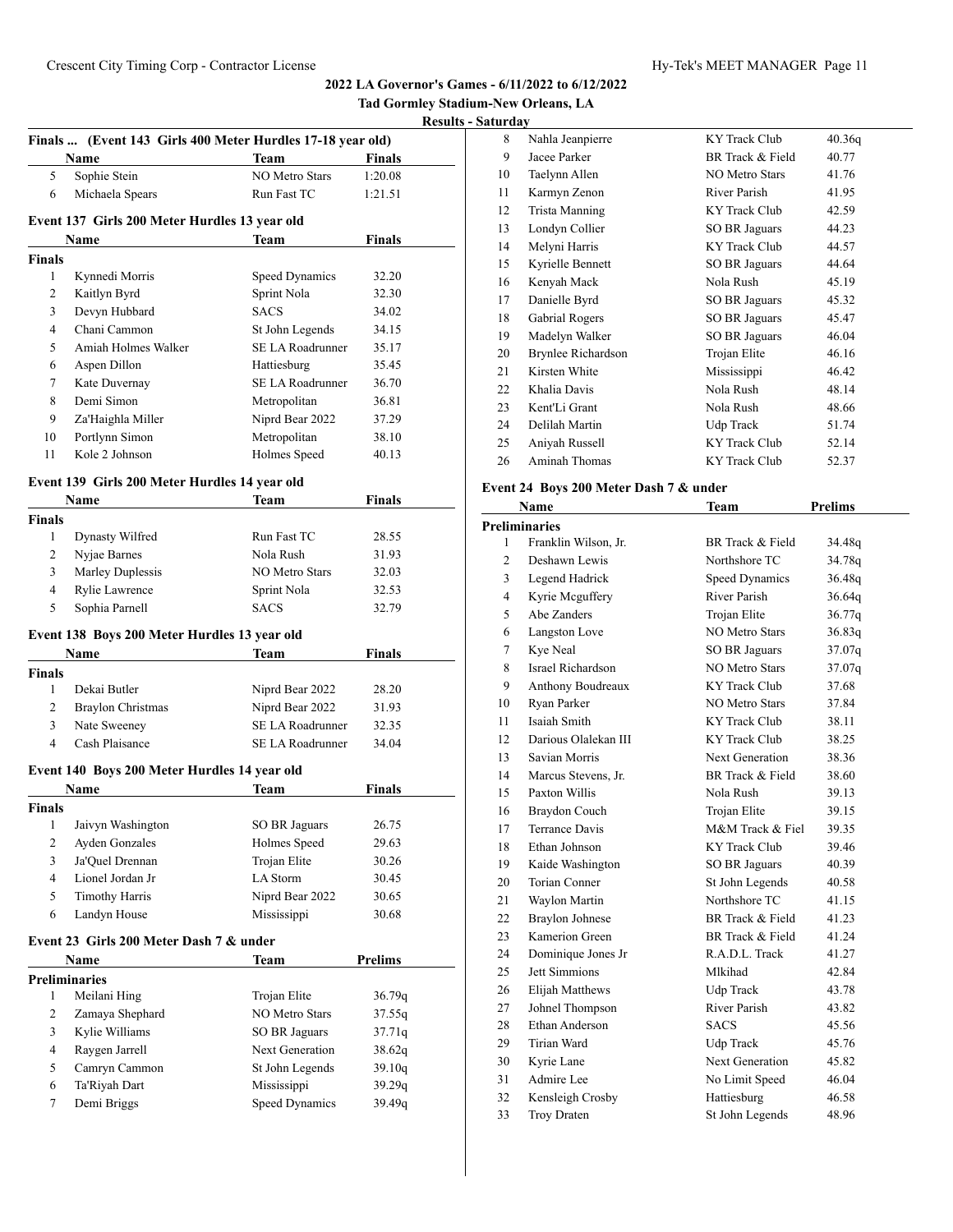| <b>Tad Gormley Stadium-New Orleans, LA</b> |  |
|--------------------------------------------|--|
| <b>Results - Saturday</b>                  |  |

|      | Preliminaries  (Event 24 Boys 200 Meter Dash 7 & under) |                            |
|------|---------------------------------------------------------|----------------------------|
| Name | Toom                                                    | <b>D</b> <sub>nolima</sub> |

|    | <b>Name</b>     | Team          | Prelims |  |
|----|-----------------|---------------|---------|--|
| 34 | Joziah Rivers   | Holmes Speed  | 50.06   |  |
| 35 | Vince Compeaux  | Udp Track     | 50.28   |  |
| 36 | Kingston Kelly  | SO BR Jaguars | 50.81   |  |
| 37 | Derron Liggans  | Northshore TC | 56.30   |  |
| 38 | Malachi Selders | SO BR Jaguars | 56.79   |  |
| 39 | Forrest Rea     | Nola Rush     | 1:00.54 |  |

# **Event 25 Girls 200 Meter Dash 8 year old**

|    | Name             | Team                   | Prelims |  |  |  |
|----|------------------|------------------------|---------|--|--|--|
|    | Preliminaries    |                        |         |  |  |  |
| 1  | Natari Mc Gee    | SO BR Jaguars          | 33.04g  |  |  |  |
| 2  | Kaiden Rainey    | <b>Speed Dynamics</b>  | 35.84q  |  |  |  |
| 3  | Jurnee Murdock   | <b>NO Metro Stars</b>  | 36.11q  |  |  |  |
| 4  | Sydney Hall      | Speed Dynamics         | 36.84g  |  |  |  |
| 5  | Rachel Scruggs   | BR Track & Field       | 36.88q  |  |  |  |
| 6  | Jimerson Smith   | Sprint Nola            | 37.13q  |  |  |  |
| 7  | Brooklynn Jones  | <b>Focus Athletics</b> | 37.68g  |  |  |  |
| 8  | Jaiden Frilouv   | LA Storm               | 37.71q  |  |  |  |
| 9  | Emyni Dollis     | Metropolitan           | 37.77   |  |  |  |
| 10 | Savannah Anthony | KY Track Club          | 37.84   |  |  |  |
| 11 | Kaylie Trotter   | <b>KY Track Club</b>   | 37.87   |  |  |  |
| 12 | Ma'Kaiya Harris  | <b>SACS</b>            | 40.37   |  |  |  |
| 13 | Nevaya Wright    | Northshore TC          | 41.59   |  |  |  |
| 14 | Cori Cammon      | St John Legends        | 42.99   |  |  |  |
| 15 | Khloe Banks      | Niprd Bear 2022        | 44.19   |  |  |  |
| 16 | Alexa Rivers     | Holmes Speed           | 44.53   |  |  |  |
| 17 | Jolene Thomas    | Metropolitan           | 45.35   |  |  |  |

#### **Event 26 Boys 200 Meter Dash 8 year old**

|                | Name                  | Team                  | <b>Prelims</b> |
|----------------|-----------------------|-----------------------|----------------|
|                | <b>Preliminaries</b>  |                       |                |
| 1              | Ty Walker             | SO BR Jaguars         | 29.79q         |
| $\overline{2}$ | Bradley Sylve Jr      | <b>SACS</b>           | 31.14q         |
| 3              | Albert Edwards III    | <b>NO Metro Stars</b> | 31.49q         |
| 4              | Floyd Blue            | Unattached            | 32.35q         |
| 5              | Jace Hubbert          | <b>KY</b> Track Club  | 32.53q         |
| 6              | Daylen Harvey         | Next Generation       | 33.76g         |
| 7              | Aldaray Head Jr.      | Trojan Elite          | 33.97q         |
| 8              | Reginald Talbert Jr   | M&M Track & Fiel      | 34.50q         |
| 9              | Ayden Johnese         | BR Track & Field      | 35.07          |
| 10             | Terrell Harris Jr     | <b>SACS</b>           | 35.12          |
| 11             | Lakeith Thomas        | SO BR Jaguars         | 35.68          |
| 12             | Cohen Betts           | <b>SO BR Jaguars</b>  | 35.82          |
| 13             | Jaiceon Graham        | M&M Track & Fiel      | 36.01          |
| 14             | Ayden Jones           | SO BR Jaguars         | 36.07          |
| 15             | Karsen Simmons        | <b>SACS</b>           | 36.08          |
| 16             | Aiden Shelton         | Run Fast TC           | 36.28          |
| 17             | Ahmad Johnson         | <b>KY</b> Track Club  | 36.29          |
| 18             | Tyron Jones           | SO BR Jaguars         | 36.57          |
| 19             | <b>Brandon Darden</b> | M&M Track & Fiel      | 36.61          |
| 20             | Simeon Wilson         | Run Fast TC           | 36.70          |
| 21             | Deuce Robertson       | Unattached            | 37.13          |
| 22             | Marquise Kaigler Jr   | M&M Track & Fiel      | 37.46          |
| 23             | Thailen Walker        | Run Fast TC           | 38.36          |

| 24 | Ilon Jackson          | <b>NO Metro Stars</b>   | 39.77 |
|----|-----------------------|-------------------------|-------|
| 25 | Kayson Rudesill       | <b>St Charles Strid</b> | 41.03 |
| 26 | Kyelan Lee            | Niprd Bear 2022         | 41.05 |
| 27 | <b>Bryceton Evans</b> | Mississippi             | 41.35 |
| 28 | Lance Armstrong       | <b>NO Metro Stars</b>   | 44.90 |
| 29 | Jackson Berry         | Udp Track               | 50.97 |
|    |                       |                         |       |

# **Event 27 Girls 200 Meter Dash 9 year old**

|    | Name                               | Team                    | <b>Prelims</b> |
|----|------------------------------------|-------------------------|----------------|
|    | <b>Preliminaries</b>               |                         |                |
| 1  | <b>Tyler Parker</b>                | SO BR Jaguars           | 30.70q         |
| 2  | Taylor Lee                         | West Georgia            | 32.82q         |
| 3  | Kennedi Diamond                    | KY Track Club           | 33.02q         |
| 4  | Jade Kaywood                       | Nola Rush               | 34.06g         |
| 5  | <b>Rylee Powell</b>                | LA Storm                | 34.76g         |
| 6  | Maur'Ziyah Bass                    | R.A.D.L. Track          | 34.81q         |
| 7  | Destineeâ€ <sup>TM</sup> Robertson | Unattached              | 34.85q         |
| 8  | Golden Brooks                      | Metropolitan            | 34.95g         |
| 9  | Zakiyah Ellis                      | Next Generation         | 35.13          |
| 10 | Niana Bigham                       | St John Legends         | 35.91          |
| 11 | Joliyah Darville                   | KY Track Club           | 36.28          |
| 12 | Daniyah Townes                     | KY Track Club           | 36.40          |
| 13 | Oriyah Simmons                     | No Limit Speed          | 36.88          |
| 14 | Zirelle Raynesha                   | Trojan Elite            | 37.42          |
| 15 | Makayla Johnson                    | SO BR Jaguars           | 37.54          |
| 16 | Zoe Johnson                        | <b>SE LA Roadrunner</b> | 37.99          |
| 17 | Adaiah Johnson                     | SO BR Jaguars           | 38.19          |
| 18 | Jordynn Ellerson                   | BR Track & Field        | 40.64          |
| 19 | Leyann Sibley                      | NO Metro Stars          | 41.01          |
| 20 | Cassidy Dunbar                     | <b>Next Generation</b>  | 41.81          |
| 21 | Carlie Williams                    | LA Storm                | 43.29          |
| 22 | Ally Robertson                     | <b>LA</b> Storm         | 48.92          |

# **Event 28 Boys 200 Meter Dash 9 year old**

|               | Name                    | Team                    | <b>Prelims</b> |  |
|---------------|-------------------------|-------------------------|----------------|--|
| Preliminaries |                         |                         |                |  |
| 1             | Kyron Bussey            | <b>SACS</b>             | 30.58q         |  |
| 2             | <b>Kashton Thompson</b> | Metropolitan            | 31.08q         |  |
| 3             | Tevin Griffin Jr        | <b>Focus Athletics</b>  | 31.11q         |  |
| 4             | <b>Trevor Blackwell</b> | <b>NO Metro Stars</b>   | 31.29q         |  |
| 5             | Kanen Mott              | Sprint Nola             | 31.72q         |  |
| 6             | Micah Gibson            | Run Fast TC             | 32.02q         |  |
| 7             | Raylon Angelle          | <b>Focus Athletics</b>  | 32.16q         |  |
| 8             | Ethan Hill              | <b>KY Track Club</b>    | 32.70q         |  |
| 9             | Jamie Rudesill          | <b>St Charles Strid</b> | 33.08          |  |
| 10            | Tristan Lane            | <b>Next Generation</b>  | 33.61          |  |
| 11            | Austin Hall             | Speed Dynamics          | 33.62          |  |
| 12            | <b>Everett Jones</b>    | Speed Dynamics          | 33.70          |  |
| 13            | Kaden Silas             | LA Storm                | 33.73          |  |
| 14            | Kaleb Clement           | Unattached              | 34.42          |  |
| 15            | Major Johnson           | BR Track & Field        | 34.45          |  |
| 16            | Tra'Mon Tolliver        | Next Generation         | 35.13          |  |
| 17            | Kairon Hughes           | SO BR Jaguars           | 35.70          |  |
| 18            | Jose Andrade            | Holmes Speed            | 35.82          |  |
| 19            | Julzz Holmes            | <b>NO Metro Stars</b>   | 36.73          |  |
| 20            | Ja'Brean Stewart        | Mlkihad                 | 37.31          |  |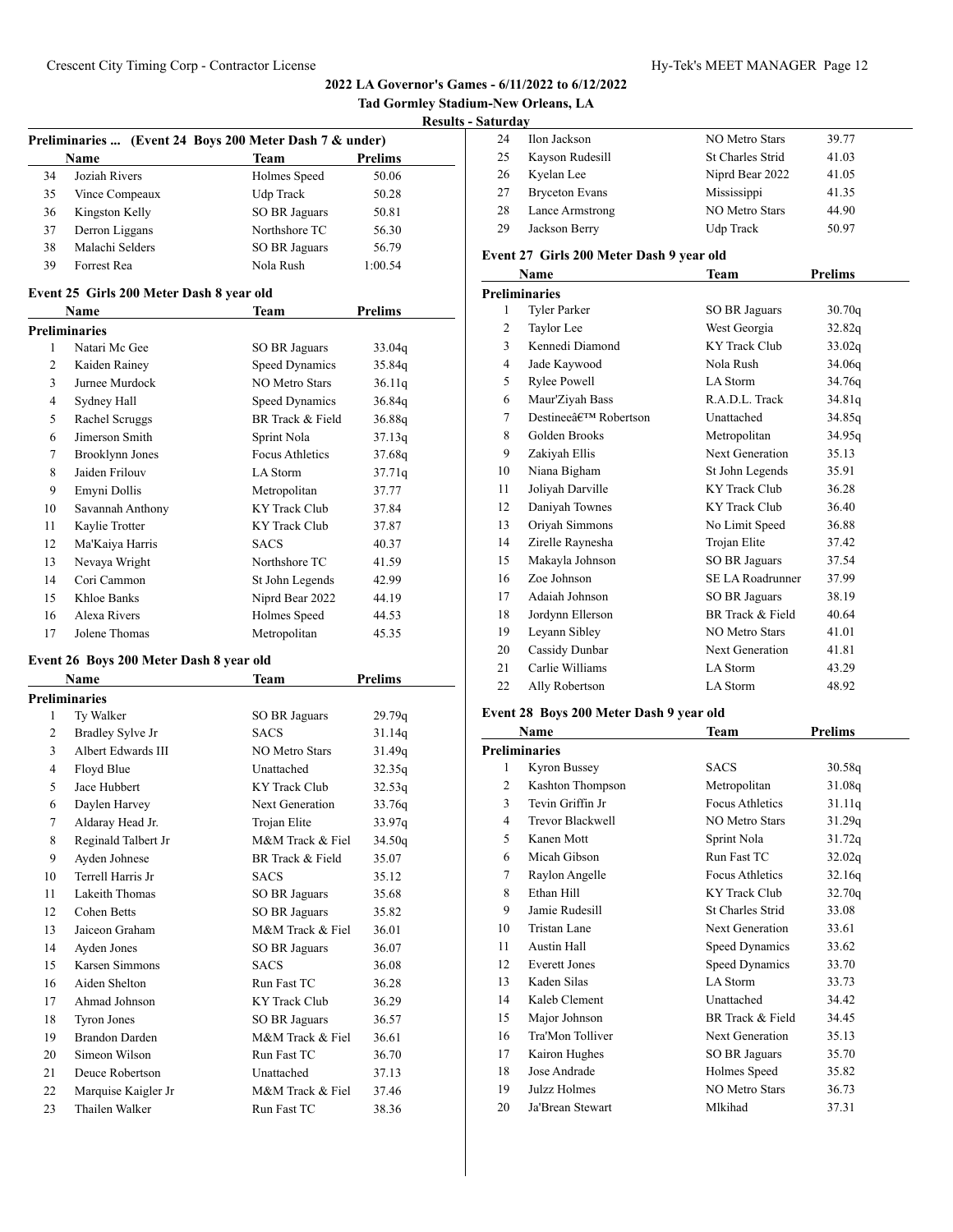**Tad Gormley Stadium-New Orleans, LA Results - Saturday**

# **Preliminaries ... (Event 28 Boys 200 Meter Dash 9 year old) Name Team Prelims** Lathan Bolden Udp Track 37.93 22 Carvel Stevens BR Track & Field 38.19

| 23 | Kayden Dunbar                                                     | Next Generation      | 38.82 |  |
|----|-------------------------------------------------------------------|----------------------|-------|--|
| 24 | Braylon Adams                                                     | KY Track Club        | 39.86 |  |
| 25 | Isaiah Hawkins                                                    | <b>SO BR Jaguars</b> | 42.34 |  |
| 26 | Jodi Pierce                                                       | Northshore TC        | 47.30 |  |
|    | $\sim$ $\sim$<br>$\sim$ $\sim$ $\sim$ $\sim$ $\sim$ $\sim$ $\sim$ |                      |       |  |

# **Event 29 Girls 200 Meter Dash 10 year old**

|    | Name                 | Team                  | Prelims |  |
|----|----------------------|-----------------------|---------|--|
|    | Preliminaries        |                       |         |  |
| 1  | Keyara Gallien       | Focus Athletics       | 32.07q  |  |
| 2  | <b>Rylie Charles</b> | Marrero Trojans       | 32.95q  |  |
| 3  | Amia Williams        | Metropolitan          | 33.25q  |  |
| 4  | Azaliya Wilson       | BR Track & Field      | 33.61q  |  |
| 5  | Kymani Kornbacher    | <b>KY</b> Track Club  | 33.69q  |  |
| 6  | Dominique Melton     | Mississippi           | 33.88q  |  |
| 7  | Diamond Walker       | <b>SO BR Jaguars</b>  | 34.07g  |  |
| 8  | Zion Breaux          | SO BR Jaguars         | 34.16q  |  |
| 9  | Jayda Seymour        | LA Storm              | 34.83   |  |
| 10 | J'I eriah Johnson    | R.A.D.L. Track        | 36.93   |  |
| 11 | Illisciana Sideboard | Nola Rush             | 38.08   |  |
| 12 | Tamera Diggs         | Udp Track             | 38.22   |  |
| 13 | Karly Kennedy        | Hattiesburg           | 38.28   |  |
| 14 | Kennedi Smith        | <b>KY</b> Track Club  | 38.37   |  |
| 15 | Anylah Bernard       | Mississippi           | 38.84   |  |
| 16 | Josaline Dobbins     | Mississippi           | 39.19   |  |
| 17 | Elise Weber          | <b>NO Metro Stars</b> | 39.59   |  |
| 18 | Lailia Richardson    | Trojan Elite          | 39.95   |  |
| 19 | Amyrie Garnett       | <b>NO Metro Stars</b> | 46.19   |  |
|    |                      |                       |         |  |

# **Event 30 Boys 200 Meter Dash 10 year old**

|                | Name                   | Team                   | Prelims |  |  |  |  |
|----------------|------------------------|------------------------|---------|--|--|--|--|
|                | <b>Preliminaries</b>   |                        |         |  |  |  |  |
| 1              | Gerrett Anthony        | KY Track Club          | 28.49q  |  |  |  |  |
| $\overline{c}$ | Durwin Skidmore        | Blackburn Expres       | 29.57q  |  |  |  |  |
| 3              | Dave Clark, II         | SO BR Jaguars          | 29.89q  |  |  |  |  |
| 4              | Gavin Rogers           | SO BR Jaguars          | 30.18q  |  |  |  |  |
| 5              | Jahlin Livous          | M&M Track & Fiel       | 30.36q  |  |  |  |  |
| 6              | Julian Rodgers         | <b>NO Metro Stars</b>  | 30.61q  |  |  |  |  |
| 7              | Daverris Jeanpierre Jr | KY Track Club          | 30.79q  |  |  |  |  |
| 8              | Carlos Emery Jr        | <b>Next Generation</b> | 30.99q  |  |  |  |  |
| 9              | Dwayne Henry Jr        | Focus Athletics        | 31.14   |  |  |  |  |
| 10             | Kaz Smith              | BR Track & Field       | 31.90   |  |  |  |  |
| 11             | Ahsan Muhammad         | Sprint Nola            | 32.17   |  |  |  |  |
| 12             | Aiden Thomas           | Focus Athletics        | 32.45   |  |  |  |  |
| 13             | <b>Trey Luster</b>     | Trojan Elite           | 33.00   |  |  |  |  |
| 14             | Kevin Jones            | Metropolitan           | 34.25   |  |  |  |  |
| 15             | Jax Pierce             | Northshore TC          | 34.75   |  |  |  |  |
| 16             | Jakyrien Benjamin      | Unattached             | 34.78   |  |  |  |  |
| 17             | Joshua Jamison         | SO BR Jaguars          | 34.87   |  |  |  |  |
| 18             | Jason Ray              | River Parish           | 34.87   |  |  |  |  |
| 19             | Gage Farve             | SO BR Jaguars          | 35.90   |  |  |  |  |
| 20             | Logahn Johnson         | R.A.D.L. Track         | 36.89   |  |  |  |  |
| 21             | Jimmil Reed            | LA Storm               | 37.61   |  |  |  |  |

| atul ua v |                                           |                      |                |  |
|-----------|-------------------------------------------|----------------------|----------------|--|
| 22        | Juelez Blakely                            | St John Legends      | 38.60          |  |
| 23        | <b>Andrew Bennett</b>                     | Sprint Nola          | 43.76          |  |
|           | Event 31 Girls 200 Meter Dash 11 year old |                      |                |  |
|           | Name                                      | Team                 | <b>Prelims</b> |  |
|           | Preliminaries                             |                      |                |  |
| 1         | Autumn Brown                              | <b>SO BR Jaguars</b> | 27.75q         |  |
| 2         | Ja'Niyah Lewis                            | SO BR Jaguars        | 28.21q         |  |
| 3         | Laila Williams                            | SO BR Jaguars        | 29.27q         |  |
| 4         | <b>Emoiree Rogers</b>                     | SO BR Jaguars        | 29.41q         |  |
| 5         | Jailah Alexander                          | Marrero Trojans      | 29.99q         |  |
| 6         | Kylii Joseph                              | Speed Dynamics       | 30.16q         |  |
| 7         | Shirelle Raynesha                         | Trojan Elite         | 30.94q         |  |
|           | T TT 1 1 1                                | $\alpha$ in          | 2107           |  |

| 8  | Lauren Hadrick       | Speed Dynamics        | 31.07q |
|----|----------------------|-----------------------|--------|
| 9  | Kenadii Cryer        | Trojan Elite          | 32.10  |
| 10 | Akierney Williams    | R.A.D.L. Track        | 32.12  |
| 11 | Elena Rivera         | Nola Rush             | 32.55  |
| 12 | Nyla Tate            | NO Metro Stars        | 32.83  |
| 13 | Samaya Etienne       | Tri City Flyers       | 33.96  |
| 14 | Ana Rossi            | NO Metro Stars        | 34.99  |
| 15 | Jaelyn Jackson       | NO Metro Stars        | 35.39  |
| 16 | Brooklyn Shelvy      | Mississippi           | 36.50  |
| 17 | <b>Taylor Rogers</b> | Trojan Elite          | 38.07  |
| 18 | Kaelyn Anthony       | KY Track Club         | 41.66  |
| 19 | Skyla Singleton      | KY Track Club         | 46.55  |
| 20 | Angelica Anderson    | <b>NO Metro Stars</b> | 53.34  |

# **Event 32 Boys 200 Meter Dash 11 year old**

|                | Name                 | Team                    | <b>Prelims</b> |
|----------------|----------------------|-------------------------|----------------|
|                | <b>Preliminaries</b> |                         |                |
| 1              | Derwyn Arline        | Speed Dynamics          | 27.64q         |
| $\overline{c}$ | Kenneth Lloyd Jr     | Metropolitan            | 28.26q         |
| 3              | <b>Troy Brooks</b>   | LA Storm                | 28.36q         |
| 4              | Dominic Harvey       | Next Generation         | 28.56g         |
| 5              | Julius Hunt Jr       | Metropolitan            | 28.57g         |
| 6              | Te'Jay Tillman       | Speed Dynamics          | 29.76g         |
| 7              | Za'Ben Bolds         | Nola Rush               | 29.87q         |
| 8              | Braylon Coler        | Udp Track               | 30.03q         |
| 9              | Stephen Wells        | SO BR Jaguars           | 30.62          |
| 10             | Jamuson Broussard    | Focus Athletics         | 30.91          |
| 11             | London Johnson       | Unattached              | 31.06          |
| 12             | Trenton Collier Jr   | <b>SO BR Jaguars</b>    | 31.11          |
| 13             | Bryce Weber          | Nola Rush               | 31.29          |
| 14             | Carter Duplessis     | <b>NO Metro Stars</b>   | 31.97          |
| 15             | <b>Edgard Hill</b>   | Metropolitan            | 32.48          |
| 16             | Skylar Johnson       | <b>St Charles Strid</b> | 32.50          |
| 17             | Jhai Simmions        | Mlkihad                 | 32.65          |
| 18             | Ryan Harvey          | Tri City Flyers         | 32.86          |
| 19             | Kaleb Perkins        | Hattiesburg             | 35.58          |
| 20             | Jamal Brooks Jr      | Metropolitan            | 35.66          |
| 21             | Wilie Montgomery Jr  | Next Generation         | 37.28          |
| 22             | Silas Besh           | Udp Track               | 37.79          |
| 23             | <b>Travion Smith</b> | Udp Track               | 43.10          |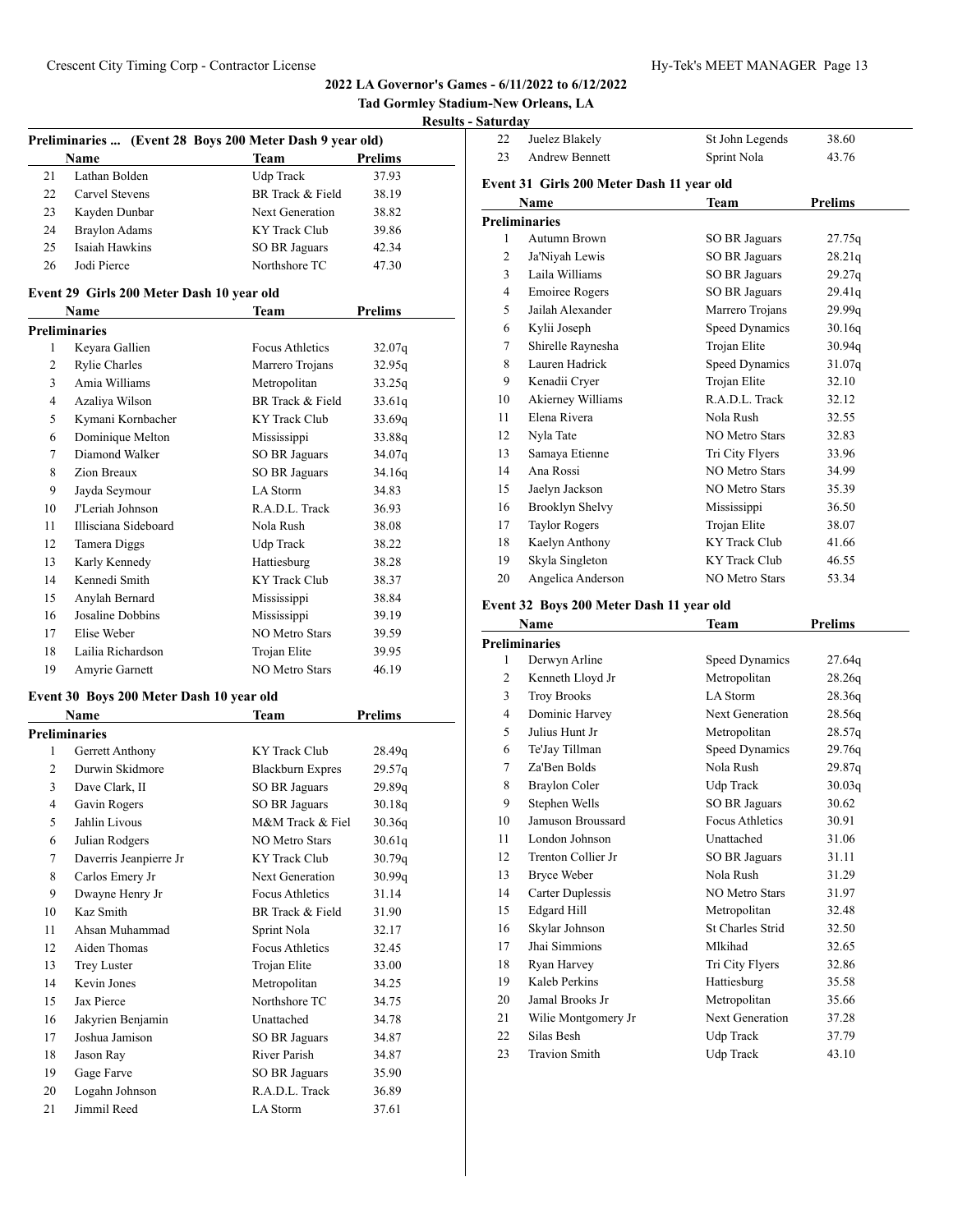| Event 33 Girls 200 Meter Dash 12 year old |                    |                        |         |  |
|-------------------------------------------|--------------------|------------------------|---------|--|
|                                           | Name               | Team                   | Prelims |  |
|                                           | Preliminaries      |                        |         |  |
| 1                                         | Aaliyah Lane       | Sprint Nola            | 26.67q  |  |
| $\overline{c}$                            | Floydasha Dillion  | Trojan Elite           | 27.75q  |  |
| 3                                         | Laylah Orange      | Hattiesburg            | 27.77q  |  |
| 4                                         | Kenli Addison      | <b>SO BR Jaguars</b>   | 27.92q  |  |
| 5                                         | Nia Zanders        | Speed Dynamics         | 28.86q  |  |
| 6                                         | Kendyl Black       | Mississippi            | 28.99q  |  |
| 7                                         | <b>Oueen</b> Lewis | LA Storm               | 29.34q  |  |
| 8                                         | Khloe Smith        | Mississippi            | 29.42q  |  |
| 9                                         | Summer Brown       | SO BR Jaguars          | 29.48   |  |
| 10                                        | Khloe Booker       | Next Generation        | 29.89   |  |
| 11                                        | Monae Tillman      | Nola Rush              | 29.97   |  |
| 12                                        | Briana Valdez      | Nola Rush              | 30.64   |  |
| 13                                        | Rachel Oladele     | Northshore TC          | 30.69   |  |
| 14                                        | Kylie Sanford      | NO Metro Stars         | 31.14   |  |
| 15                                        | Kaylee Augillard   | KY Track Club          | 32.74   |  |
| 16                                        | Ashlyn Handy       | KY Track Club          | 33.10   |  |
| 17                                        | Atorie Dennis      | <b>Focus Athletics</b> | 33.39   |  |
| 18                                        | Mya Donaldson      | Next Generation        | 33.41   |  |
| 19                                        | Jase Armstrong     | BR Track & Field       | 35.56   |  |

# **Event 34 Boys 200 Meter Dash 12 year old**

|    | Name                | <b>Team</b>            | Prelims |  |
|----|---------------------|------------------------|---------|--|
|    | Preliminaries       |                        |         |  |
| 1  | Cayden Lucien       | Run Fast TC            | 26.08q  |  |
| 2  | Terrence Hunter Jr  | KY Track Club          | 28.34q  |  |
| 3  | Derrick Bilbo       | Sprint Nola            | 28.38g  |  |
| 4  | Landen Williams     | Sprint Nola            | 28.70q  |  |
| 5  | Terence Connor      | St John Legends        | 29.43q  |  |
| 6  | Cameron Carter      | SO BR Jaguars          | 30.82q  |  |
| 7  | Andre' Stevens, Jr. | BR Track & Field       | 30.96q  |  |
| 8  | Jayden Jones        | <b>Next Generation</b> | 31.53q  |  |
| 9  | James Lee Jr        | LA Storm               | 31.73   |  |
| 10 | Evan Anderson       | <b>SACS</b>            | 32.04   |  |
| 11 | Jordan Bowens       | Mississippi            | 32.23   |  |
| 12 | Kemoni Dominguez    | Metropolitan           | 34.70   |  |
| 13 | Keidren Perkins     | <b>KY</b> Track Club   | 35.66   |  |
| 14 | Codie Washington    | KY Track Club          | 35.78   |  |

# **Event 35 Girls 200 Meter Dash 13 year old**

|    | Name                    | Team              | <b>Prelims</b> |  |
|----|-------------------------|-------------------|----------------|--|
|    | <b>Preliminaries</b>    |                   |                |  |
| 1  | Dai'Jah Robertson       | <b>Unattached</b> | 26.88q         |  |
| 2  | Dominique Cyprian       | LA Storm          | 27.48g         |  |
| 3  | Kenly Lewis             | NO Metro Stars    | 28.16g         |  |
| 4  | <b>Brooklyn Perkins</b> | Speed Dynamics    | 28.18q         |  |
| 5  | Aumni Dillon            | Hattiesburg       | 28.28q         |  |
| 6  | Laiyla Vaughn           | Nola Rush         | 28.88g         |  |
| 7  | Bria James              | LA Storm          | 28.89q         |  |
| 8  | Ja'Nia Zenon            | Focus Athletics   | 29.21q         |  |
| 9  | Devyn Hubbard           | <b>SACS</b>       | 29.31          |  |
| 10 | Heaven Compton          | Speed Dynamics    | 29.60          |  |
| 11 | Rasia Williams          | Speed Dynamics    | 29.68          |  |
|    |                         |                   |                |  |

| 12 | Skylar Baptiste       | Sprint Nola             | 29.73 |
|----|-----------------------|-------------------------|-------|
| 13 | Khloe Shannon         | Hattiesburg             | 29.86 |
| 14 | J'Via Hill            | Metropolitan            | 30.04 |
| 15 | Claire Lesaicherre    | <b>SE LA Roadrunner</b> | 30.21 |
| 16 | Lauren Breaux         | Speed Dynamics          | 30.41 |
| 17 | Rileigh Gay           | KY Track Club           | 30.53 |
| 18 | Dizaya Smith          | KY Track Club           | 30.56 |
| 19 | Nia Darensbourg       | Speed Dynamics          | 31.04 |
| 20 | Demi Simon            | Metropolitan            | 31.70 |
| 21 | Amanii Cryer          | Trojan Elite            | 31.79 |
| 22 | Persia Johnson        | KY Track Club           | 31.91 |
| 23 | Grace Padian          | <b>NO Metro Stars</b>   | 32.04 |
| 24 | Mi'Kia Lewis          | LA Storm                | 32.11 |
| 25 | Portlynn Simon        | Metropolitan            | 32.26 |
| 26 | <b>Briley Charles</b> | Udp Track               | 34.59 |
| 27 | Jordyn Daniels        | No Limit Speed          | 36.97 |
| 28 | Azaria Jarrell        | KY Track Club           | 43.85 |

# **Event 36 Boys 200 Meter Dash 13 year old**

|                | Name                   | Team                    | <b>Prelims</b> |  |
|----------------|------------------------|-------------------------|----------------|--|
|                | <b>Preliminaries</b>   |                         |                |  |
| 1              | Cameron Florent        | <b>St Charles Strid</b> | 24.36q         |  |
| $\overline{c}$ | <b>Braedon Gautier</b> | NO Metro Stars          | 26.30q         |  |
| 3              | Brennen Tardy          | Metropolitan            | 26.61q         |  |
| 4              | Thomas Brown           | LA Storm                | 26.79q         |  |
| 5              | Brendin Hannah         | Hattiesburg             | 26.89q         |  |
| 6              | Jacob Scott            | SO BR Jaguars           | 27.10q         |  |
| 7              | Drayden Martin-Young   | Mississippi             | 27.29q         |  |
| 8              | Logan Love             | LA Storm                | 27.77q         |  |
| 9              | Braylon Handy          | Metropolitan            | 27.79          |  |
| 10             | Ky'Ron Clark           | SO BR Jaguars           | 27.84          |  |
| 11             | Jaydon Garnett         | <b>KY Track Club</b>    | 28.06          |  |
| 12             | Matthew Taylor         | Mississippi             | 28.21          |  |
| 13             | Marcus Joseph          | Speed Dynamics          | 29.30          |  |
| 14             | genaro Torres          | Holmes Speed            | 30.36          |  |
| 15             | Otis Granville         | BR Track & Field        | 30.38          |  |
| 16             | Drew Whitmore          | LA Storm                | 31.84          |  |
| 17             | Riley Holman           | Mississippi             | 33.95          |  |
| 18             | Keshaun Harrien        | Mississippi             | 34.65          |  |

# **Event 37 Girls 200 Meter Dash 14 year old**

|    | Name                 | <b>Team</b>          | <b>Prelims</b> |  |
|----|----------------------|----------------------|----------------|--|
|    | Preliminaries        |                      |                |  |
| 1  | Charve Gibson        | R.A.D.L. Track       | 26.52q         |  |
| 2  | <b>Aldany Dupree</b> | SO BR Jaguars        | 27.21q         |  |
| 3  | Jordyn Moody         | Hattiesburg          | 27.78q         |  |
| 4  | Jaleyia Woods        | <b>KY Track Club</b> | 27.86g         |  |
| 5  | Ah'Niya Cargo        | Marrero Trojans      | 28.98q         |  |
| 6  | Madison Rogers       | Sprint Nola          | 28.98q         |  |
| 7  | Brelynn Odom         | Port City Rain       | 29.08q         |  |
| 8  | Marli Hayes          | Run Fast TC          | 29.77q         |  |
| 9  | Jayoni Hayes         | Northshore TC        | 30.15          |  |
| 10 | Alana Jones          | Mississippi          | 30.22          |  |
| 11 | Cailynn Williams     | Mississippi          | 30.70          |  |
| 12 | Journey Bowens       | Mississippi          | 30.73          |  |
| 13 | A'Mari Blue          | Nola Rush            | 31.13          |  |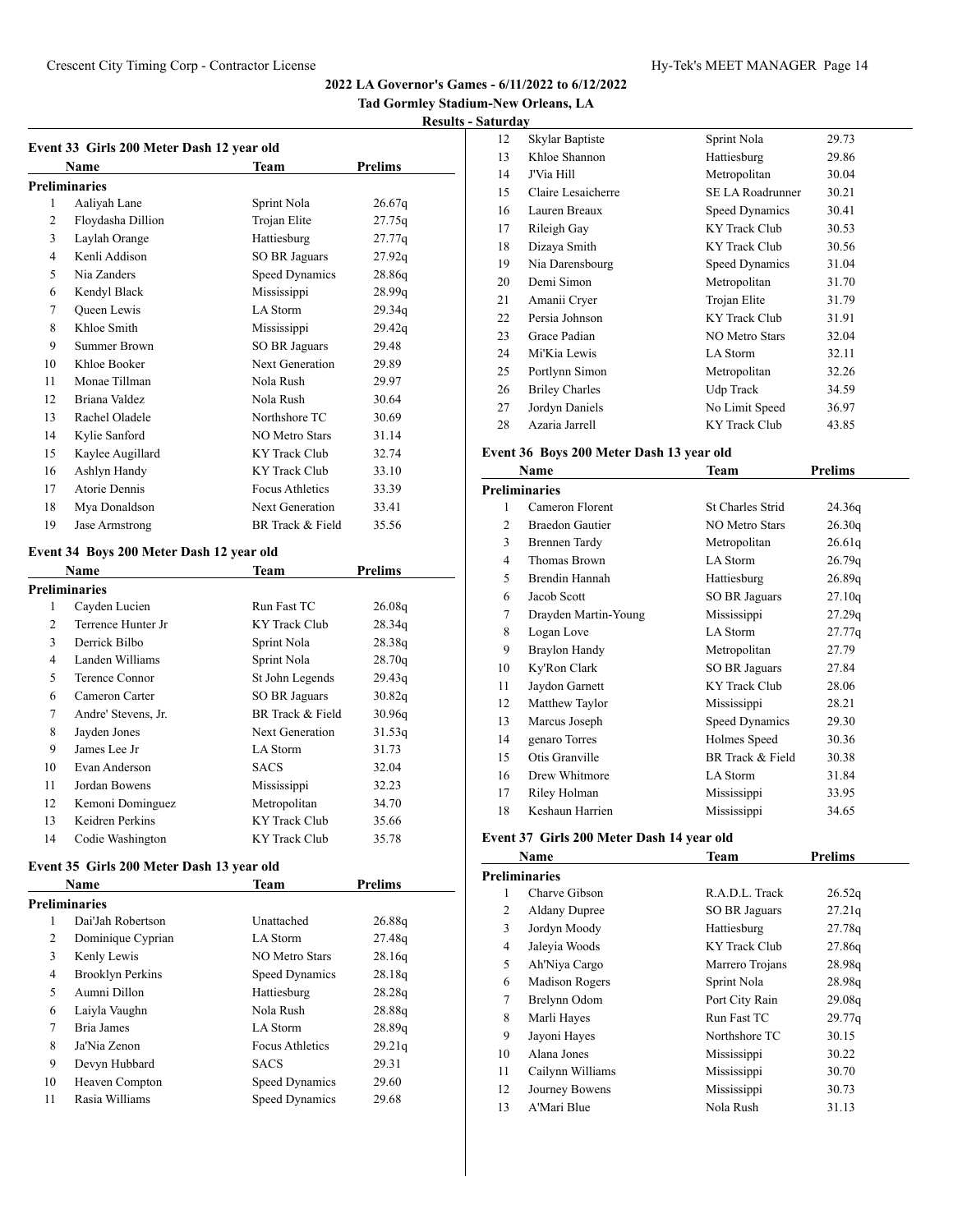**Tad Gormley Stadium-New Orleans, LA**

|--|

|    | Preliminaries  (Event 37 Girls 200 Meter Dash 14 year old) |                  |                |  |  |
|----|------------------------------------------------------------|------------------|----------------|--|--|
|    | <b>Name</b>                                                | Team             | <b>Prelims</b> |  |  |
| 14 | Destiny Carter                                             | LA Storm         | 31.43          |  |  |
| 15 | Ryhanna Powell                                             | LA Storm         | 31.45          |  |  |
| 16 | Tiana Spencer                                              | Udp Track        | 31.70          |  |  |
| 17 | Lakeria Thomas                                             | Mississippi      | 31.76          |  |  |
| 18 | Karlii Leblanc                                             | Cypress Longhorn | 32.64          |  |  |
| 19 | Marcayla Stevenson                                         | <b>SACS</b>      | 32.83          |  |  |
| 20 | Kailyn Evans                                               | KY Track Club    | 32.95          |  |  |
| 21 | Tamia Downs                                                | Niprd Bear 2022  | 32.96          |  |  |
| 22 | Niyko Square                                               | Speed Dynamics   | 33.13          |  |  |
| 23 | Kalae Duhe                                                 | St John Legends  | 33.44          |  |  |
| 24 | Ally Collins                                               | Holmes Speed     | 35.13          |  |  |
| 25 | Ny'Aysha Knox                                              | SO BR Jaguars    | 41.14          |  |  |
| 26 | Gabrielle Anthony                                          | KY Track Club    | 42.67          |  |  |
| 27 | Brooklyn Babineaux                                         | No Limit Speed   | 45.66          |  |  |

# **Event 38 Boys 200 Meter Dash 14 year old**

|    | Name                  | Team                  | Prelims |
|----|-----------------------|-----------------------|---------|
|    | <b>Preliminaries</b>  |                       |         |
| 1  | Dillan Carter         | LA Storm              | 23.91q  |
| 2  | Micah Green           | <b>SACS</b>           | 24.29q  |
| 3  | Amonte Reed           | LA Storm              | 24.73q  |
| 4  | Galen Conrad          | <b>SO BR Jaguars</b>  | 24.93q  |
| 5  | Landyn House          | Mississippi           | 25.00q  |
| 6  | Major Baker           | Trojan Elite          | 25.01q  |
| 7  | Jamahad Robinson      | R.A.D.L. Track        | 25.19q  |
| 8  | Trezman Richardson    | Trojan Elite          | 25.49q  |
| 9  | Kodi Clement          | Unattached            | 25.59   |
| 10 | Derrick Pierce        | Run Fast TC           | 25.88   |
| 11 | Jaden Deruisa         | Marrero Trojans       | 26.41   |
| 12 | Jordan Brooks         | Nola Rush             | 26.60   |
| 13 | <b>Theron Batiste</b> | <b>KY</b> Track Club  | 27.51   |
| 14 | Jaylen Morris         | River Parish          | 27.71   |
| 15 | Darrell Jackson III   | <b>KY</b> Track Club  | 27.76   |
| 16 | Gavin Sinegal         | Focus Athletics       | 29.48   |
| 17 | Desmond Allen         | River Parish          | 29.83   |
| 18 | Shamar Broussard      | Focus Athletics       | 29.86   |
| 19 | Kayden Long           | <b>NO Metro Stars</b> | 30.08   |
| 20 | Thaland Roller        | Holmes Speed          | 35.10   |

# **Event 39 Girls 200 Meter Dash 15-16 year old**

|    | <b>Name</b>          | Team                 | <b>Prelims</b> |
|----|----------------------|----------------------|----------------|
|    | <b>Preliminaries</b> |                      |                |
| 1  | Makeriah Harris      | Run Fast TC          | 25.14q         |
| 2  | Sade Gray            | SO BR Jaguars        | 25.38q         |
| 3  | Jalya Mason          | Run Fast TC          | 25.75q         |
| 4  | London Parker        | Run Fast TC          | 26.03q         |
| 5  | Lazariah Garner      | Run Fast TC          | 26.49q         |
| 6  | Lauryn Lewis         | St John Legends      | 27.19q         |
| 7  | Jaya Lucas           | Udp Track            | 27.38q         |
| 8  | Zahara Walker        | West Georgia         | 27.41q         |
| 9  | Jaleah Netter        | Run Fast TC          | 27.48          |
| 10 | Camryn Clayton       | <b>SO BR Jaguars</b> | 27.61          |
| 11 | Tatiana Clay         | Run Fast TC          | 27.65          |
| 12 | Joelle Adegboye      | SE LA Roadrunner     | 27.77          |

| 13    | Je'Lizabeth Samuels    | Nola Rush               | 27.84      |
|-------|------------------------|-------------------------|------------|
| 14    | Tenosh Landry          | Nola Rush               | 27.93      |
| 15    | Re'Yan Gordon          | LA Storm                | 28.06      |
| 16    | Alanah Fitch           | Houma Hurricanes        | 28.10      |
| 17    | C'Ira Hulbert          | Run Fast TC             | 28.34      |
| 18    | Zoie Farve             | SO BR Jaguars           | 28.54      |
| 19    | Anilah Green           | LA Storm                | 28.59      |
| 20    | Madysen Grover         | R.A.D.L. Track          | 29.03      |
| 21    | Nevaeh Bates           | St John Legends         | 29.17      |
| 22    | Aniyah Maiden          | <b>SO BR Jaguars</b>    | 29.43      |
| 23    | <b>Destiny Botemps</b> | LA Storm                | 29.98      |
| 24    | Zakiya Dorsey          | St John Legends         | 30.08      |
| 25    | Kamil Celestin         | Nola Rush               | 30.16      |
| 26    | Saniyah Rembert        | Port City Rain          | 30.52      |
| 27    | Kaylen Daniels         | No Limit Speed          | 30.57      |
| 28    | Darryiale Bardell      | Northshore TC           | 30.64      |
| 29    | Izzy Wilson            | Mississippi             | 30.69      |
| 30    | Kristyn Williams       | R.A.D.L. Track          | 31.06      |
| 31    | Maya Mitchell          | St John Legends         | 31.21      |
| 32    | Kimberly Haralson      | St John Legends         | 31.60      |
| 33    | A'Niyah Shelby         | LA Storm                | 31.88      |
| 34    | Xnai Landry            | Nola Rush               | 32.40      |
| 35    | Sophia Agner           | <b>SE LA Roadrunner</b> | 32.42      |
| 36    | Daphenie Delva         | LA Storm                | 32.55      |
| 37    | Asia Zanders           | Trojan Elite            | 32.60      |
| 38    | Addison Whittenburg    | Holmes Speed            | 32.77      |
| 39    | Chantel Hall           | BR Track & Field        | 33.14      |
| 40    | Myracle Harris         | Niprd Bear 2022         | 33.97      |
| 41    | Zelline Belizaire      | <b>LA Storm</b>         | 34.80      |
| 42    | Tenaya Jones           | Niprd Bear 2022         | 36.28      |
| 43    | De'Jah Shelby          | LA Storm                | 36.34      |
| $---$ | <b>Brea Dickerson</b>  | <b>LA</b> Storm         | <b>DNF</b> |

# **Event 40 Boys 200 Meter Dash 15-16 year old**

|    | Name                 | Team                    | Prelims |
|----|----------------------|-------------------------|---------|
|    | <b>Preliminaries</b> |                         |         |
| 1  | Alvin Celestine      | Udp Track               | 22.48q  |
| 2  | Jermaine Brown       | Trojan Elite            | 22.50q  |
| 3  | Xayden Hunt          | West Georgia            | 23.70q  |
| 4  | Rahji Dennis         | Trojan Elite            | 23.86q  |
| 5  | Mekhi Snipes         | Metropolitan            | 24.19q  |
| 6  | Callahan Leahy       | <b>SE LA Roadrunner</b> | 24.27q  |
| 7  | Dernell Arline       | Speed Dynamics          | 24.40q  |
| 8  | Ramon Williams Jr    | Speed Dynamics          | 24.45q  |
| 9  | Kendrick Wilkerson   | LA Storm                | 24.49   |
| 10 | Kwali Bickham        | Run Fast TC             | 24.77   |
| 11 | Owen Hankins         | Holmes Speed            | 24.96   |
| 12 | Landon Bolds         | Nola Rush               | 25.11   |
| 13 | Garry Lee            | Mississippi             | 25.14   |
| 14 | Kurtis Milburn       | Marrero Trojans         | 25.20   |
| 15 | Joshua Johnson       | Marrero Trojans         | 25.31   |
| 16 | Kelwynn Napoleon Jr  | Metropolitan            | 25.33   |
| 17 | Leroy Gaddis         | Nola Rush               | 25.34   |
| 18 | Jayden Kawayne       | <b>SACS</b>             | 25.38   |
| 19 | Josha Hamilton       | Marrero Trojans         | 25.66   |
| 20 | Jaiden Hunter        | <b>LA</b> Storm         | 25.77   |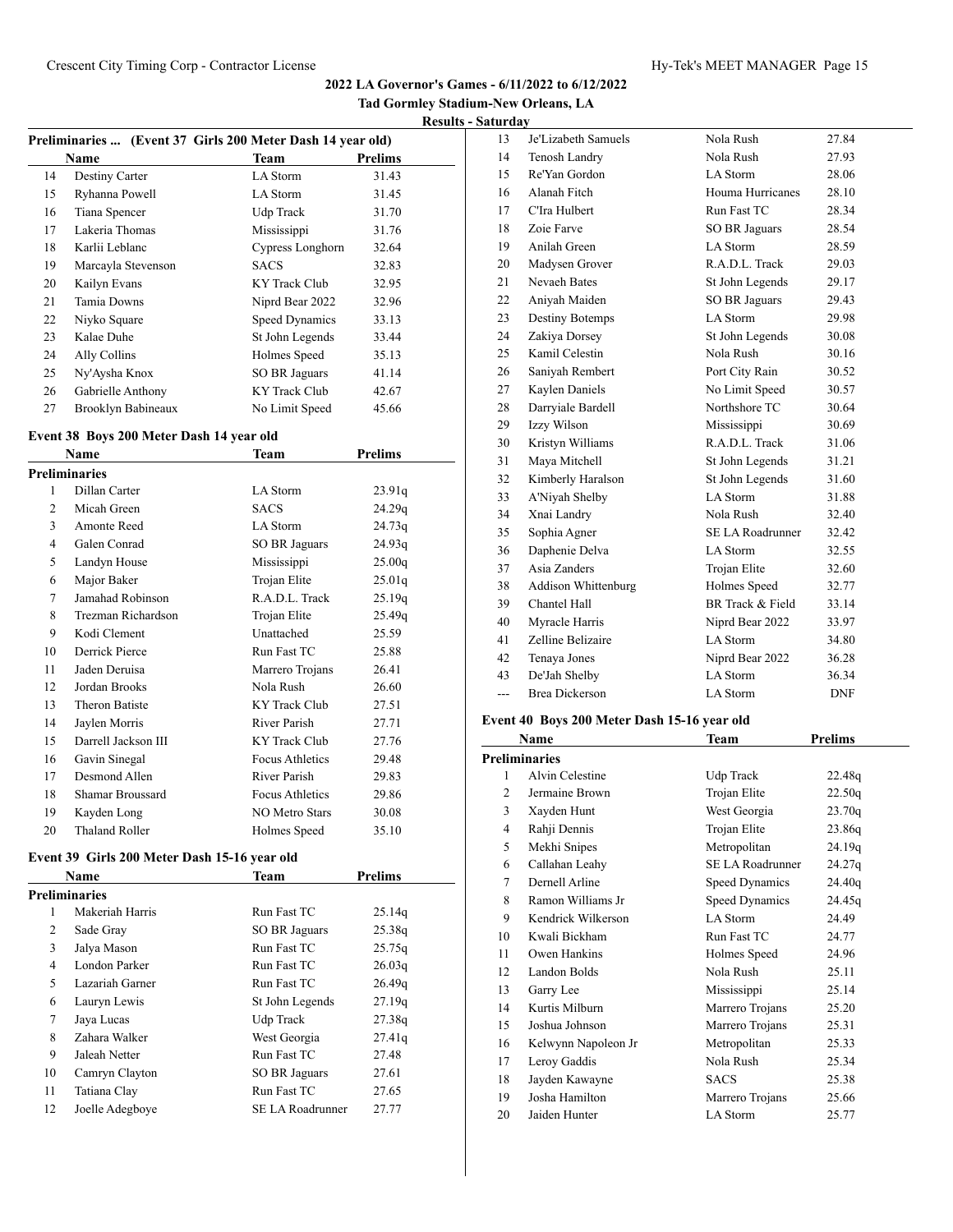**Tad Gormley Stadium-New Orleans, LA Results - Saturday**

| Preliminaries  (Event 40 Boys 200 Meter Dash 15-16 year old) |                    |                        |         |
|--------------------------------------------------------------|--------------------|------------------------|---------|
|                                                              | Name               | Team                   | Prelims |
| 21                                                           | Jabaree Monday     | Northshore TC          | 25.81   |
| 22                                                           | Jayden Sullivan    | Port City Rain         | 25.84   |
| 23                                                           | Sam Richardson III | LA Storm               | 25.86   |
| 24                                                           | Holdyn Sparkman    | Speed Dynamics         | 25.99   |
| 25                                                           | Gabriel Gonzalez   | Trojan Elite           | 26.00   |
| 26                                                           | Christopher Green  | Mississippi            | 26.08   |
| 27                                                           | Willie Bell        | KY Track Club          | 26.10   |
| 28                                                           | Jaden Richardson   | Marrero Trojans        | 26.47   |
| 29                                                           | Kaegan Leblanc     | <b>Focus Athletics</b> | 26.57   |
| 30                                                           | Juan Andrade       | Holmes Speed           | 27.07   |
| 31                                                           | Dominic Cryer      | Trojan Elite           | 27.21   |
| 32                                                           | Eric Anderson Jr   | <b>SACS</b>            | 27.33   |
| 33                                                           | Nicholas Johnson   | BR Track & Field       | 28.38   |
| 34                                                           | Brennan Coffman    | Udp Track              | 28.46   |
| 35                                                           | Michael Lewis      | Udp Track              | 29.07   |
| 36                                                           | Joshua Bigham      | St John Legends        | 32.03   |

# **Event 41 Girls 200 Meter Dash 17-18 year old**

|                | Name                  | Team                    | <b>Prelims</b> |
|----------------|-----------------------|-------------------------|----------------|
|                | Preliminaries         |                         |                |
| $\mathbf{1}$   | Rondisia Williams     | <b>SACS</b>             | 25.31q         |
| 2              | Quincy Simon          | Run Fast TC             | 25.63q         |
| 3              | Reese Johnson         | <b>SE LA Roadrunner</b> | 25.64q         |
| $\overline{4}$ | Kali Magana           | <b>NO Metro Stars</b>   | 25.70q         |
| 5              | <b>Hailey Ayers</b>   | Cypress Longhorn        | 25.77q         |
| 6              | Amairi Ashford        | <b>SACS</b>             | 25.84g         |
| 7              | Ayanah Goode-Williams | St John Legends         | 26.53q         |
| 8              | Madyson Kent          | <b>SO BR Jaguars</b>    | 26.53q         |
| 9              | Renee Meynard         | <b>SE LA Roadrunner</b> | 26.64          |
| 10             | Sincere Wilson        | Run Fast TC             | 26.79          |
| 11             | Jada Carter           | Trojan Elite            | 26.85          |
| 12             | Mahasin Shakir        | <b>LA</b> Storm         | 27.07          |
| 13             | Najah Gibson          | Sprint Nola             | 27.34          |
| 14             | Isabella Bickham      | Cypress Longhorn        | 27.48          |
| 15             | Kennedi Nichols       | <b>SACS</b>             | 27.78          |
| 16             | Don'Janae Mansion     | Sprint Nola             | 28.18          |
| 17             | Myia' Thomas          | Nola Rush               | 28.50          |
| 18             | Madison Reado         | <b>NO Metro Stars</b>   | 28.69          |
| 19             | Taiveri Thomas        | Mississippi             | 28.85          |
| 20             | Deandrea Johnson      | <b>SO BR Jaguars</b>    | 29.28          |
| 21             | Kayla Wells           | <b>SE LA Roadrunner</b> | 29.35          |
| 22             | Michaela Spears       | Run Fast TC             | 29.41          |
| 23             | Kandace Conner        | St John Legends         | 30.05          |
| 24             | Jarissa Johnson       | Tri City Flyers         | 30.73          |
| 25             | Alecya Berry          | Mississippi             | 30.80          |
| 26             | Syllia Mccalup        | R.A.D.L. Track          | 30.93          |
| 27             | De'Shall Carr         | LA Storm                | 31.25          |

# **Event 42 Boys 200 Meter Dash 17-18 year old**

| Name              | Team        | Prelims |
|-------------------|-------------|---------|
| Preliminaries     |             |         |
| Marquez Stevenson | <b>SACS</b> | 22.01q  |
| Krosse Johnson    | <b>SACS</b> | 22.12q  |
| Amiri Franklin    | <b>SACS</b> | 22.43q  |

| 4   | Darryl George          | Run Fast TC             | 22.44q     |
|-----|------------------------|-------------------------|------------|
| 5   | Kaden Lewis            | <b>SACS</b>             | 22.48g     |
| 6   | Derek Cunningham Jr.   | West Georgia            | 22.60q     |
| 7   | Gabriel Clement II     | Unattached              | 22.61q     |
| 8   | <b>J'Marcus Sewell</b> | <b>SO BR Jaguars</b>    | 22.71q     |
| 9   | Lonnie Tankersley      | <b>SE LA Roadrunner</b> | 22.75      |
| 10  | Koen Beavers           | Unattached              | 22.79      |
| 11  | <b>Bryson Osborne</b>  | Speed Dynamics          | 22.81      |
| 12  | Javarius Molden        | Hattiesburg             | 22.99      |
| 13  | Kalen Beavers          | Unattached              | 23.06      |
| 14  | Camren Hardy           | Sprint Nola             | 23.13      |
| 15  | Tyren Brown            | <b>Speed Dynamics</b>   | 23.19      |
| 16  | <b>Tywane Ransom</b>   | Run Fast TC             | 23.34      |
| 17  | <b>Everett Alberty</b> | <b>SO BR Jaguars</b>    | 23.39      |
| 18  | Jeremy Geary           | Sprint Nola             | 23.49      |
| 19  | Ayden Brown            | Mississippi             | 23.67      |
| 20  | Akeeve Bryant          | <b>LA Storm</b>         | 24.05      |
| 21  | Samuel Jenkins         | West Georgia            | 24.11      |
| 22  | Markel Myles           | Sprint Nola             | 24.15      |
| 23  | Crandell Turner        | Trojan Elite            | 24.23      |
| 24  | Larry Singleton        | BR Track & Field        | 24.33      |
| 25  | Jaiden Hill            | Hattiesburg             | 24.37      |
| 26  | Cameren Doris          | Speed Dynamics          | 24.40      |
| 27  | Nick Franklin          | <b>LA</b> Storm         | 24.89      |
| 28  | Dominic Hornsby        | Run Fast TC             | 25.51      |
| 29  | Jeremiah Wells         | <b>SE LA Roadrunner</b> | 26.20      |
| 30  | Joshua Hampton         | Mississippi             | 26.57      |
| 31  | Jayden Garner          | West Georgia            | 26.64      |
| 32  | Dylan Wills            | <b>NO Metro Stars</b>   | 28.43      |
| --- | Maxwell Warren         | <b>SO BR Jaguars</b>    | <b>DNF</b> |

# **Event 161 Girls Long Jump 17-18 year old**

| Name          |                      | Team             | <b>Finals</b> |
|---------------|----------------------|------------------|---------------|
| <b>Finals</b> |                      |                  |               |
| 1             | Ke'Yona Gabriel      | Tri City Flyers  | 18-04.75      |
| 2             | Simone Castelluccio  | Unattached       | 16-09.75      |
| 3             | Zoriahn Davis        | No Limit Speed   | 15-06.00      |
| 4             | Sincere Wilson       | Run Fast TC      | 15-01.00      |
| 5             | Tyaunna Dempsey      | SO BR Jaguars    | 15-00.75      |
| 6             | Taiveri Thomas       | Mississippi      | 14-10.25      |
| 7             | Isabella Bickham     | Cypress Longhorn | 14-06.25      |
| 8             | Alana Pryor          | BR Track & Field | $14 - 02.00$  |
| 9             | Paige Henderson      | BR Track & Field | 14-01.50      |
| 10            | Peyton Dunn          | BR Track & Field | 14-01.00      |
| 11            | De'Shall Carr        | LA Storm         | 14-00.50      |
| 12            | An'Janae Latchinson  | Mississippi      | 13-10.50      |
| 13            | Genevieve Carmichael | SE LA Roadrunner | 13-08.75      |
| 14            | Jordan Tate          | BR Track & Field | 12-05.75      |
|               |                      |                  |               |

# **Event 162 Boys Long Jump 17-18 year old**

|                | Name               | Team           | Finals   |  |
|----------------|--------------------|----------------|----------|--|
| Finals         |                    |                |          |  |
|                | Dakyren Sullivan   | Port City Rain | 21-10.00 |  |
| $\mathfrak{D}$ | Falon Short        | Unattached     | 20-08.75 |  |
| 3              | <b>Tyler Hayes</b> | Trojan Elite   | 20-01.75 |  |
| 4              | Marquis Trainer    | Port City Rain | 19-06.00 |  |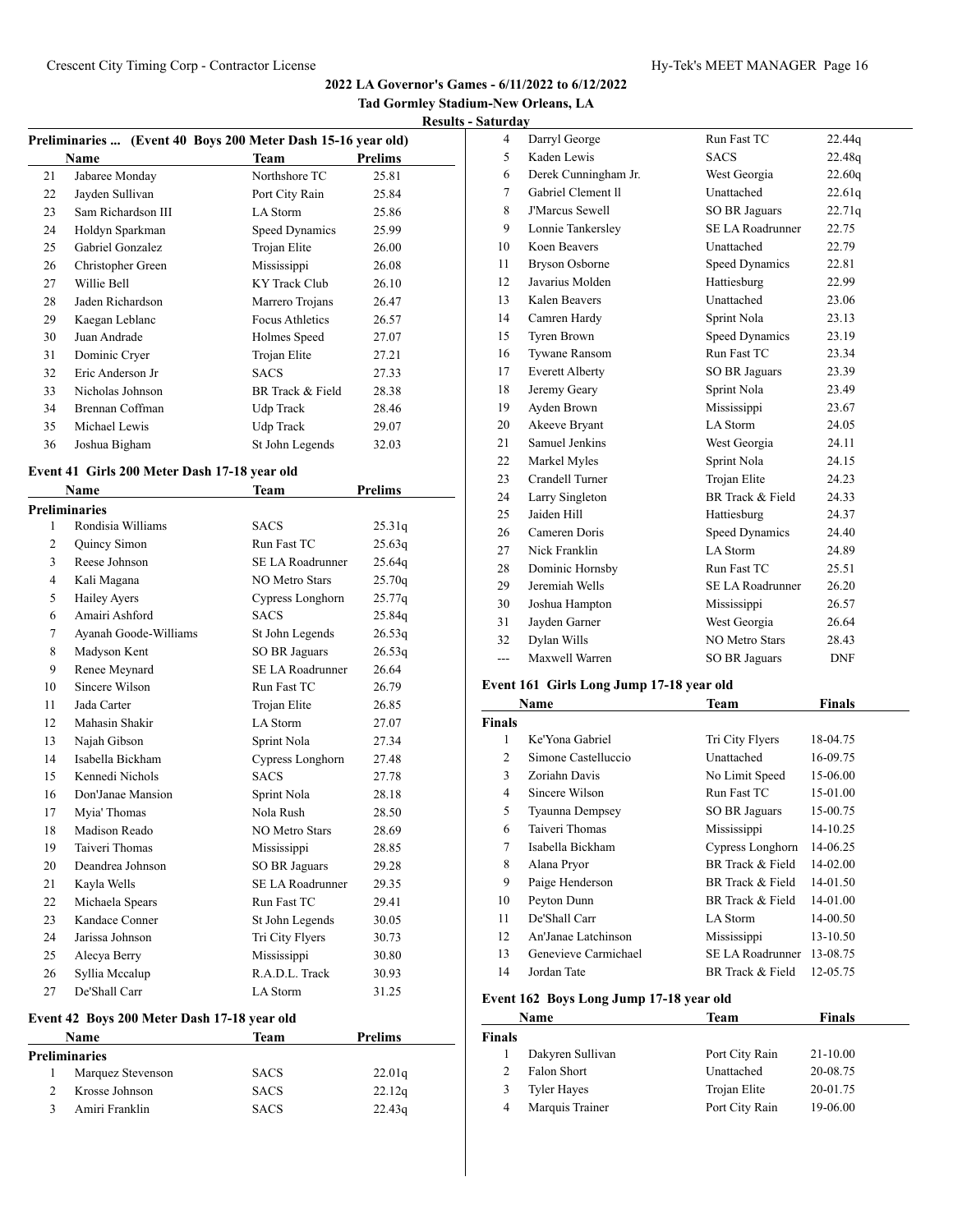**Tad Gormley Stadium-New Orleans, LA**

# **Results - Saturday**

|               | Finals  (Event 162 Boys Long Jump 17-18 year old) |                         |               |
|---------------|---------------------------------------------------|-------------------------|---------------|
|               | Name                                              | Team                    | <b>Finals</b> |
| 5             | Dale Albert Jr                                    | Run Fast TC             | 19-04.25      |
| 6             | <b>August Berner</b>                              | <b>Speed Dynamics</b>   | 19-03.50      |
| 7             | Larry Singleton                                   | BR Track & Field        | 18-07.75      |
| 8             | Daniel Dartez                                     | Vermilion TC            | 18-04.00      |
| 9             | Jaiden Hill                                       | Hattiesburg             | 16-10.50      |
| 10            | Jamie Brown                                       | Trojan Elite            | 15-10.50      |
| 11            | Sterling Jefferson                                | Port City Rain          | 15-07.50      |
| ---           | Justin Taylor                                     | Nola Rush               | ND            |
|               | Event 159 Girls Long Jump 15-16 year old          |                         |               |
|               | <b>Name</b>                                       | Team                    | <b>Finals</b> |
| <b>Finals</b> |                                                   |                         |               |
| 1             | Sahara Cooper-Okpalobi                            | <b>NO Metro Stars</b>   | 16-04.50      |
| 2             | Ciera Cammon                                      | St John Legends         | 15-01.00      |
| 3             | Olivia Bordes                                     | <b>NO Metro Stars</b>   | 14-10.00      |
| 4             | Tatiana Clay                                      | Run Fast TC             | 14-08.75      |
| 5             | Savannah Thompson                                 | <b>SACS</b>             | 14-08.00      |
| 6             | Madysen Grover                                    | R.A.D.L. Track          | 14-06.00      |
| 6             | Remi Cousin                                       | <b>NO Metro Stars</b>   | 14-06.00      |
| 8             | Sophia Agner                                      | SE LA Roadrunner        | 14-02.00      |
| 9             | Jen Booker                                        | Cypress Longhorn        | 14-00.25      |
| 10            | Kamil Celestin                                    | Nola Rush               | 13-09.00      |
| 11            | Leah Alexander-Monsegue                           | Nola Rush               | 13-06.50      |
| 12            | Zakiya Dorsey                                     | St John Legends         | 13-06.00      |
| 13            | Kristyn Williams                                  | R.A.D.L. Track          | 12-09.50      |
| 14            | Gia Barletta                                      | SE LA Roadrunner        | 12-05.00      |
| 15            | Maicie Broussard                                  | <b>SE LA Roadrunner</b> | 12-03.50      |
| 16            | Alyssa Lawson                                     | <b>NO Metro Stars</b>   | 11-08.75      |
| 17            | Chantel Hall                                      | BR Track & Field        | 11-08.50      |
| 18            | Myracle Harris                                    | Niprd Bear 2022         | 9-09.50       |
| ---           | Maya Mitchell                                     | St John Legends         | ND            |
|               | Xnai Landry                                       | Nola Rush               | ND            |
| ---           | Tenaya Jones                                      | Niprd Bear 2022         | ND            |
| ---           | Tyliyah Franklin                                  | Niprd Bear 2022         | ND            |

# **Event 160 Boys Long Jump 15-16 year old**

| Name           |                      | Team                 | <b>Finals</b> |
|----------------|----------------------|----------------------|---------------|
| <b>Finals</b>  |                      |                      |               |
| 1              | Jermaine Brown       | Trojan Elite         | 21-03.25      |
| 2              | Xayden Hunt          | West Georgia         | 20-02.50      |
| 3              | Jayden Hiles         | Unattached           | 19-06.00      |
| $\overline{4}$ | Ramon Williams Jr    | Speed Dynamics       | 19-03.50      |
| 5              | Jayden Sullivan      | Port City Rain       | 18-07.50      |
| 6              | <b>Tyran Anthony</b> | <b>KY</b> Track Club | 18-04.00      |
| 7              | Antwaine Fain        | Hattiesburg          | 17-03.50      |
| 8              | Karim Elliot         | LA Storm             | 17-01.00      |
| 9              | Kelwynn Napoleon Jr  | Metropolitan         | 16-07.25      |
| 10             | Remaj Nixon          | SO BR Jaguars        | 16-05.00      |
| 11             | Alvin Celestine      | Udp Track            | 16-04.25      |
| 12             | Owen Hankins         | Holmes Speed         | 16-02.25      |
| 13             | Jody Barber          | Marrero Trojans      | 15-10.50      |
| 14             | Jerome Harris Jr     | KY Track Club        | 15-10.00      |
| 15             | Javarion Landry      | Vermilion TC         | 15-04.25      |

| Event 157 Girls Long Jump 14 year old |                  |                  |          |  |
|---------------------------------------|------------------|------------------|----------|--|
|                                       | Name             | Team             | Finals   |  |
| Finals                                |                  |                  |          |  |
| 1                                     | Charve Gibson    | R.A.D.L. Track   | 15-07.75 |  |
| 2                                     | Marley Duplessis | NO Metro Stars   | 15-01.50 |  |
| 3                                     | Brelynn Odom     | Port City Rain   | 14-08.50 |  |
| 4                                     | Nyjae Barnes     | Nola Rush        | 14-02.50 |  |
| 5                                     | Marli Hayes      | Run Fast TC      | 13-11.00 |  |
| 6                                     | Olivia Crusta    | SE LA Roadrunner | 12-09.00 |  |
| 7                                     | Jordyn Moody     | Hattiesburg      | 12-08.75 |  |
| 8                                     | A'Mari Blue      | Nola Rush        | 12-03.75 |  |
| 9                                     | Zi'Riel Johnson  | SO BR Jaguars    | 11-10.75 |  |
| 10                                    | Journey Bowens   | Mississippi      | 11-08.75 |  |
| 11                                    | Karlii Leblanc   | Cypress Longhorn | 11-06.00 |  |
| 12                                    | Lakeria Thomas   | Mississippi      | 10-10.00 |  |
|                                       | Tiana Spencer    | Udp Track        | ND       |  |

# **Event 158 Boys Long Jump 14 year old**

| Name           |                       | Team                   | Finals      |
|----------------|-----------------------|------------------------|-------------|
| <b>Finals</b>  |                       |                        |             |
| 1              | Marley Mcknight       | NO Metro Stars         | 17-02.25    |
| $\mathfrak{D}$ | Patrick Robinson Jr   | Speed Dynamics         | 16-11.50    |
| 3              | Galen Conrad          | SO BR Jaguars          | 16-02.00    |
| 4              | Dillan Carter         | LA Storm               | 16-00.75    |
| 5              | Micah Green           | <b>SACS</b>            | 15-11.00    |
| 6              | Jamahad Robinson      | R.A.D.L. Track         | 15-07.00    |
| 7              | Robert Clark          | Udp Track              | 14-11.75    |
| 8              | Jaylen Morris         | River Parish           | 14-04.00    |
| 9              | Derrick Pierce        | Run Fast TC            | 14-03.50    |
| 10             | Gavin Sinegal         | <b>Focus Athletics</b> | 13-10.50    |
| 11             | Kayden Long           | NO Metro Stars         | 13-09.00    |
| 12             | <b>Timothy Harris</b> | Niprd Bear 2022        | 13-02.00    |
| 13             | Louis Mckinley        | River Parish           | 12-08.75    |
| 14             | Cobey Jones           | LA Storm               | 12-08.00    |
| 15             | Shamar Broussard      | <b>Focus Athletics</b> | 12-00.75    |
| 16             | Desmond Allen         | River Parish           | 10-10.25    |
|                | Trezman Richardson    | Trojan Elite           | <b>FOUL</b> |

# **Event 155 Girls Long Jump 13 year old**

|                | Name               | Team            | <b>Finals</b> |
|----------------|--------------------|-----------------|---------------|
| Finals         |                    |                 |               |
| 1              | Rasia Williams     | Speed Dynamics  | 14-07.00      |
| $\overline{c}$ | Makyla Hiles       | Unattached      | 13-09.50      |
| 3              | Laiyla Vaughn      | Nola Rush       | J13-09.00     |
| 4              | Ashlyn Dillon      | Hattiesburg     | J13-09.00     |
| 5              | Chani Cammon       | St John Legends | 13-07.00      |
| 6              | Kenly Lewis        | NO Metro Stars  | 13-04.00      |
| 7              | <b>Biore Giles</b> | Nola Rush       | 13-03.00      |
| 8              | <b>Brea Evans</b>  | Nola Rush       | 12-09.00      |
| 9              | Aspen Dillon       | Hattiesburg     | 12-08.00      |
| 10             | Khloe Shannon      | Hattiesburg     | 12-07.00      |
| 11             | Aumni Dillon       | Hattiesburg     | 12-03.00      |
| 12             | Lauren Breaux      | Speed Dynamics  | 12-02.50      |
| 13             | Amanii Cryer       | Trojan Elite    | 11-06.00      |
| 14             | Kole 2 Johnson     | Holmes Speed    | 10-11.00      |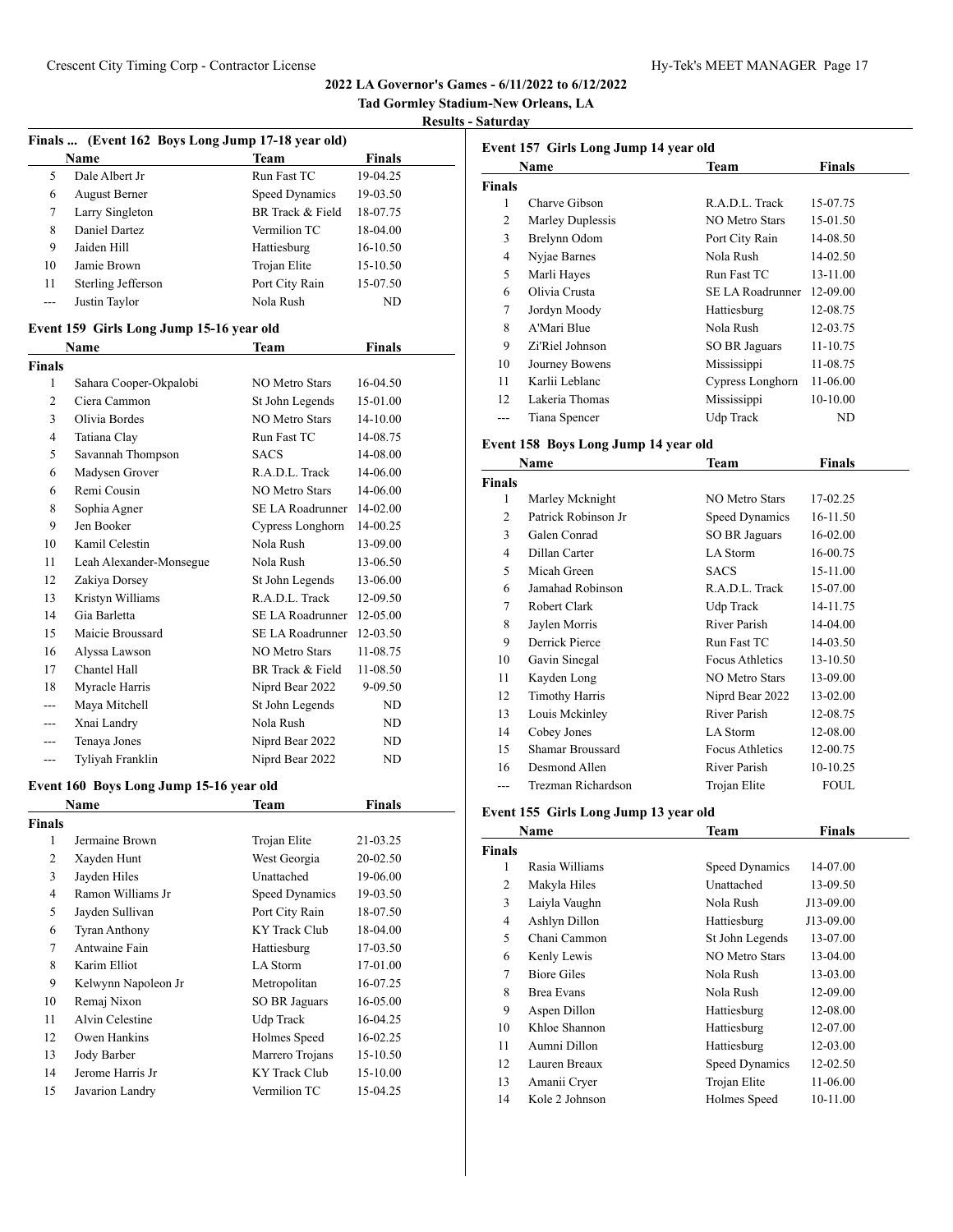|                    |                                                 |                           |               | <b>Tad Gormley Stadium-New C</b> |
|--------------------|-------------------------------------------------|---------------------------|---------------|----------------------------------|
|                    |                                                 |                           |               | <b>Results - Saturday</b>        |
|                    | Finals  (Event 155 Girls Long Jump 13 year old) |                           |               | 6                                |
|                    | Name                                            | Team                      | <b>Finals</b> | 7                                |
| 15                 | Mallory Kessler                                 | SE LA Roadrunner          | 9-05.00       | 8                                |
| $\overline{a}$     | Evan Moller                                     | Nola Rush                 | <b>FOUL</b>   | 9                                |
| $---$              | Grace Padian                                    | <b>NO Metro Stars</b>     | <b>FOUL</b>   |                                  |
| $---$              | Jada Recasner                                   | <b>NO Metro Stars</b>     | <b>FOUL</b>   | Event 15                         |
|                    | Event 156 Boys Long Jump 13 year old            |                           |               | N                                |
|                    | Name                                            | Team                      | <b>Finals</b> | <b>Finals</b>                    |
| <b>Finals</b>      |                                                 |                           |               | 1                                |
| $\mathbf{1}$       | <b>Braedon Gautier</b>                          | <b>NO Metro Stars</b>     | 18-07.50      | 2                                |
| $\overline{2}$     | <b>Brennen Tardy</b>                            | Metropolitan              | 16-11.25      | $\mathfrak{Z}$                   |
| 3                  | Ky'Ron Clark                                    | <b>SO BR Jaguars</b>      | 16-02.00      | $\mathfrak{Z}$                   |
| 4                  | <b>Grant Forrest</b>                            | SE LA Roadrunner 16-00.25 |               | 5                                |
| 5                  | Brendin Hannah                                  | Hattiesburg               | 15-04.50      | 6                                |
| 6                  | Laron Hadrick                                   | Speed Dynamics            | 14-06.75      | 7                                |
| 7                  | Cash Plaisance                                  | SE LA Roadrunner          | 14-03.00      | 8                                |
| ---                | Braylon Christmas                               | Niprd Bear 2022           | <b>FOUL</b>   | 9                                |
|                    |                                                 |                           |               | 10                               |
|                    | Event 153 Girls Long Jump 12 year old           |                           |               | 11                               |
|                    | <b>Name</b>                                     | Team                      | Finals        | 12                               |
| <b>Finals</b>      |                                                 |                           |               | 13                               |
| 1                  | Khloe Smith                                     | Mississippi               | 15-03.00      | 14                               |
| $\overline{2}$     | Judawn Porter                                   | Hattiesburg               | 15-01.00      |                                  |
| 3                  | Laylah Orange                                   | Hattiesburg               | 14-11.00      |                                  |
| 4                  | Nyla Flowers                                    | Hattiesburg               | 14-08.00      |                                  |
| 5                  | Alaiyah Griffin                                 | Trojan Elite              | 14-02.50      | Event 14                         |
| 6                  | Briana Valdez                                   | Nola Rush                 | 14-00.00      |                                  |
| 7                  | Laila Brandon                                   | <b>NO Metro Stars</b>     | 13-01.00      | Finals                           |
| 8                  | Asia Bell                                       | <b>KY Track Club</b>      | 13-00.00      | 1                                |
| 9                  | Keia'Ly Thompson                                | Trojan Elite              | 12-05.00      | 2                                |
| 10                 | Sydni Beard                                     | <b>KY Track Club</b>      | 12-02.00      | 3                                |
| 11                 | Kylie Sanford                                   | <b>NO Metro Stars</b>     | 11-05.00      | 4                                |
| 12                 | Rhielle Smith                                   | <b>NO Metro Stars</b>     | 10-11.00      | 5                                |
| ---                | Lynnae Draughn                                  | Holmes Speed              | <b>FOUL</b>   | 6                                |
| ---                | Kendyl Black                                    | Mississippi               | <b>FOUL</b>   | 7                                |
| ---                | Monae Tillman                                   | Nola Rush                 | <b>FOUL</b>   | 8                                |
|                    |                                                 |                           |               | 9                                |
|                    | Event 154 Boys Long Jump 12 year old            |                           |               | 10                               |
|                    | Name                                            | <b>Team</b>               | <b>Finals</b> | $---$                            |
| <b>Finals</b><br>1 | Jaikari Harris                                  | West Georgia              | 15-10.00      | Event 1:                         |
| $\overline{c}$     | <b>Brody Wilson</b>                             | Udp Track                 | 12-09.00      | N                                |
| 3                  | Alexander Green                                 | Hattiesburg               | 12-01.00      | <b>Finals</b>                    |
| $\overline{4}$     | Maximus Cropper                                 | Unattached                | 10-02.50      | 1                                |
|                    | Jordan Bowens                                   | Mississippi               | FOUL          | 2                                |
| ---                | Cameron Carter                                  | <b>SO BR Jaguars</b>      | <b>FOUL</b>   | 3                                |
|                    |                                                 |                           |               | $\overline{4}$                   |
|                    | Event 151 Girls Long Jump 11 year old           |                           |               | 5                                |

|        | Name                  | Team           | <b>Finals</b> |  |
|--------|-----------------------|----------------|---------------|--|
| Finals |                       |                |               |  |
|        | Paris Robinson        | Speed Dynamics | 14-08.00      |  |
| 2      | Ya'Myri Brown         | Speed Dynamics | 14-06.75      |  |
| 3      | Colette Alvarado      | NO Metro Stars | 14-06.00      |  |
| 4      | <b>Emoiree Rogers</b> | SO BR Jaguars  | 14-00.00      |  |
| 5      | Rayna Parker          | River Parish   | 12-08.00      |  |

| uul ua v |                      |                |             |  |
|----------|----------------------|----------------|-------------|--|
| 6        | Akierney Williams    | R.A.D.L. Track | 11-03.00    |  |
|          | <b>Taylor Rogers</b> | Trojan Elite   | $10-10.50$  |  |
|          | Elena Rivera         | Nola Rush      | $10-10.00$  |  |
| 9        | Brooklyn Shelvy      | Mississippi    | 10-01.00    |  |
| $---$    | Jakiya Windham       | KY Track Club  | <b>FOUL</b> |  |

# **Event 152 Boys Long Jump 11 year old**

**Orleans, LA** 

|              | Name                  | Team                  | Finals      |
|--------------|-----------------------|-----------------------|-------------|
| <b>inals</b> |                       |                       |             |
| 1            | Braylon Coler         | Udp Track             | 14-00.50    |
| 2            | Za'Ben Bolds          | Nola Rush             | 12-09.50    |
| 3            | Carter Duplessis      | <b>NO Metro Stars</b> | 12-08.50    |
| 3            | Julius Hunt Jr        | Metropolitan          | 12-08.50    |
| 5            | Emeric Johnson        | SO BR Jaguars         | 12-08.00    |
| 6            | <b>Braylon Grayer</b> | SO BR Jaguars         | 12-06.00    |
| 7            | Geremiah Carter       | SO BR Jaguars         | 12-04.00    |
| 8            | Trenton Collier Jr    | <b>SO BR Jaguars</b>  | 11-09.00    |
| 9            | Ryan Harvey           | Tri City Flyers       | 11-00.00    |
| 10           | Bryce Weber           | Nola Rush             | 10-11.75    |
| 11           | King Kamden Penn      | Nola Rush             | 10-10.50    |
| 12           | Silas Besh            | Udp Track             | 10-06.50    |
| 13           | <b>Travion Smith</b>  | Udp Track             | 9-07.00     |
| 14           | <b>Tramaine James</b> | Udp Track             | 8-10.00     |
|              | Kaleb Perkins         | Hattiesburg           | <b>FOUL</b> |
| ---          | Karsen Lejeune        | <b>SO BR Jaguars</b>  | <b>FOUL</b> |

# **Event 149 Girls Long Jump 10 year old**

| Name  |                  | <b>Team</b>    | <b>Finals</b> |  |
|-------|------------------|----------------|---------------|--|
| inals |                  |                |               |  |
| 1     | Dominique Melton | Mississippi    | 11-01.00      |  |
| 2     | Zion Breaux      | SO BR Jaguars  | 10-11.50      |  |
| 3     | Ni'Ree Thomas    | KY Track Club  | 10-04.50      |  |
| 4     | Elise Weber      | NO Metro Stars | 10-01.00      |  |
| 5     | Tamera Diggs     | Udp Track      | 9-07.00       |  |
| 6     | Karly Kennedy    | Hattiesburg    | $9 - 02.00$   |  |
| 7     | J'Leriah Johnson | R.A.D.L. Track | 8-11.00       |  |
| 8     | Jaylah Morris    | River Parish   | 7-06.50       |  |
| 9     | Anylah Bernard   | Mississippi    | 7-03.00       |  |
| 10    | Josaline Dobbins | Mississippi    | $6 - 00.50$   |  |
|       | Kyndahl Baggies  | Hattiesburg    | <b>FOUL</b>   |  |

# **Event 150 Boys Long Jump 10 year old**

|        | Team<br>Name       |                 | <b>Finals</b> |  |
|--------|--------------------|-----------------|---------------|--|
| `inals |                    |                 |               |  |
| 1      | Julian Rodgers     | NO Metro Stars  | J12-08.50     |  |
| 2      | Jayden Evans       | KY Track Club   | J12-08.50     |  |
| 3      | Lucas Taylor Jr    | Focus Athletics | 12-06.75      |  |
| 4      | <b>Trey Luster</b> | Trojan Elite    | 12-00.75      |  |
| 5      | James Thompson     | River Parish    | 12-00.00      |  |
| 6      | Kendall Scott      | LA Storm        | 11-07.75      |  |
| 7      | Jakyrien Benjamin  | Unattached      | 11-06.75      |  |
| 8      | Drake Joseph       | River Parish    | 11-04.50      |  |
| 9      | Ahsan Muhammad     | Sprint Nola     | 11-03.25      |  |
| 10     | Hazen Taylor       | Vermilion TC    | 10-11.25      |  |
| 11     | Deandre Carter     | SO BR Jaguars   | 10-10.75      |  |
| 12     | Jason Ray          | River Parish    | 10-00.75      |  |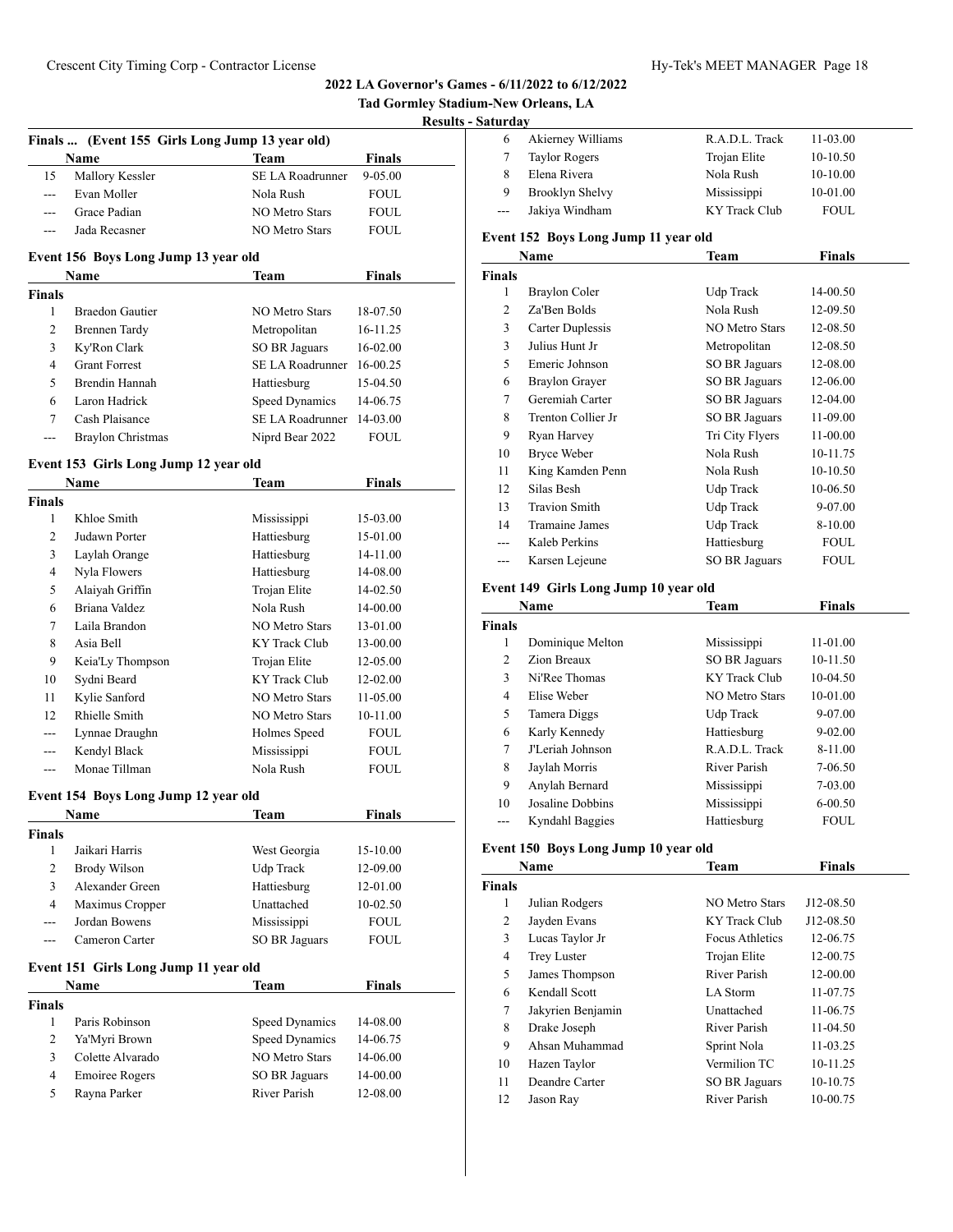|                |                                                |                       |                      | <b>Tad Gormley Stadium-New Orleans, LA</b><br><b>Results - Saturday</b> |
|----------------|------------------------------------------------|-----------------------|----------------------|-------------------------------------------------------------------------|
|                | Finals  (Event 150 Boys Long Jump 10 year old) |                       |                      | <b>Bryceton</b> Eva<br>7                                                |
|                | Name                                           | <b>Team</b>           | <b>Finals</b>        | King Wilson<br>$\overline{a}$                                           |
| 13             | Joshua Jamison                                 | SO BR Jaguars         | 9-04.50              | Kyle William<br>$---$                                                   |
| 14             | Logahn Johnson                                 | R.A.D.L. Track        | 9-01.25              | D'Angelo Thi<br>---                                                     |
|                |                                                |                       |                      | Darrin Bevley<br>$\overline{a}$                                         |
|                | Event 147 Girls Long Jump 9 year old<br>Name   | <b>Team</b>           | <b>Finals</b>        | Event 171 Girls Hig                                                     |
| Finals         |                                                |                       |                      | Name                                                                    |
| $\mathbf{1}$   | Cali Smith                                     | <b>NO Metro Stars</b> | 13-11.25             | <b>Finals</b>                                                           |
| 2              | Marley Joseph                                  | NO Metro Stars        | 11-11.00             | Zoe Johnson<br>1                                                        |
| 3              | Jade Kaywood                                   | Nola Rush             | 11-02.75             | $\overline{c}$<br>Mckenzie Mu                                           |
| $\overline{4}$ | Zoe Johnson                                    | SE LA Roadrunner      | 10-07.25             | <b>Event 172 Boys Hig</b>                                               |
| 5              | Adaiah Johnson                                 | SO BR Jaguars         | $10 - 02.00$         |                                                                         |
| 6              | Paige Robinson                                 | Speed Dynamics        | 9-10.50              | Name<br><b>Finals</b>                                                   |
| 7              | Maur'Ziyah Bass                                | R.A.D.L. Track        | 9-08.00              | 1<br>Gavin Pickard                                                      |
| 8              | Madisyn McGee                                  | NO Metro Stars        | 8-07.00              | $\overline{2}$<br>Arlen Thomas                                          |
| 9              | Jordynn Ellerson                               | BR Track & Field      | 7-06.00              | 3<br>Jayden Porter                                                      |
| 10             | Stella Norman                                  | Udp Track             | 5-11.00              |                                                                         |
|                | Event 148 Boys Long Jump 9 year old            |                       |                      | Event 173 Girls Hig                                                     |
|                | Name                                           | Team                  | <b>Finals</b>        | Name                                                                    |
| Finals         |                                                |                       |                      | <b>Finals</b>                                                           |
| $\mathbf{1}$   | Kanen Mott                                     | Sprint Nola           | 11-08.75             | $\mathbf{1}$<br>Kyndahl Bagg                                            |
| 2              | <b>Everett Jones</b>                           | <b>Speed Dynamics</b> | 11-01.75             | 2<br>Bella Head                                                         |
| 3              | Emory McAllister                               | NO Metro Stars        | 11-00.75             | <b>Event 174 Boys Hig</b>                                               |
| $\overline{4}$ | Daniel Taylor                                  | Focus Athletics       | 10-06.75             | Name                                                                    |
| 5              | Roman Iacono                                   | NO Metro Stars        | 10-01.75             | <b>Finals</b>                                                           |
| 6              | Jayden Porter                                  | Hattiesburg           | 10-00.00             | 1<br>Cory Malveau                                                       |
| 7              | Julzz Holmes                                   | NO Metro Stars        | $9 - 10.50$          |                                                                         |
| 8              | Trevor Blackwell                               | NO Metro Stars        | 9-08.75              | Event 175 Girls Hig                                                     |
| 9              | Jose Andrade                                   | Holmes Speed          | 9-06.75              | Name                                                                    |
| 10             | Austin Hall                                    | Speed Dynamics        | $9 - 05.00$          | <b>Finals</b>                                                           |
| 11             | Cameron Jones                                  | LA Storm              | 8-09.00              | 1<br>Kylii Joseph                                                       |
| 12             | Lathan Bolden                                  | Udp Track             | 5-11.00              | Event 176 Boys Hig                                                      |
| $\overline{a}$ | Carvel Stevens                                 | BR Track & Field      | <b>FOUL</b>          | Name                                                                    |
|                | Event 145 Girls Long Jump 8 year old           |                       |                      | <b>Finals</b>                                                           |
|                | Name                                           | Team                  | Finals               | 1<br>King Kamden                                                        |
| Finals         |                                                |                       |                      | $\mathfrak{2}$<br>Alec Danos                                            |
| 1              | Cali Clemons                                   | West Georgia          | 10-02.50             | 3<br>Silas Besh                                                         |
| 2              | Jimerson Smith                                 | Sprint Nola           | $9 - 02.50$          | Bevyn St. Jea<br>$\overline{a}$                                         |
| 3              | Cori Cammon                                    | St John Legends       | 8-10.00              | Event 177 Girls Hig                                                     |
| $\overline{4}$ | Marleigh Bell                                  | LA Storm              | 7-03.00              | <b>Name</b>                                                             |
| 5              | Sydney Hall                                    | Speed Dynamics        | 6-11.50              | Finals                                                                  |
| 6              | Alexa Rivers                                   | Holmes Speed          | 4-08.00              | 1<br>Nyla Flowers                                                       |
| ---            | Kaiden Rainey                                  | Speed Dynamics        | <b>FOUL</b>          | Lynnae Draug<br>---                                                     |
|                |                                                |                       |                      |                                                                         |
|                | Event 146 Boys Long Jump 8 year old            |                       |                      | <b>Event 178 Boys Hights</b>                                            |
|                | Name                                           | Team                  | <b>Finals</b>        | Name                                                                    |
| Finals<br>1    | Albert Edwards III                             | NO Metro Stars        |                      | <b>Finals</b>                                                           |
| $\sqrt{2}$     | Ayden Johnese                                  | BR Track & Field      | 11-01.00<br>10-07.50 | $\mathbf{1}$<br>Hovan Jasmir                                            |
| 3              | Ilon Jackson                                   | <b>NO Metro Stars</b> | 9-08.75              | $\overline{c}$<br>Vincent Ippol                                         |
| $\overline{4}$ | <b>Brandon Darden</b>                          | M&M Track & Fiel      | 8-03.00              | $\mathfrak{Z}$<br>Maximus Cro                                           |
| 5              | Sawyer Lear                                    | River Parish          | 7-10.50              | 3<br>Caden Landry                                                       |
| 6              | Jackson Berry                                  | Udp Track             | 6-04.00              | 5<br>Jayden Robisl                                                      |
|                |                                                |                       |                      |                                                                         |
|                |                                                |                       |                      |                                                                         |
|                |                                                |                       |                      |                                                                         |
|                |                                                |                       |                      |                                                                         |
|                |                                                |                       |                      |                                                                         |

| aturdav                |                                       |                       |               |  |
|------------------------|---------------------------------------|-----------------------|---------------|--|
| 7                      | <b>Bryceton Evans</b>                 | Mississippi           | 4-03.00       |  |
| ---                    | King Wilson                           | Nola Rush             | FOUL          |  |
| ---                    | Kyle Williams III                     | <b>SO BR Jaguars</b>  | <b>FOUL</b>   |  |
| ---                    | D'Angelo Thigpen                      | Hattiesburg           | <b>FOUL</b>   |  |
| $---$                  | Darrin Bevley                         | Nola Rush             | FOUL          |  |
|                        | Event 171  Girls High Jump 9 year old |                       |               |  |
|                        | Name                                  | Team                  | Finals        |  |
| Finals                 |                                       |                       |               |  |
| 1                      | Zoe Johnson                           | SE LA Roadrunner      | 3-04.00       |  |
| 2                      | Mckenzie Murphy                       | SE LA Roadrunner      | 3-02.00       |  |
|                        | Event 172 Boys High Jump 9 year old   |                       |               |  |
|                        | Name                                  | Team                  | <b>Finals</b> |  |
| Finals                 |                                       |                       |               |  |
| 1                      | Gavin Pickard                         | Nola Rush             | J3-04.00      |  |
| 2                      | Arlen Thomas                          | Nola Rush             | J3-04.00      |  |
| 3                      | Jayden Porter                         | Hattiesburg           | J3-04.00      |  |
|                        | Event 173 Girls High Jump 10 year old |                       |               |  |
|                        | Name                                  | Team                  | <b>Finals</b> |  |
| Finals                 |                                       |                       |               |  |
| 1                      | Kyndahl Baggies                       | Hattiesburg           | $3-06.00$     |  |
| $\overline{c}$         | Bella Head                            | Nola Rush             | 3-04.00       |  |
|                        | Event 174 Boys High Jump 10 year old  |                       |               |  |
|                        |                                       |                       |               |  |
|                        | Name                                  | Team                  | Finals        |  |
|                        |                                       |                       |               |  |
| Finals<br>1            | Cory Malveaux Jr                      | <b>SACS</b>           | 3-08.00       |  |
|                        |                                       |                       |               |  |
|                        | Event 175 Girls High Jump 11 year old |                       |               |  |
|                        | Name                                  | Team                  | <b>Finals</b> |  |
| Finals<br>1            | Kylii Joseph                          | Speed Dynamics        | 3-06.00       |  |
|                        |                                       |                       |               |  |
|                        | Event 176 Boys High Jump 11 year old  |                       |               |  |
|                        | Name                                  | Team                  | <b>Finals</b> |  |
|                        |                                       |                       |               |  |
| 1                      | King Kamden Penn                      | Nola Rush             | 4-00.00       |  |
| Finals<br>2            | Alec Danos                            | SE LA Roadrunner      | $3 - 08.00$   |  |
| $\mathbf{3}$           | Silas Besh                            | Udp Track             | 3-06.00       |  |
| $---$                  | Bevyn St. Jean                        | Nola Rush             | $\rm NH$      |  |
|                        | Event 177 Girls High Jump 12 year old |                       |               |  |
|                        | Name                                  | Team                  | Finals        |  |
| Finals                 |                                       |                       |               |  |
| 1                      | Nyla Flowers                          | Hattiesburg           | 4-04.00       |  |
| ---                    | Lynnae Draughn                        | Holmes Speed          | NH            |  |
|                        | Event 178 Boys High Jump 12 year old  |                       |               |  |
|                        | Name                                  | Team                  | <b>Finals</b> |  |
|                        |                                       |                       |               |  |
| Finals<br>$\mathbf{1}$ | Hovan Jasmine                         | <b>NO Metro Stars</b> | 4-08.00       |  |
| $\overline{c}$         | Vincent Ippolito                      | Trojan Elite          | 4-04.00       |  |
| 3                      | Maximus Cropper                       | Unattached            | 4-00.00       |  |
| 3                      | Caden Landry                          | Nola Rush             | 4-00.00       |  |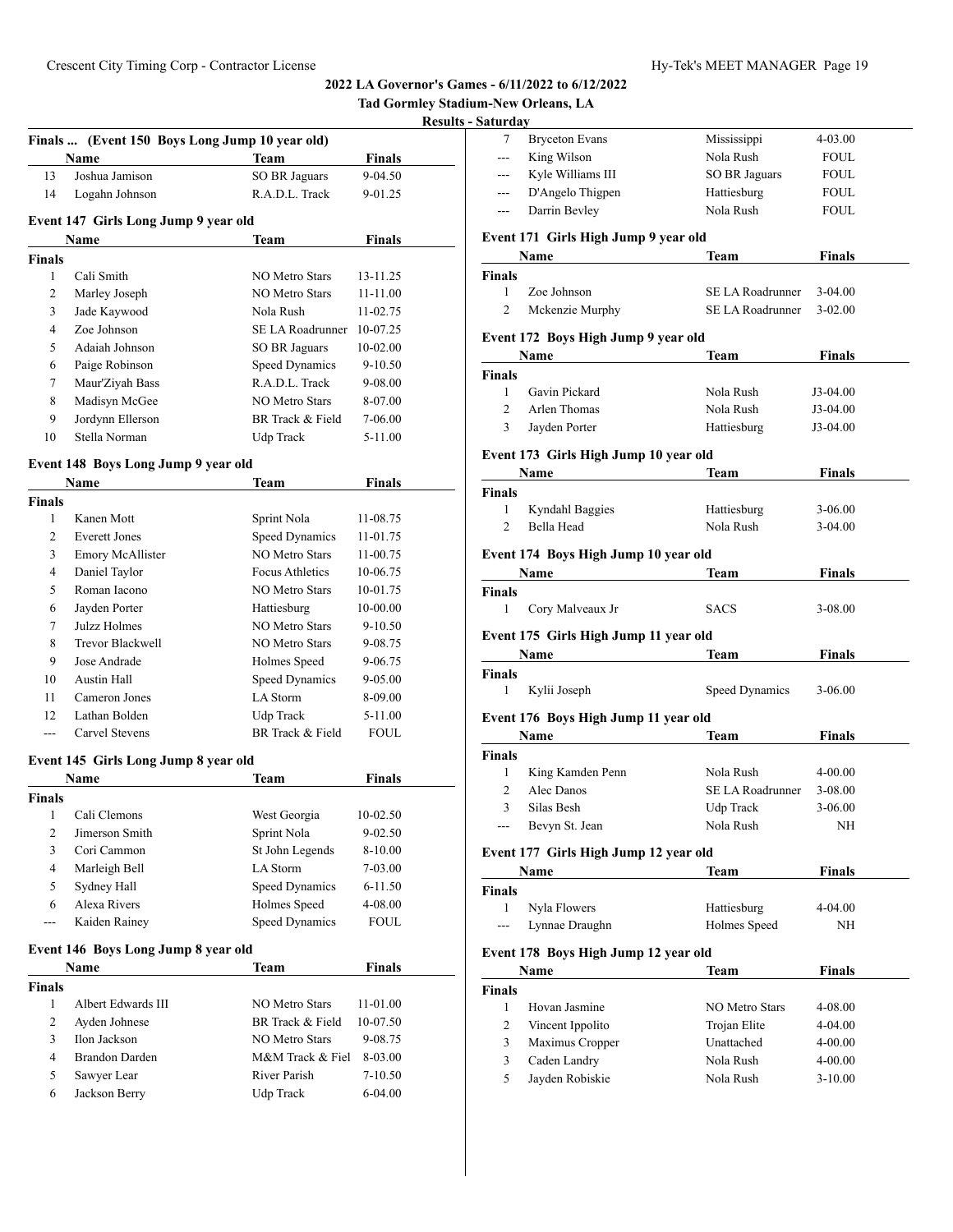|                     |                                          |                                      | 4944 LA GOVENIOL 8 GAMES - 0/11/4944 to 0/14 | Tad Gormley Stadium-New Orleans, LA<br><b>Results - Saturday</b> |                                                |
|---------------------|------------------------------------------|--------------------------------------|----------------------------------------------|------------------------------------------------------------------|------------------------------------------------|
|                     | Event 179 Girls High Jump 13 year old    |                                      |                                              |                                                                  | Event 185 Girls Hig                            |
|                     | Name                                     | Team                                 | Finals                                       |                                                                  | Name                                           |
| <b>Finals</b>       |                                          |                                      |                                              | <b>Finals</b>                                                    |                                                |
| $\mathbf{1}$        | Makyla Hiles                             | Unattached                           | 4-06.00                                      | $\mathbf{1}$                                                     | Hazel Hymel                                    |
| ---                 | Khloe Shannon                            | Hattiesburg                          | NH                                           | $\overline{c}$                                                   | Asyia Blount                                   |
|                     |                                          |                                      |                                              | 3                                                                | Genevieve Ca                                   |
|                     | Event 180 Boys High Jump 13 year old     |                                      |                                              | $\overline{4}$                                                   | Madyson Ken                                    |
|                     | Name                                     | Team                                 | Finals                                       | 5                                                                | <b>Brooke Hogar</b>                            |
| <b>Finals</b>       |                                          |                                      |                                              |                                                                  |                                                |
| 1<br>$\overline{2}$ | <b>Grant Forrest</b>                     | SE LA Roadrunner<br>SE LA Roadrunner | $4 - 10.00$                                  |                                                                  | <b>Event 186 Boys Hights</b>                   |
|                     | Matthew-Paul Sawyer                      |                                      | 4-08.00                                      |                                                                  | Name                                           |
| 3<br>$\overline{4}$ | <b>Brennen Tardy</b>                     | Metropolitan                         | 4-04.00                                      | <b>Finals</b><br>$\mathbf{1}$                                    |                                                |
| 5                   | Ahmaad Karim                             | Metropolitan                         | J4-02.00                                     |                                                                  | Falon Short                                    |
|                     | <b>Braylon Handy</b>                     | Metropolitan                         | J4-02.00                                     |                                                                  | Event 223 Girls Jav                            |
|                     | Event 181 Girls High Jump 14 year old    |                                      |                                              |                                                                  | Name                                           |
|                     | Name                                     | Team                                 | Finals                                       | <b>Finals</b>                                                    |                                                |
| <b>Finals</b>       |                                          |                                      |                                              | $\mathbf{1}$                                                     | Divine Celest                                  |
| 1                   | Olivia Crusta                            | SE LA Roadrunner                     | 4-08.00                                      | 2                                                                | Reina Prosper                                  |
| $\overline{2}$      | Mi'Leah Harris                           | <b>SACS</b>                          | J4-06.00                                     |                                                                  |                                                |
| 3                   | Sophia Briscoe                           | Nola Rush                            | J4-06.00                                     |                                                                  | <b>Event 224 Boys Jav</b>                      |
| $\overline{4}$      | Sophia Parnell                           | <b>SACS</b>                          | 4-04.00                                      |                                                                  | Name                                           |
| 5                   | Jamyria Johnson                          | Trojan Elite                         | 4-00.00                                      | <b>Finals</b>                                                    |                                                |
| 5                   | Rylie Lawrence                           | Sprint Nola                          | 4-00.00                                      | 1                                                                | <b>Everett Albert</b>                          |
|                     |                                          |                                      |                                              | 2                                                                | Daniel Dartez                                  |
|                     | Event 182 Boys High Jump 14 year old     |                                      |                                              | 3                                                                | Joshua Lawre                                   |
|                     | Name                                     | <b>Team</b>                          | <b>Finals</b>                                | $\overline{4}$                                                   | Colby Porche                                   |
| <b>Finals</b>       |                                          |                                      |                                              | 5                                                                | Quinnton Mar                                   |
| 1                   | Marley Mcknight                          | <b>NO Metro Stars</b>                | 5-04.00                                      |                                                                  | Event 221 Girls Jav                            |
| 2                   | Amonte Reed                              | LA Storm                             | J5-00.00                                     |                                                                  | Name                                           |
| 3                   | <b>Ayden Gonzales</b>                    | Holmes Speed                         | J5-00.00                                     | <b>Finals</b>                                                    |                                                |
| 4                   | Lionel Jordan Jr                         | LA Storm                             | J4-08.00                                     | $\mathbf{1}$                                                     | Sahara Coope                                   |
| 5                   | Jordan Brooks                            | Nola Rush                            | J4-08.00                                     | $\overline{c}$                                                   | Aja Creecy                                     |
| $\frac{1}{2}$       | Rayquan Williams                         | LA Storm                             | NH                                           | 3                                                                | Amyrie Ivey                                    |
|                     | Event 183 Women High Jump 15-16 year old |                                      |                                              | 4                                                                | Mylie Hamme                                    |
|                     | Name                                     | <b>Team</b>                          | Finals                                       | 5                                                                | Kennadie Hol                                   |
| Finals              |                                          |                                      |                                              | 6                                                                | Alivia Bridge                                  |
| $\mathbf{1}$        | <b>Addilyn Dufrene</b>                   | Houma Hurricanes                     | 5-02.00                                      | 7                                                                | Addison Whit                                   |
| $\overline{c}$      | Alanah Fitch                             | Houma Hurricanes                     | J4-10.00                                     | 8                                                                | Kaylee Edwar                                   |
| 3                   | Tenosh Landry                            | Nola Rush                            | J4-10.00                                     | 9                                                                | Amiya Bullie                                   |
| $\overline{4}$      | Alexandra Oliveri                        | NO Metro Stars                       | 4-08.00                                      | 10                                                               | Jolie Dubois                                   |
| 5                   | Sophia Agner                             | SE LA Roadrunner                     | J4-06.00                                     | 11                                                               | Kimberly Har                                   |
| 5                   | Lealani Alexander-Monsegue               | Nola Rush                            | J4-06.00                                     |                                                                  |                                                |
| $\tau$              | Xnai Landry                              | Nola Rush                            | J4-04.00                                     |                                                                  | Event 222 Boys Jav                             |
| 8                   | Kynnedy Hawkins                          | <b>Track Houston</b>                 | J4-04.00                                     |                                                                  | Name                                           |
| 9                   | Sahara Cooper-Okpalobi                   | NO Metro Stars                       | 4-02.00                                      | Finals                                                           |                                                |
|                     |                                          |                                      |                                              | $\mathbf{1}$                                                     | <b>Branon Mitch</b>                            |
|                     | Event 184 Boys High Jump 15-16 year old  |                                      |                                              | $\overline{c}$                                                   | Caleb Richard                                  |
|                     | Name                                     | Team                                 | Finals                                       | 3                                                                | Robert Vaugh                                   |
| <b>Finals</b>       |                                          |                                      |                                              | 4                                                                | Justin Melanc                                  |
| 1                   | Kyron Sumler                             | Trojan Elite                         | 6-06.00                                      | 5                                                                | <b>Matthew Cast</b>                            |
| $\overline{c}$      | Nathaniel Dunbar                         | Marrero Trojans                      | J5-02.00                                     | 6                                                                | Juan Andrade                                   |
|                     |                                          |                                      |                                              |                                                                  |                                                |
| 3                   | <b>Tyran Anthony</b>                     | KY Track Club                        | J5-02.00                                     | 7                                                                |                                                |
| $\overline{4}$<br>5 | Antwaine Fain<br>Michael Lewis           | Hattiesburg<br>Udp Track             | J5-02.00                                     | 8                                                                | James Trotter<br>Vernon Robis<br>Nicholas Johr |

|               | Event 185 Girls High Jump 17-18 year old     |                       |               |
|---------------|----------------------------------------------|-----------------------|---------------|
|               | Name                                         | Team                  | <b>Finals</b> |
| <b>Finals</b> |                                              |                       |               |
| 1             | Hazel Hymel                                  | SE LA Roadrunner      | $J5-02.00$    |
| 2             | Asyia Blount                                 | Sprint Nola           | $J5-02.00$    |
| 3             | Genevieve Carmichael                         | SE LA Roadrunner      | $4 - 10.00$   |
| 4             | Madyson Kent                                 | SO BR Jaguars         | 4-06.00       |
| 5             | Brooke Hogan                                 | SE LA Roadrunner      | 4-04.00       |
|               | Event 186 Boys High Jump 17-18 year old      |                       |               |
|               | Name                                         | Team                  | Finals        |
| Finals        |                                              |                       |               |
| 1             | Falon Short                                  | Unattached            | $6 - 00.00$   |
|               | Event 223 Girls Javelin Throw 17-18 year old |                       |               |
|               | Name                                         | Team                  | <b>Finals</b> |
| Finals        |                                              |                       |               |
| $\mathbf{1}$  | Divine Celestin                              | Nola Rush             | 58-10         |
| 2             | Reina Prosper                                | NO Metro Stars        | 22-11         |
|               |                                              |                       |               |
|               | Event 224 Boys Javelin Throw 17-18 year old  |                       |               |
|               | <b>Name</b>                                  | Team                  | Finals        |
| Finals        |                                              |                       |               |
| 1             | <b>Everett Alberty</b>                       | SO BR Jaguars         | 135-02        |
| 2             | Daniel Dartez                                | Vermilion TC          | 130-02        |
| 3             | Joshua Lawrence                              | Sprint Nola           | 128-07        |
| 4             | Colby Porche                                 | Udp Track             | 100-04        |
| 5             | Quinnton Marshall Jr                         | <b>NO Metro Stars</b> | 84-08         |
|               | Event 221 Girls Javelin Throw 15-16 year old |                       |               |
|               | Name                                         | Team                  | <b>Finals</b> |
| Finals        |                                              |                       |               |
| 1             | Sahara Cooper-Okpalobi                       | <b>NO Metro Stars</b> | 90-11         |
| 2             | Aja Creecy                                   | St John Legends       | 87-05         |
| 3             | Amyrie Ivey                                  | <b>NO Metro Stars</b> | 71-00         |
| 4             | Mylie Hammond                                | Vermilion TC          | 69-07         |
| 5             | Kennadie Holmes                              | <b>NO Metro Stars</b> | 64-00         |
| 6             | Alivia Bridges                               | NO Metro Stars        | 58-00         |
| 7             | Addison Whittenburg                          | Holmes Speed          | 42-04         |
| 8             | Kaylee Edwards                               | Trojan Elite          | 36-00         |
| 9             | Amiya Bullie                                 | NO Metro Stars        | 33-07         |
| 10            | Jolie Dubois                                 | Nola Rush             | 31-02         |
| 11            | Kimberly Haralson                            | St John Legends       | 29-08         |
|               |                                              |                       |               |
|               | Event 222 Boys Javelin Throw 15-16 year old  |                       |               |
|               | Name                                         | Team                  | <b>Finals</b> |
| Finals        |                                              |                       |               |
| 1             | <b>Branon Mitchell</b>                       | Vermilion TC          | 142-06        |
| 2             | Caleb Richard                                | SE LA Roadrunner      | 123-09        |
| 3             | Robert Vaughn Jr                             | NO Metro Stars        | 121-04        |
| 4             | Justin Melancon                              | SE LA Roadrunner      | 105-05        |
| 5             | Matthew Castelluccio                         | Unattached            | 99-01         |
| 6             | Juan Andrade                                 | Holmes Speed          | 94-05         |
| 7             | James Trotter III                            | KY Track Club         | 88-02         |
| 8             | Vernon Robiskie                              | Nola Rush             | 87-00         |
| 9             | Nicholas Johnson                             | BR Track & Field      | 81-08         |
|               |                                              |                       |               |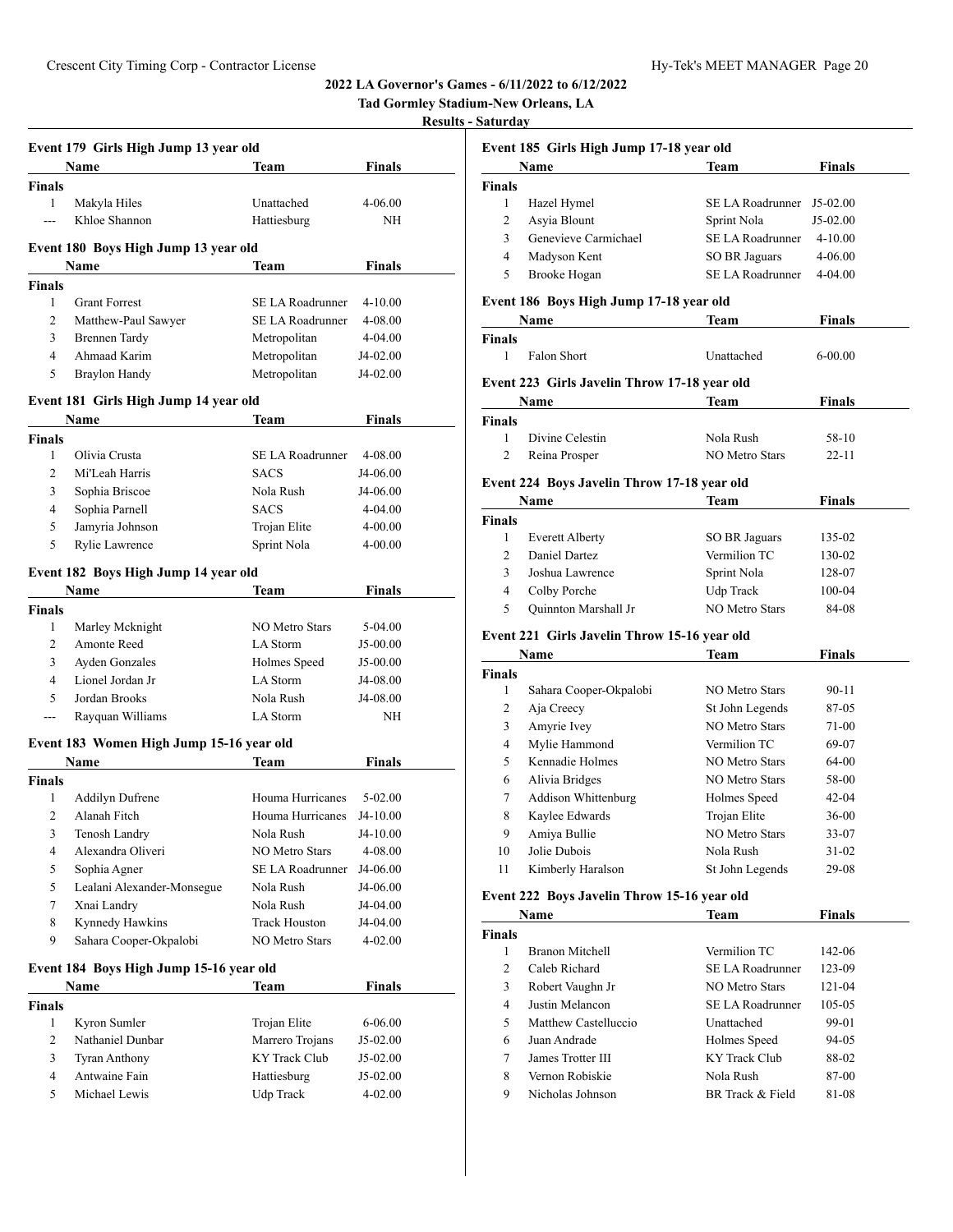# **Tad Gormley Stadium-New Orleans, LA**

# **Results - Saturday**

|                | Event 219 Girls Javelin Throw 14 year old<br>Name | Team                    | Finals        |
|----------------|---------------------------------------------------|-------------------------|---------------|
| <b>Finals</b>  |                                                   |                         |               |
| $\mathbf{1}$   | Courtney Hall                                     | Nola Rush               | 63-06         |
| 2              | Gabrielle Anthony                                 | <b>KY</b> Track Club    | 56-10         |
| 3              | Hannah Cooper-Okpalobi                            | <b>NO Metro Stars</b>   | 55-04         |
| $\overline{4}$ | Kailyn Evans                                      | KY Track Club           | 45-05         |
| 5              | Laila Marchand                                    | Nola Rush               | 33-05         |
|                | Event 220 Boys Javelin Throw 14 year old          |                         |               |
|                | Name                                              | Team                    | Finals        |
| <b>Finals</b>  |                                                   |                         |               |
| 1              | Aden Rhiver                                       | Holmes Speed            | 131-01        |
| $\overline{c}$ | <b>Thaddeus Prosper</b>                           | <b>NO Metro Stars</b>   | 104-09        |
| 3              | Robert Clark                                      | Udp Track               | 101-07        |
| 4              | Cole Wilder                                       | SE LA Roadrunner        | 92-05         |
| 5              | Hayden Williams                                   | Trojan Elite            | 91-04         |
| 6              | <b>Ayden Gonzales</b>                             | Holmes Speed            | 71-05         |
| 7              | Jacob Darville                                    | <b>KY Track Club</b>    | 66-03         |
| 8              | Jonathan Kremp                                    | Holmes Speed            | 59-10         |
| 9              | Jacob Alexie                                      | Nola Rush               | 58-05         |
| 10             | Timothy Mcmillan III                              | Speed Dynamics          | 57-03         |
| 11             | Cristen Carabajal                                 | Holmes Speed            | 54-09         |
| 12             | <b>Thaland Roller</b>                             | Holmes Speed            | 54-01         |
|                |                                                   |                         |               |
|                | Event 217 Girls Javelin Throw 13 year old         |                         |               |
|                | Name                                              | Team                    | Finals        |
| Finals         |                                                   |                         |               |
| 1              | Kaitlyn Byrd                                      | Sprint Nola             | 77-11         |
| 2              | Hylece Mitchell                                   | Vermilion TC            | 72-06         |
| 3              | Malaya Lewis                                      | Nola Rush               | $60 - 10$     |
| $\overline{4}$ | Jada Recasner                                     | <b>NO Metro Stars</b>   | 56-08         |
| 5              | J'Via Hill                                        | Metropolitan            | $40 - 03$     |
| 6              | Mckenzi Haralson                                  | St John Legends         | 32-01         |
|                | Event 218 Boys Javelin Throw 13 year old          |                         |               |
|                | Name                                              | Team                    | <b>Finals</b> |
| <b>Finals</b>  |                                                   |                         |               |
| 1              | Zyaire Shephard                                   | <b>NO Metro Stars</b>   | 103-10        |
| 2              | Nate Sweeney                                      | SE LA Roadrunner        | 98-09         |
| 3              | Jaydon Garnett                                    | KY Track Club           | 88-04         |
| 4              | Gerald Anthony                                    | KY Track Club           | 80-00         |
| 5              | Aiden Brown                                       | <b>SE LA Roadrunner</b> | 72-04         |
| 6              | Jacobe Williams                                   | LA Storm                | 53-05         |
| 7              | Mickey Hewitt                                     | St John Legends         | 51-08         |
|                | Event 199 Girls Shot Put 8 year old               |                         |               |
|                | Name                                              | Team                    | <b>Finals</b> |
| <b>Finals</b>  |                                                   |                         |               |
| 1              | Kaylie Trotter                                    | <b>KY</b> Track Club    | 17-03.25      |
| 2              | Savannah Anthony                                  | <b>KY</b> Track Club    | 13-05.50      |
|                | Event 200 Boys Shot Put 8 year old                |                         |               |
|                | Name                                              | Team                    | Finals        |
| <b>Finals</b>  |                                                   |                         |               |
| 1              | <b>Brice Wiltz</b>                                | Metropolitan            | 13-10.00      |
|                |                                                   |                         |               |

|                | auun uu<br>Event 201 Girls Shot Put 9 year old |                             |                      |
|----------------|------------------------------------------------|-----------------------------|----------------------|
|                | Name                                           | Team                        | <b>Finals</b>        |
| <b>Finals</b>  |                                                |                             |                      |
| 1              | Sarai Hardy                                    | Run Fast TC                 | 15-06.00             |
| 2              | Mckenzie Bell                                  | LA Storm                    | 11-10.75             |
| 3              | Mckenzie Murphy                                | SE LA Roadrunner            | 9-11.50              |
|                | Event 202 Boys Shot Put 9 year old             |                             |                      |
|                | Name                                           | Team                        | Finals               |
| Finals<br>1    | Ethan Hill                                     | <b>KY</b> Track Club        | 18-00.50             |
| $\overline{c}$ | Isaiah Hawkins                                 | SO BR Jaguars               | 17-05.25             |
| 3              | Vauchon Morris                                 |                             |                      |
| 4              | Gavin Pickard                                  | Speed Dynamics<br>Nola Rush | 15-01.50<br>15-00.00 |
|                |                                                |                             |                      |
|                | Event 203 Girls Shot Put 10 year old           |                             |                      |
|                | <b>Name</b>                                    | Team                        | Finals               |
| Finals         |                                                |                             |                      |
| 1              | Ka'Mya Penn                                    | Nola Rush                   | 15-11.50             |
|                | Event 204 Boys Shot Put 10 year old            |                             |                      |
|                | Name                                           | Team                        | <b>Finals</b>        |
| <b>Finals</b>  |                                                |                             |                      |
| 1              | Cory Malveaux Jr                               | <b>SACS</b>                 | 24-03.50             |
| $\overline{2}$ | Kaz Smith                                      | BR Track & Field            | 22-04.50             |
| 3              | Chase Alexander                                | KY Track Club               | 19-11.75             |
| 4              | Zavier Collins II                              | KY Track Club               | 18-03.00             |
| 5              | Clyde Marchand                                 | Nola Rush                   | 12-11.00             |
|                | Event 205 Girls Shot Put 11 year old           |                             |                      |
|                | Name                                           | Team                        | Finals               |
| <b>Finals</b>  |                                                |                             |                      |
| 1              | Kiyari Ivey                                    | <b>NO Metro Stars</b>       | 19-10.50             |
| 2              | Kaelyn Anthony                                 | KY Track Club               | 19-03.75             |
| 3              | Bella Washington                               | NO Metro Stars              | 14-11.00             |
|                |                                                |                             |                      |
|                | Event 206 Boys Shot Put 11 year old            |                             |                      |
|                | Name                                           | Team                        | Finals               |
| <b>Finals</b>  |                                                |                             |                      |
| 1              | Jansen Broussard                               | <b>Focus Athletics</b>      | 22-01.50             |
| 2              | James Wever Edmondson                          | NO Metro Stars              | 22-00.00             |
|                |                                                |                             |                      |
| 3              | Andrew Martin                                  | Unattached                  | 21-05.50             |
| $\overline{4}$ | Tramaine James                                 | Udp Track                   | 19-00.00             |
| 5              | Cruz Dubois                                    | Nola Rush                   | 14-10.00             |
|                | Event 207 Girls Shot Put 12 year old           |                             |                      |
|                | Name                                           | <b>Team</b>                 | <b>Finals</b>        |
| <b>Finals</b>  |                                                |                             |                      |
| $\mathbf{1}$   | Ja'Nyla Drennan                                | Trojan Elite                | 27-02.25             |
| 2              | Arielle Bynum                                  | <b>KY</b> Track Club        | 25-08.50             |
| 3              | Aria Blue                                      | Nola Rush                   | 23-04.25             |
| 4              | Arianna Bynum                                  | KY Track Club               | 23-03.50             |
| 5              | Zoe Skidmore                                   | <b>Blackburn Expres</b>     | 17-08.25             |
| 6              | <b>Madison Scott</b>                           | <b>SO BR Jaguars</b>        | 16-02.25             |
| 7              | Marleyna Goulas                                | Unattached                  | 14-10.00             |